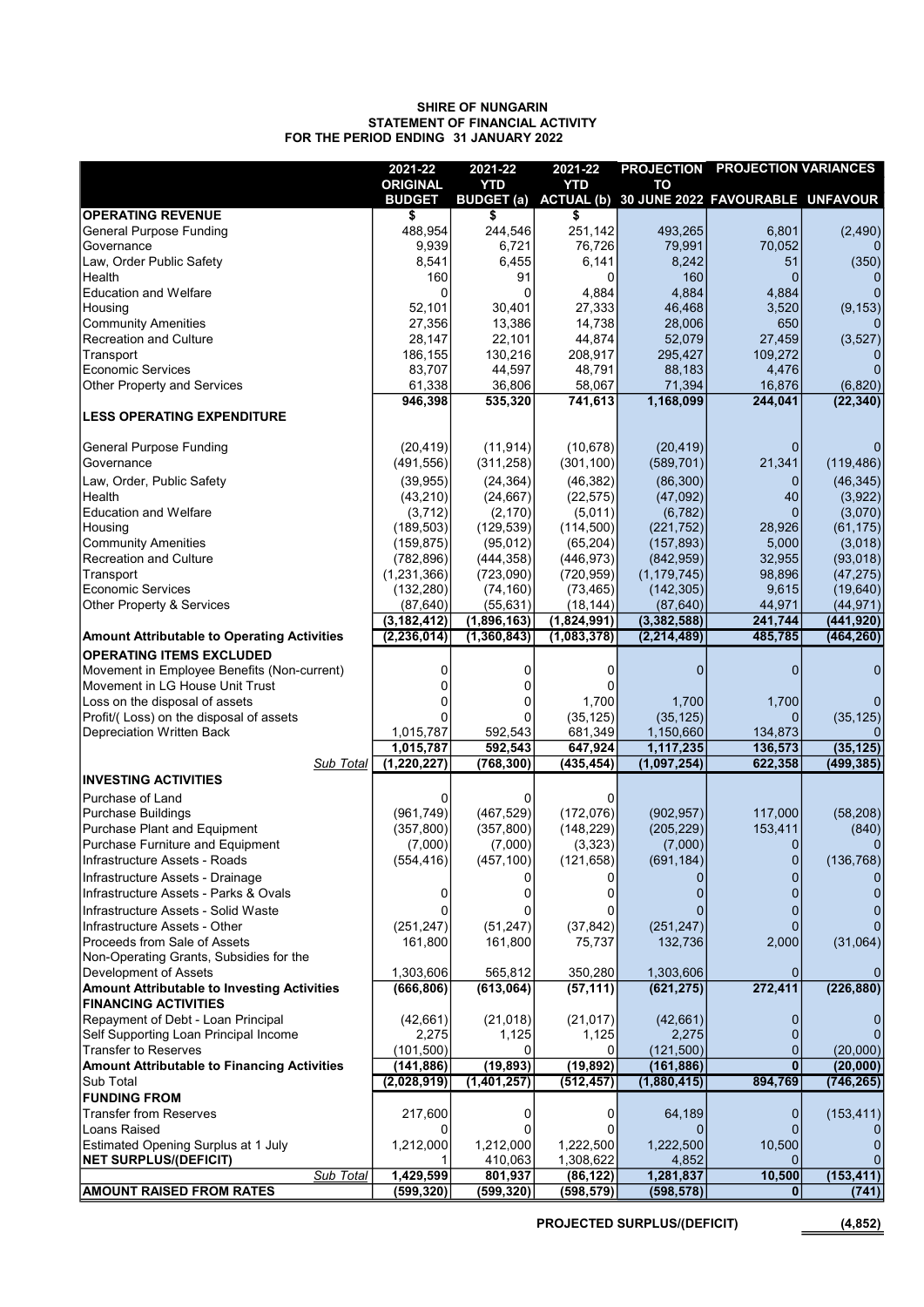#### 31 JANUARY 2022 SHIRE OF NUNGARIN STATEMENT OF FINANCIAL ACTIVITY FOR THE PERIOD ENDING

|                                      | 2020-21<br><b>C/FWD</b> | 2021-22<br><b>YTD</b> | 2021-22<br><b>BUDGET</b> | <b>30 JUNE 2022</b><br><b>PROJECTION</b> |
|--------------------------------------|-------------------------|-----------------------|--------------------------|------------------------------------------|
| <b>CURRENT ASSETS</b>                |                         |                       |                          |                                          |
| <b>Unrestricted Cash</b>             | 1,357,357               | 1,382,823             | 14,942                   | 10,090                                   |
| <b>Restricted Cash</b>               | 657,817                 | 646,952               | 530,852                  | 684,263                                  |
| <b>Accounts Receivable</b>           | 184,076                 | 241,356               | 92,545                   | 92,545                                   |
| Self Supporting Loans                | 2,275                   | 1,151                 | 2,382                    | 2,382                                    |
| Accrued Income                       | 2,129                   | 2,129                 | 0                        | $\Omega$                                 |
| Inventories                          | 4,587                   | 4,418                 | 4,585                    | 4,585                                    |
| <b>TOTAL CURRENT ASSETS</b>          | 2,208,241               | 2,278,828             | 645,306                  | 793,865                                  |
| <b>CURRENT LIABILITIES</b>           |                         |                       |                          |                                          |
| <b>Bank Overdraft</b>                | 0                       | 0                     | $\Omega$                 | 0                                        |
| <b>Accounts Payable</b>              | (121, 177)              | (50, 809)             | (144, 403)               | (144, 403)                               |
| Bonds and deposits                   | 0                       | (13, 877)             |                          |                                          |
| <b>Contract Liabilities</b>          | (247, 665)              | (247, 665)            | 0                        | 0                                        |
| <b>Accrued Expenses</b>              | 0                       | (42,084)              | 0                        | 0                                        |
| <b>Employee Provisions</b>           | (71, 623)               | (71, 623)             | (71, 622)                | (71, 622)                                |
| <b>Current Borrowings</b>            | (42,661)                | (21, 644)             | (45, 247)                | (45, 247)                                |
| <b>TOTAL CURRENT LIABILITIES</b>     | (483,126)               | (447,701)             | (261, 272)               | (261,272)                                |
| <b>SUB-TOTAL</b>                     | 1,725,115               | 1,831,128             | 384,034                  | 532,593                                  |
| <b>LESS</b>                          |                         |                       |                          |                                          |
| Restricted Cash at Bank - Reserves   | (646, 952)              | (646, 952)            | (530, 852)               | (684, 263)                               |
| Self Supporting Loans                | (2,275)                 | (1, 151)              | (2,382)                  | (2,382)                                  |
| Land held for Resale                 | 0                       | 0                     | 0                        | $\mathbf{U}$                             |
| <b>Current Borrowings Repayments</b> | 42,661                  | 21,644                | 45,247                   | 45,247                                   |
| <b>Employee Benefit Provisions</b>   | 103,953                 | 103,953               | 103,953                  | 103,953                                  |
| Roundings                            | (2)                     | 0                     | 0                        | 0                                        |
| <b>SUB-TOTAL</b>                     | (502,615)               | (522,505)             | (384, 034)               | (537, 445)                               |
| <b>NET CURRENT ASSETS</b>            | 1,222,500               | 1,308,622             | 0                        | (4, 852)                                 |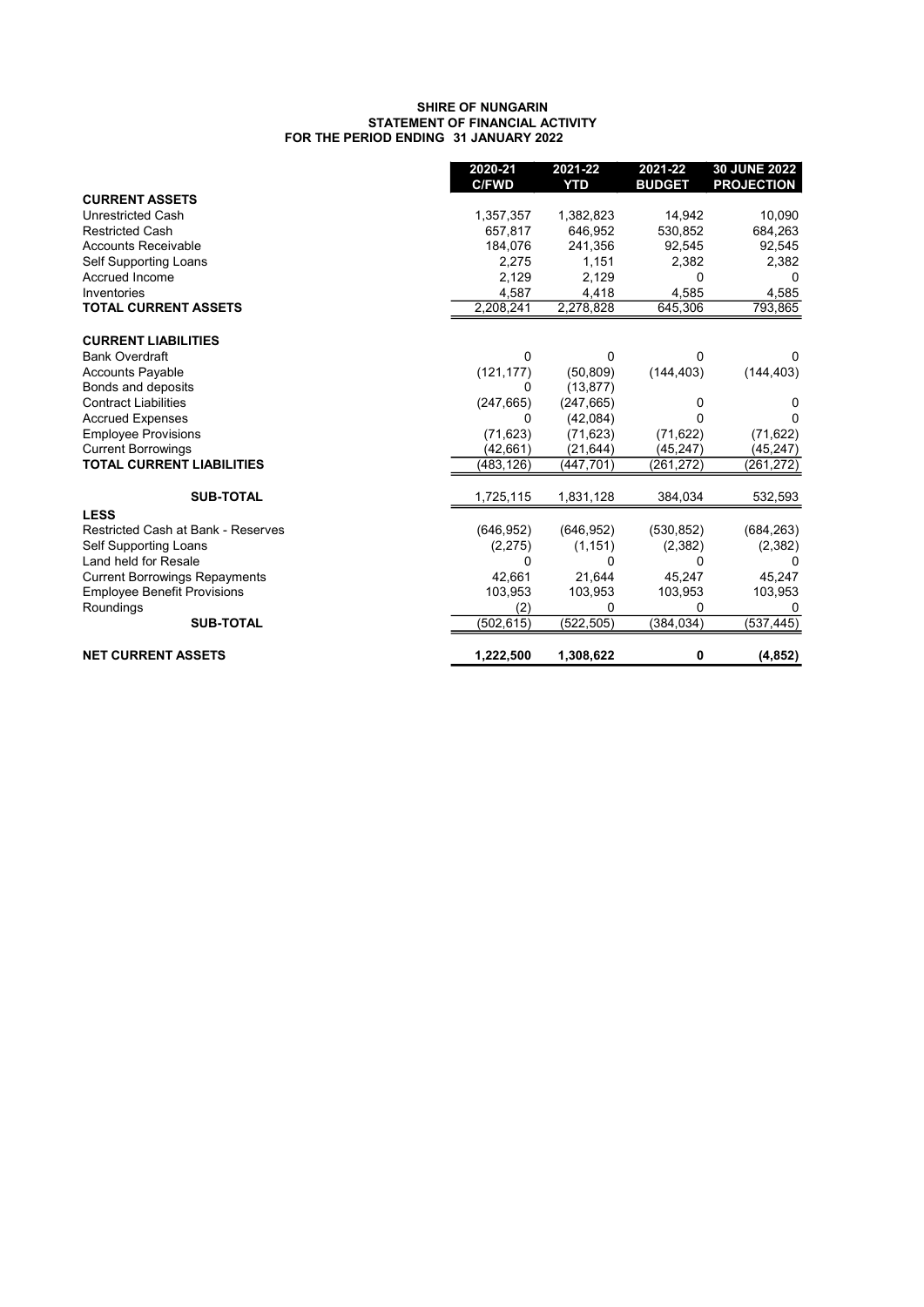Shire of NUNGARIN

# BUDGET REVIEW REPORT

|                   |                                                        |                 | <b>CURRENT YEAR</b> |                       |                    |                       |                    |                           |          |                                                      |
|-------------------|--------------------------------------------------------|-----------------|---------------------|-----------------------|--------------------|-----------------------|--------------------|---------------------------|----------|------------------------------------------------------|
|                   | Details By Function Under The Following Program Titles | 2020-21         |                     | <b>ADOPTED BUDGET</b> |                    | <b>AMENDED BUDGET</b> |                    | <b>PROJECTED VARIANCE</b> |          |                                                      |
|                   | And Type Of Activities Within The Programme            | 31 JANUARY 2022 |                     | 2021-2022             |                    | 30 JUNE 2021          |                    |                           |          |                                                      |
| <b>JOB</b><br>G/L |                                                        | Income          | Expenditure         |                       | Income Expenditure |                       | Income Expenditure | FAVOURABLE UNFAVOURABLE   |          |                                                      |
|                   | <b>Proceeds Sale of Assets</b>                         |                 |                     |                       |                    |                       |                    |                           |          |                                                      |
|                   |                                                        |                 |                     |                       |                    |                       |                    |                           |          |                                                      |
|                   |                                                        |                 |                     |                       |                    |                       |                    |                           |          | Loader change-over not proceeding, other small items |
| 504203            | Proceeds On Asset Disposal                             | (\$73,736)      | \$0                 | (\$161,800)           | \$0                | (\$130,736)           | \$0                | \$0                       | \$31.064 | shifted to Transport, as not on asset reigster       |
| 505100            | PROCEEDS FROM SALE OF FIRE TRUCK                       | \$0             | \$0                 | \$0                   | \$0                | \$0                   | \$0                | \$0                       | \$0      |                                                      |
| 509302            | Proceeds On Asset Disposal Buildings                   | (\$2,000)       | \$0                 |                       |                    | (S2,000)              | \$0                | (\$2,000)                 | \$0      |                                                      |
| 504202            | Realisation on Assets Account                          | \$0             | \$0                 | \$0                   | \$0                | \$0                   | \$0                | \$0                       | \$0      |                                                      |
|                   |                                                        | \$0             | \$0                 | \$0                   | \$0                | \$0                   | \$0                | \$0                       | \$0      |                                                      |
|                   |                                                        |                 |                     |                       |                    |                       |                    |                           |          |                                                      |
|                   | <b>PROCEEDS FROM SALE OF ASSETS</b>                    | (\$75,736)      | \$0                 | (\$161,800)           | \$0                | (\$132,736)           | \$0                | (\$2,000)                 | \$31,064 |                                                      |
|                   |                                                        |                 |                     |                       |                    |                       |                    |                           |          |                                                      |
|                   | <b>Written Down Value</b>                              |                 |                     | \$0                   | \$0                | \$0                   | \$0                |                           |          |                                                      |
|                   |                                                        |                 |                     |                       |                    |                       |                    |                           |          |                                                      |
|                   |                                                        |                 |                     |                       |                    |                       |                    |                           |          | Change in written down value due to depreciation     |
|                   | Written Down Value - Welfare Plant                     | \$0             | \$2,844             | \$0                   | \$0                | \$0                   | \$0                | \$0                       |          | \$0 charges - no cash impact                         |
|                   | Written Down Value - Works Plant                       | \$0             | \$35,768            | \$0                   | \$0                | \$0                   | \$0                |                           |          |                                                      |
|                   | Written Down Value - Buildings                         | \$0             | \$3,700             | \$0                   | \$0                | \$0                   | \$0                |                           |          |                                                      |
|                   |                                                        |                 |                     |                       |                    |                       |                    |                           |          |                                                      |
|                   | Sub Total - WDV ON DISPOSAL OF ASSET                   | \$0             | \$42,311            | \$0                   | \$0                | \$0                   | \$0                | \$0                       | \$0      |                                                      |
|                   |                                                        |                 |                     |                       |                    |                       |                    |                           |          |                                                      |
|                   | Total - GAIN/LOSS ON DISPOSAL OF ASSET                 | (\$75,736)      | \$42,311            | (\$161,800)           | \$0                | (\$132,736)           | 50                 | (\$2,000)                 | \$31,064 |                                                      |
|                   |                                                        |                 |                     |                       |                    |                       |                    |                           |          |                                                      |
|                   | <b>ABNORMAL ITEMS</b>                                  |                 |                     |                       |                    |                       |                    |                           |          |                                                      |
|                   |                                                        |                 |                     |                       |                    |                       |                    |                           |          |                                                      |
|                   |                                                        |                 |                     | \$0                   | \$0                | \$0                   | \$0                |                           |          |                                                      |
|                   |                                                        |                 |                     |                       |                    |                       |                    |                           |          |                                                      |
|                   | <b>Sub Total - ABNORMAL ITEMS</b>                      |                 |                     | \$0                   | \$0                | \$0                   | \$0                |                           |          |                                                      |
|                   |                                                        |                 |                     |                       |                    | \$0                   |                    |                           |          |                                                      |
|                   | <b>Total - ABNORMAL ITEMS</b>                          | \$0             | \$0                 | \$0                   | \$0                |                       | \$0                | \$0                       | \$0      |                                                      |
|                   |                                                        |                 |                     |                       |                    |                       |                    |                           |          |                                                      |
|                   | <b>Total - OPERATING STATEMENT</b>                     | (\$75,736)      | \$42,311            | (\$161,800)           | \$0                | (\$132,736)           | \$0                | (S2,000)                  | \$31,064 |                                                      |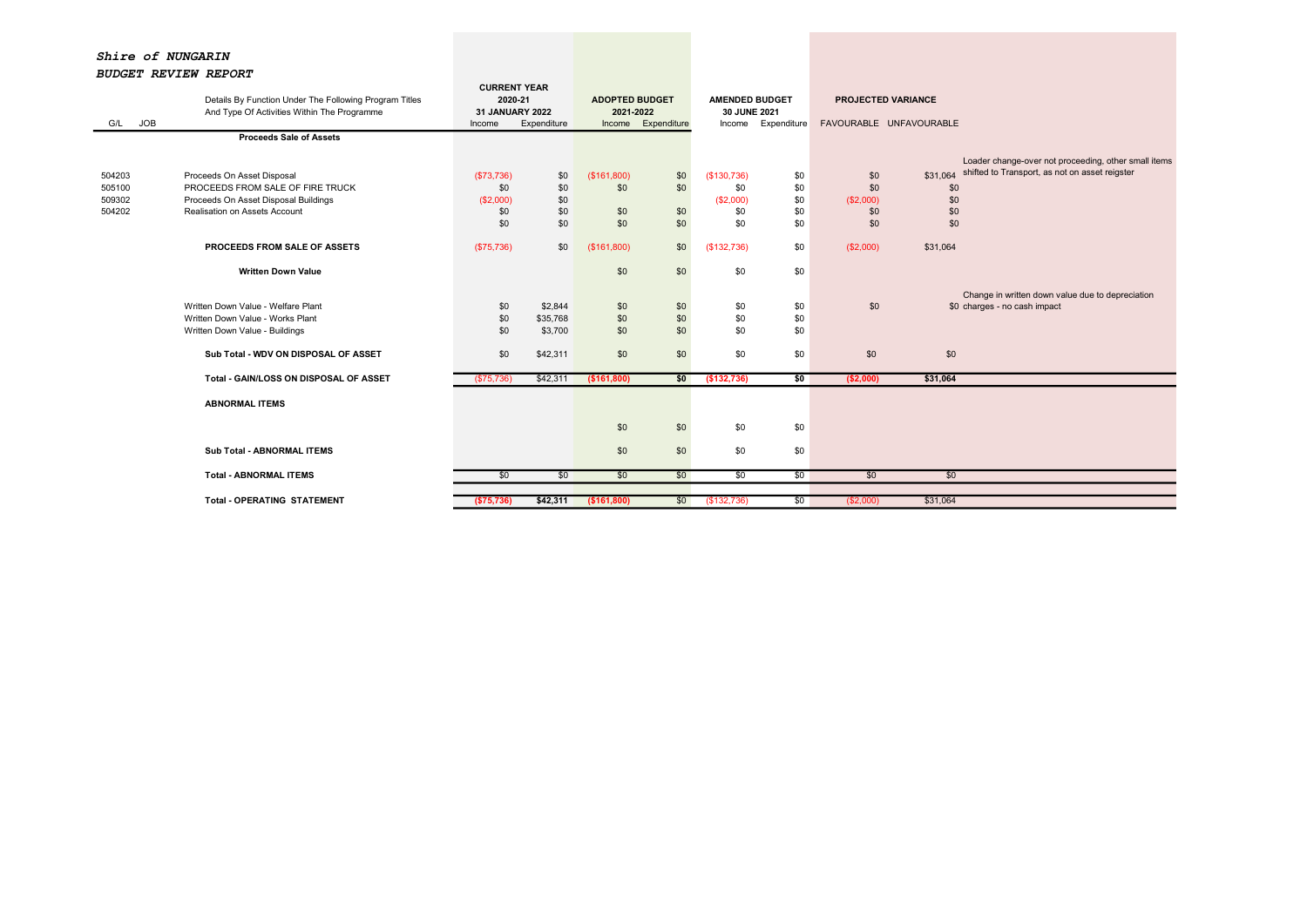| G/L JOB | Details By Function Under The Following Program Titles<br>And Type Of Activities Within The Programme | <b>CURRENT YEAR</b><br>2020-21<br>31 JANUARY 2022<br>Income | Expenditure | <b>ADOPTED BUDGET</b><br>2021-2022 | Income Expenditure | <b>AMENDED BUDGET</b><br>30 JUNE 2021<br>Income | Expenditure | <b>PROJECTED VARIANCE</b><br>FAVOURABLE UNFAVOURABLE |                                                                                                            |
|---------|-------------------------------------------------------------------------------------------------------|-------------------------------------------------------------|-------------|------------------------------------|--------------------|-------------------------------------------------|-------------|------------------------------------------------------|------------------------------------------------------------------------------------------------------------|
|         | <b>RATES</b>                                                                                          |                                                             |             |                                    |                    |                                                 |             |                                                      |                                                                                                            |
|         | <b>OPERATING EXPENDITURE</b>                                                                          |                                                             |             |                                    |                    |                                                 |             |                                                      |                                                                                                            |
| 203199  | Rates - Admin Costs Allocated                                                                         | \$0                                                         | \$10,678    | \$0                                | \$20,419           | \$0                                             | \$20,419    | \$0                                                  | \$0                                                                                                        |
|         | Sub Total - GENERAL RATES OP EXP                                                                      | \$0                                                         | \$10,678    | \$0                                | \$20,419           | \$0                                             | \$20,419    | \$0                                                  | \$0                                                                                                        |
|         | <b>OPERATING INCOME</b>                                                                               |                                                             |             |                                    |                    |                                                 |             |                                                      |                                                                                                            |
| 303101  | Rates Levied - GRV/UV                                                                                 | (\$598,579)                                                 | \$0         | (\$599,320)                        | \$0                | (\$598,579)                                     | \$0         | \$0                                                  | \$741 Decrease in rates due to valuation changes<br>Increase in write-off of small balances not economical |
| 303115  | Rates Written Off - Minor Balances                                                                    | \$84                                                        | \$0         | \$0                                | \$0                | \$150                                           | \$0         | \$0                                                  | \$150 to collect                                                                                           |
| 303116  | Rates Discount Allowed                                                                                | \$0                                                         | \$0         | \$0                                | \$0                | \$0                                             | \$0         | \$0                                                  | \$0                                                                                                        |
| 303117  | Rates Concessions                                                                                     | \$0                                                         | \$0         | \$0                                | \$0                | \$0                                             | \$0         | \$0                                                  | \$0                                                                                                        |
|         | Sub Total - GENERAL RATES OP INC                                                                      | (\$598,495)                                                 | \$0         | (\$599,320)                        | \$0                | (\$598,429)                                     | \$0         | \$0                                                  | \$891                                                                                                      |
|         | <b>Total - GENERAL RATES</b>                                                                          | (\$598,495)                                                 | \$10,678    | (\$599,320)                        | \$20,419           | (\$598,429)                                     | \$20,419    | \$0                                                  | \$891                                                                                                      |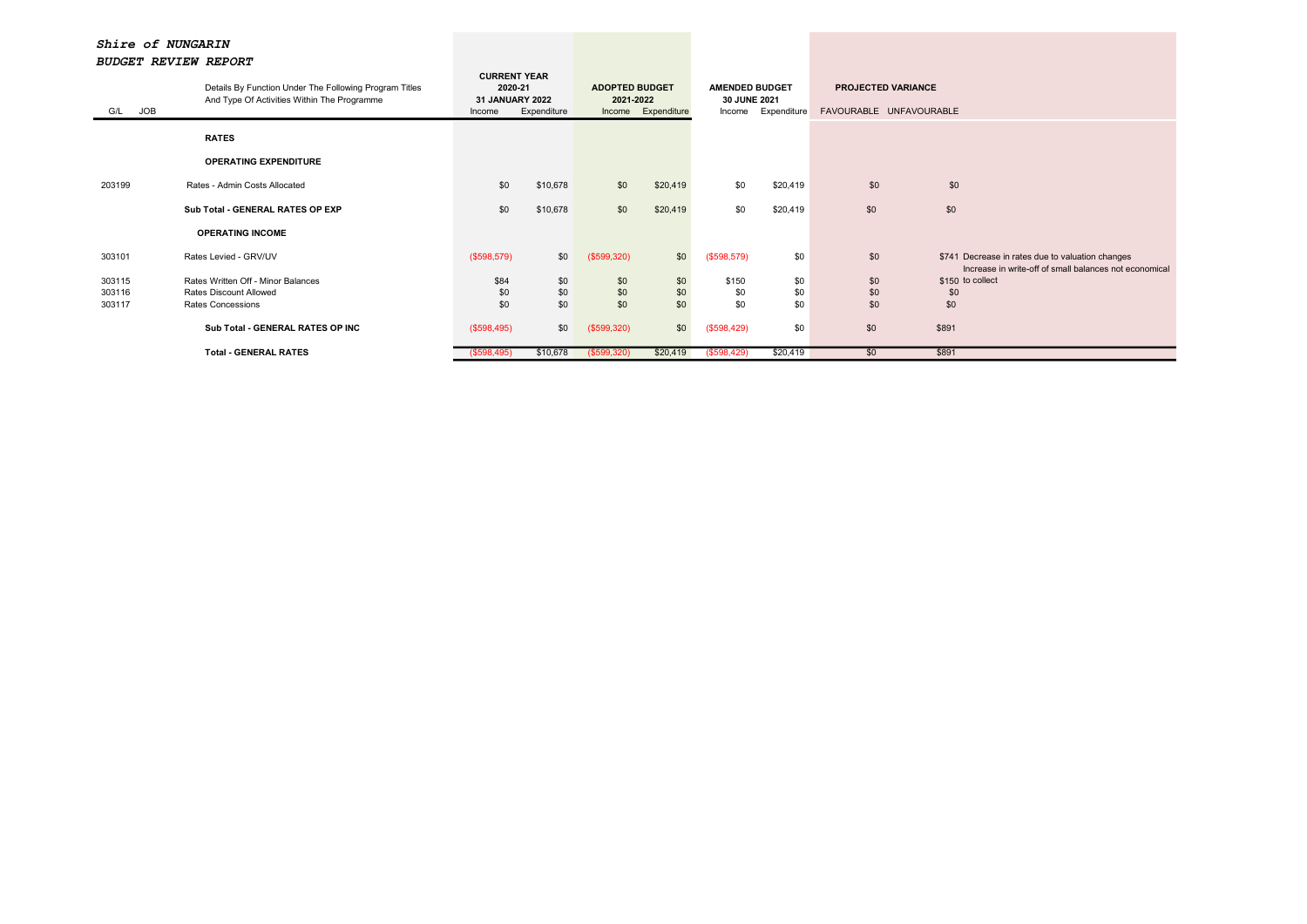| <b>JOB</b><br>G/L | Details By Function Under The Following Program Titles<br>And Type Of Activities Within The Programme | <b>CURRENT YEAR</b><br>2020-21<br><b>31 JANUARY 2022</b><br>Income | Expenditure | <b>ADOPTED BUDGET</b><br>2021-2022 | Income Expenditure | <b>AMENDED BUDGET</b><br>30 JUNE 2021<br>Income | Expenditure | <b>PROJECTED VARIANCE</b> | FAVOURABLE UNFAVOURABLE |                                                           |
|-------------------|-------------------------------------------------------------------------------------------------------|--------------------------------------------------------------------|-------------|------------------------------------|--------------------|-------------------------------------------------|-------------|---------------------------|-------------------------|-----------------------------------------------------------|
|                   | OTHER GENERAL PURPOSE FUNDING                                                                         |                                                                    |             |                                    |                    |                                                 |             |                           |                         |                                                           |
|                   |                                                                                                       |                                                                    |             |                                    |                    |                                                 |             |                           |                         |                                                           |
|                   | <b>OPERATING EXPENDITURE</b>                                                                          |                                                                    |             |                                    |                    |                                                 |             |                           |                         |                                                           |
| 203201            | Interest on Overdraft                                                                                 | \$0                                                                | \$0         | \$0                                | \$0                | \$0                                             | \$0         | \$0                       | \$0                     |                                                           |
|                   | Sub Total - OTHER GENERAL PURPOSE FUNDING OP/EXP                                                      | \$0                                                                | \$0         | \$0                                | \$0                | \$0                                             | \$0         | \$0                       | \$0                     |                                                           |
|                   | <b>OPERATING INCOME</b>                                                                               |                                                                    |             |                                    |                    |                                                 |             |                           |                         |                                                           |
|                   |                                                                                                       |                                                                    |             |                                    |                    |                                                 |             |                           |                         | Trends indicate decrease in late payment interet          |
| 303201            | Non Payment Penalty                                                                                   | (\$4,808)                                                          | \$0         | (\$9,500)                          | \$0                | (\$8,200)                                       | \$0         | \$0                       | \$1,300 penalty         |                                                           |
| 303202            | <b>Exgratia Rates</b>                                                                                 | (S6, 601)                                                          | \$0         | \$0                                | \$0                | (\$6,601)                                       | \$0         | (\$6,601)                 |                         | \$0 Increase in ex-gratia rates from CBH                  |
| 303203            | Instalment Plan Interest                                                                              | (\$436)                                                            | \$0         | (\$700)                            | \$0                | (\$700)                                         | \$0         | \$0                       | \$0                     |                                                           |
| 303204            | Instalment Admin Fee                                                                                  | (\$325)                                                            | \$0         | (\$250)                            | \$0                | (\$325)                                         | \$0         | (S75)                     |                         | \$0 Increase in ratepayers paying by instalments          |
| 303206            | Rates Account Enquiry & Advice Fee                                                                    | (\$525)                                                            | \$0         | (\$400)                            | \$0                | (\$525)                                         | \$0         | (\$125)                   |                         | \$0 Increase in fees for rate inquiries                   |
| 303210            | <b>Grants Commission General</b>                                                                      | (\$238,532)                                                        | \$0         | (\$478,104)                        | \$0                | (\$477,064)                                     | \$0         | \$0                       |                         | \$1,040 Slight decrease in general purpose grant for year |
| 303220            | Interest - Leave Reserve                                                                              | \$0                                                                | \$0         | \$0                                | \$0                |                                                 |             |                           |                         |                                                           |
| 303221            | Interest - Plant Reserve                                                                              | \$0                                                                | \$0         | \$0                                | \$0                |                                                 |             |                           |                         |                                                           |
| 303222            | Interest - Office Building Reserve                                                                    | \$0                                                                | \$0         | \$0                                | \$0                |                                                 |             |                           |                         |                                                           |
| 303223            | Interest - Swimming Pool Reserve                                                                      | \$0                                                                | \$0         | \$0                                | \$0                |                                                 |             |                           |                         |                                                           |
| 303225            | Interest - Land Development Reserve                                                                   | \$0                                                                | \$0         | \$0                                | \$0                |                                                 |             |                           |                         |                                                           |
| 303226            | Interest - Building Reserve                                                                           | \$0                                                                | \$0         | \$0                                | \$0                |                                                 |             |                           |                         |                                                           |
| 303227            | Interest - Community Bus Reserve                                                                      | \$0                                                                | \$0         | \$0                                | \$0                |                                                 |             |                           |                         |                                                           |
| 303228            | Interest - Computer Equipment/Software Reserve                                                        | \$0                                                                | \$0         | \$0                                | \$0                |                                                 |             |                           |                         |                                                           |
| 303235            | Interest - Muni Investments                                                                           | \$0                                                                | \$0         | \$0                                | \$0                |                                                 |             |                           |                         |                                                           |
|                   | Sub Total - OTHER GENERAL PURPOSE FUNDING OP/INC                                                      | (\$251,227)                                                        | \$0         | (\$488,954)                        | \$0                | (\$493,415)                                     | \$0         | (\$6,801)                 | \$2,340                 |                                                           |
|                   | <b>Total - OTHER GENERAL PURPOSE FUNDING</b>                                                          | (\$251,227)                                                        | \$0         | $($ \$488,954)                     | \$0                | $($ \$493,415)                                  | \$0         | (S6, 801)                 | \$2,340                 |                                                           |
|                   |                                                                                                       |                                                                    |             |                                    |                    |                                                 |             |                           |                         |                                                           |
|                   | <b>Total - GENERAL PURPOSE FUNDING</b>                                                                | (\$849,721)                                                        | \$10,678    | (\$1,088,274)                      | \$20,419           | (\$1,091,844)                                   | \$20,419    | ( \$6, 801)               | \$3,231                 |                                                           |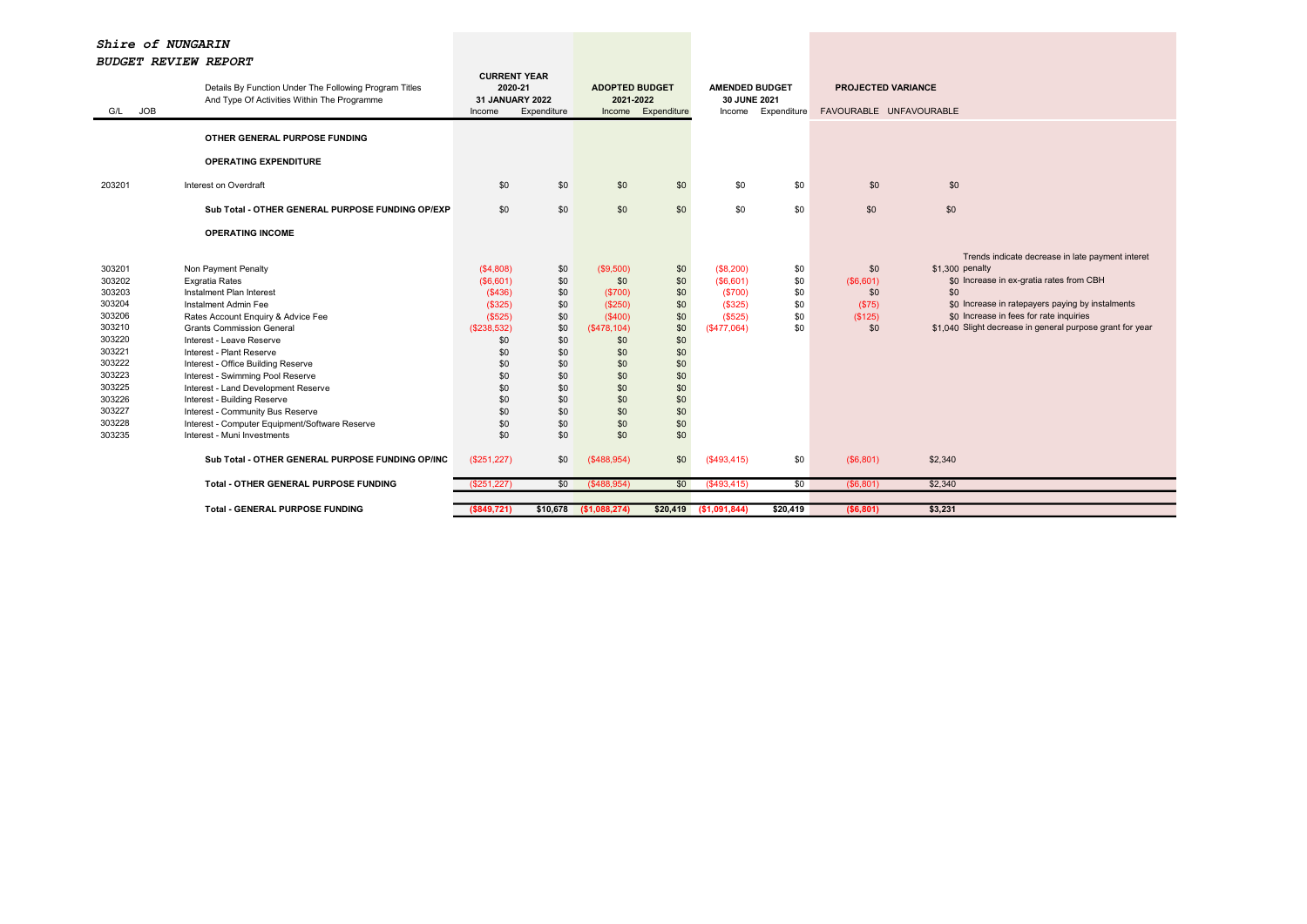| <b>JOB</b><br>G/L                                                                                                                        | Details By Function Under The Following Program Titles<br>And Type Of Activities Within The Programme                                                                                                                                                                                                                                                                                                                                                                                                                                                                                           | <b>CURRENT YEAR</b><br>2020-21<br>31 JANUARY 2022<br>Income                                    | Expenditure                                                                                                                                       | <b>ADOPTED BUDGET</b><br>2021-2022<br>Income                                                          | Expenditure                                                                                                                                                          | <b>AMENDED BUDGET</b><br>30 JUNE 2021<br>Income                                                | Expenditure                                                                                                                                             | <b>PROJECTED VARIANCE</b><br>FAVOURABLE UNFAVOURABLE                                                       |                                                                                                                                                                                                                                                                                                                                                                                          |
|------------------------------------------------------------------------------------------------------------------------------------------|-------------------------------------------------------------------------------------------------------------------------------------------------------------------------------------------------------------------------------------------------------------------------------------------------------------------------------------------------------------------------------------------------------------------------------------------------------------------------------------------------------------------------------------------------------------------------------------------------|------------------------------------------------------------------------------------------------|---------------------------------------------------------------------------------------------------------------------------------------------------|-------------------------------------------------------------------------------------------------------|----------------------------------------------------------------------------------------------------------------------------------------------------------------------|------------------------------------------------------------------------------------------------|---------------------------------------------------------------------------------------------------------------------------------------------------------|------------------------------------------------------------------------------------------------------------|------------------------------------------------------------------------------------------------------------------------------------------------------------------------------------------------------------------------------------------------------------------------------------------------------------------------------------------------------------------------------------------|
|                                                                                                                                          | <b>MEMBERS OF COUNCIL</b>                                                                                                                                                                                                                                                                                                                                                                                                                                                                                                                                                                       |                                                                                                |                                                                                                                                                   |                                                                                                       |                                                                                                                                                                      |                                                                                                |                                                                                                                                                         | (\$891)                                                                                                    |                                                                                                                                                                                                                                                                                                                                                                                          |
|                                                                                                                                          | <b>OPERATING EXPENDITURE</b>                                                                                                                                                                                                                                                                                                                                                                                                                                                                                                                                                                    |                                                                                                |                                                                                                                                                   |                                                                                                       |                                                                                                                                                                      |                                                                                                |                                                                                                                                                         |                                                                                                            |                                                                                                                                                                                                                                                                                                                                                                                          |
| 204101<br>204102<br>204103<br>204104<br>204105<br>204106<br>204108<br>204109<br>204110<br>204111<br>204112<br>204113<br>204115<br>204116 | Members of Council - Travelling<br>Members of Council - Conference Expenses<br>Members of Council - Election Expenses<br>Members of Council - President & Deputy Allowances<br>Members of Council - Refreshments & Receptions<br>Members of Council - Chamber Maintenance<br>Members of Council - Insurance<br>Members of Council - Subscriptions & Publications<br>Members of Council - Other Minor Expenditure<br>Members of Council - Sitting Fees<br>Members of Council - Councillor Training<br>AUSTRALIA DAY FUNCTION<br>Members of Council - Donations Expenses<br>Members ICT Allowance | \$0<br>\$0<br>\$0<br>\$0<br>\$0<br>\$0<br>\$0<br>\$0<br>\$0<br>\$0<br>\$0<br>\$0<br>\$0<br>\$0 | \$2,187<br>\$6,704<br>\$300<br>\$2,000<br>\$7,577<br>\$113<br>\$16,029<br>\$23,662<br>\$774<br>\$5,520<br>$($ \$64)<br>\$16,625<br>\$0<br>\$4,200 | \$0<br>\$0<br>\$0<br>\$0<br>\$0<br>\$0<br>\$0<br>\$0<br>\$0<br>\$0<br>\$0<br>\$0<br>\$0<br>\$0<br>\$0 | \$5,400<br>\$16,000<br>\$3,000<br>\$5,000<br>\$12,750<br>\$500<br>\$18,362<br>\$23,742<br>\$4,000<br>\$9,320<br>\$7,000<br>\$500<br>\$16,100<br>\$4,200<br>\$365,682 | \$0<br>\$0<br>\$0<br>\$0<br>\$0<br>\$0<br>\$0<br>\$0<br>\$0<br>\$0<br>\$0<br>\$0<br>\$0<br>\$0 | \$5,400<br>\$9,205<br>\$300<br>\$5,000<br>\$12,750<br>\$500<br>\$18,893<br>\$23,856<br>\$6,500<br>\$9,320<br>\$7,000<br>\$16,625<br>\$16,100<br>\$4,200 | \$0<br>(S6, 795)<br>(\$2,700)<br>\$0<br>\$0<br>\$0<br>\$0<br>\$0<br>\$0<br>\$0<br>\$0<br>\$0<br>\$0<br>\$0 | \$0<br>\$0 Savings in WALGA Convention expenses<br>\$0 Decrease in expenses due to no election held<br>\$0<br>\$0<br>\$0<br>Salary continuance insurace premium not included in<br>\$531 budget estimates<br>\$114 Quipcheck subscription not in budget estimate<br>\$2,500 Increase in cost of chairs<br>\$0<br>\$0<br>\$16,125 Extra costs due to grant funding received<br>\$0<br>\$0 |
| 204199                                                                                                                                   | Members of Council - Admin Costs Allocated<br>Sub Total - MEMBERS OF COUNCIL OP/EXP                                                                                                                                                                                                                                                                                                                                                                                                                                                                                                             | \$0<br>\$0                                                                                     | \$191,235<br>\$276,863                                                                                                                            | \$0                                                                                                   | \$491,556                                                                                                                                                            | \$0<br>\$0                                                                                     | \$365,682<br>\$501,331                                                                                                                                  | \$0<br>(S9, 495)                                                                                           | \$0<br>\$19,270                                                                                                                                                                                                                                                                                                                                                                          |
| 304102                                                                                                                                   | <b>GOVERNMENT GRANTS</b>                                                                                                                                                                                                                                                                                                                                                                                                                                                                                                                                                                        | (\$13,915)                                                                                     | \$0                                                                                                                                               | \$0                                                                                                   | \$0                                                                                                                                                                  | (S13, 915)                                                                                     | \$0                                                                                                                                                     | (\$13,915)                                                                                                 | \$0 Grant funding for Australia Day function                                                                                                                                                                                                                                                                                                                                             |
|                                                                                                                                          | Sub Total - MEMBERS OF COUNCIL OP/INC                                                                                                                                                                                                                                                                                                                                                                                                                                                                                                                                                           | (\$13,915)                                                                                     | \$0                                                                                                                                               | \$0                                                                                                   | \$0                                                                                                                                                                  | (S13, 915)                                                                                     | \$0                                                                                                                                                     | (\$13,915)                                                                                                 | \$0                                                                                                                                                                                                                                                                                                                                                                                      |
|                                                                                                                                          | <b>Total - MEMBERS OF COUNCIL</b>                                                                                                                                                                                                                                                                                                                                                                                                                                                                                                                                                               | (\$13,915)                                                                                     | \$276,863                                                                                                                                         | \$0                                                                                                   | \$491,556                                                                                                                                                            | (\$13,915)                                                                                     | \$501,331                                                                                                                                               | (\$23,410)                                                                                                 | \$19,270                                                                                                                                                                                                                                                                                                                                                                                 |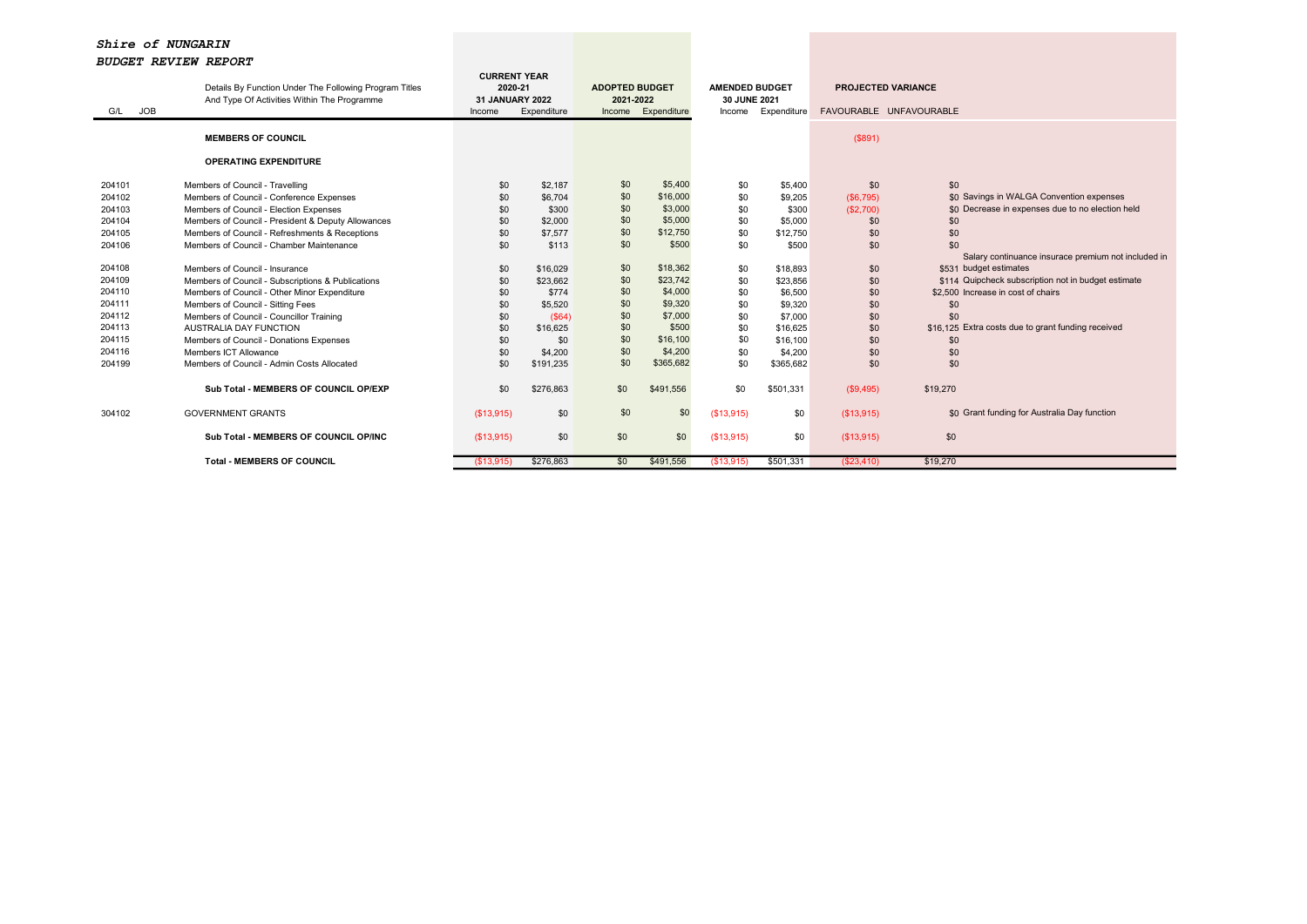|                   | Details By Function Under The Following Program Titles | <b>CURRENT YEAR</b><br>2020-21 |             | <b>ADOPTED BUDGET</b> |                      | <b>AMENDED BUDGET</b> |                      | <b>PROJECTED VARIANCE</b> |                                                          |
|-------------------|--------------------------------------------------------|--------------------------------|-------------|-----------------------|----------------------|-----------------------|----------------------|---------------------------|----------------------------------------------------------|
|                   | And Type Of Activities Within The Programme            | 31 JANUARY 2022                |             | 2021-2022             |                      | 30 JUNE 2021          |                      |                           |                                                          |
| <b>JOB</b><br>G/L |                                                        | Income                         | Expenditure | Income                | Expenditure          |                       | Income Expenditure   | FAVOURABLE UNFAVOURABLE   |                                                          |
|                   | <b>GOVERNANCE</b>                                      |                                |             |                       |                      |                       |                      |                           |                                                          |
|                   | <b>OPERATING EXPENDITURE</b>                           |                                |             |                       |                      |                       |                      |                           |                                                          |
| 204201            |                                                        | \$0                            | \$0         | \$0                   |                      |                       |                      | \$0                       | \$0                                                      |
| 204202            | Governance - Vehicle Expenses<br>Governance - Salaries | \$0                            | \$156,199   | \$0                   | \$8,050<br>\$287,508 | \$0<br>\$0            | \$8,050<br>\$287,508 | \$0                       | \$0                                                      |
| 204203            | Governance - Long Service Leave                        | \$0                            | \$0         | \$0                   | \$0                  | \$0                   | \$0                  | \$0                       | \$0                                                      |
| 204204            | Governance - Accrued Wages/Leave                       | \$0                            | \$0         | \$0                   | \$8,016              | \$0                   | \$8,016              | \$0                       | \$0                                                      |
| 204205            | Governance - Superannuation                            | \$0                            | \$21,690    | \$0                   | \$40,800             | \$0                   | \$40,800             | \$0                       | \$0                                                      |
|                   |                                                        |                                |             |                       |                      |                       |                      |                           | Additional \$3,000 in wages and overheads. Trends        |
|                   |                                                        |                                |             |                       |                      |                       |                      |                           | indicate increase in electricity. Increase in contractor |
| 204206 BM02       | Governance - Admin Building Maintenance                | \$0                            | \$14,595    | \$0                   | \$18,395             | \$0                   | \$28,930             | \$0                       | \$10,535 expenses for roof repairs.                      |
|                   |                                                        |                                |             |                       |                      |                       |                      |                           |                                                          |
| 204207<br>GG01    | Governance - Admin Office Garden Maintenance           | \$0                            | \$3.986     | \$0                   | \$18,640             | \$0                   | \$9,640              | (\$9,000)                 | \$0 Decrease in wages, overheads and plant of \$9,000.   |
| 204209            | Governance - Staff Training, Travel & Accommodation    | \$0                            | \$914       | \$0                   | \$6,000              | \$0                   | \$6,000              | \$0                       | \$0                                                      |
| 204210            | Governance - Staff Uniforms                            | \$0                            | \$493       | \$0                   | \$2,400              | \$0                   | \$2,400              | \$0                       | \$0                                                      |
| 204211            | Governance - Printing & Stationery                     | \$0                            | \$6,530     | \$0                   | \$9,035              | \$0                   | \$9,035              | \$0                       | \$0                                                      |
| 204212            | Governance - Telephone Expenses                        | \$0                            | \$8,309     | \$0                   | \$16,500             | \$0                   | \$16,500             | \$0                       | \$0                                                      |
| 204213            | Governance - Postage & Freight                         | \$0                            | \$0         | \$0                   | \$650                | \$0                   | \$1,710              | \$0                       | \$1,060 Increase in postage expenses                     |
| 204214            | Governance - Advertising                               | \$0                            | \$1,434     | \$0                   | \$3,000              | \$0                   | \$3,000              | \$0                       | \$0                                                      |
| 204215            | Governance - Office Equipment Maintenance              | \$0                            | \$163       | \$0                   | \$1,000              | \$0                   | \$1,000              | \$0                       | \$0                                                      |
|                   |                                                        |                                |             |                       |                      |                       |                      |                           |                                                          |
| 204216            | Governance - Computer Services                         | \$0                            | \$32.607    | \$0                   | \$52,960             | \$0                   | \$51,114             | (S1, 846)                 | \$0 Software licence expensesd lower than expected       |
| 204217            | Governance - Bank Charges                              | \$0                            | \$2,986     | \$0                   | \$7,000              | \$0                   | \$7,000              | \$0                       | \$0                                                      |
| 204218            | Governance - Office Expenses Other                     | \$0                            | \$1,065     | \$0                   | \$9,510              | \$0                   | \$8,510              | (\$1,000)                 | \$0 LG Pro subscription lower than expected              |
|                   |                                                        |                                |             |                       |                      |                       |                      |                           | Refund of Data Centre Access Agreement Fee - offset      |
| 204220            | Governance - NEWROC Executive Officer                  | \$0                            | \$63,000    | \$0                   | \$13,000             | \$0                   | \$63,000             | \$0                       | \$50,000 by income received                              |
| 204221            | Governance - Staff Conference Expenses                 | \$0                            | \$0         | \$0                   | \$5,000              | \$0                   | \$5,000              | \$0                       | \$0                                                      |
|                   |                                                        |                                |             |                       |                      |                       |                      |                           | Increase in accounting expense due to additional work    |
| 204222            | Governance - Accounting Services                       | \$0                            | \$22,400    | \$0                   | \$40,000             | \$0                   | \$43,000             | \$0                       | \$3,000 for end of year audit                            |
| 204223            | Governance - Audit Fees                                | \$0                            | \$0         | \$0                   | \$40,000             | \$0                   | \$40,000             | \$0                       | \$0                                                      |
| 204224            | Governance - Valuation Expenses                        | \$0                            | \$199       | \$0                   | \$2,940              | \$0                   | \$2,940              | \$0                       | \$0                                                      |
| 204225            | Governance - Legal Expenses                            | \$0                            | \$6,568     | \$0                   | \$30,000             | \$0                   | \$30,000             | \$0                       | \$0                                                      |
|                   |                                                        |                                |             |                       |                      |                       |                      |                           | Increase in non-cash depreciation charges, due to        |
| 204230            | Governance - Depreciation                              | \$0                            | \$22,794    | \$0                   | \$26,165             | \$0                   | \$39,075             | \$0                       | \$12,910 increase in carrying cost                       |
| 204231            | Governance - FBT                                       | \$0                            | \$10,849    | \$0                   | \$23,100             | \$0                   | \$23,100             | \$0                       | \$0                                                      |
| 204235            | Governance - Integrated Strategic Planning             | \$0                            | \$0         | \$0                   | \$19,000             | \$0                   | \$41,000             | \$0                       | \$22,000 Increase in IPR project expenses                |
| 204236<br>BM03    | Governance - Building Maint Lot 186 Danberrin          | \$0                            | \$9,786     | \$0                   | \$23,452             | \$0                   | \$23,503             | \$0                       | \$51 Increase in insurance premiums                      |
|                   |                                                        |                                |             |                       |                      |                       |                      |                           | Increase in plumbing repairs, insurance premiums and     |
| 204238            | Governance - Building Maint Lot 191 Danberrin          | \$0                            | \$7,020     | \$0                   | \$10,233             | \$0                   | \$10.893             | \$0                       | \$660 pest control expenses                              |
| 204239            | Governance - Loan 63 Lot 191 Interest                  | \$0                            | \$1,147     | \$0                   | \$2,145              | \$0                   | \$2,145              | \$0                       | \$0                                                      |
| 204240            | Governance - Other Employee Expenses                   | \$0                            | \$3,000     | \$0                   | \$3,000              | \$0                   | \$3,000              | \$0                       | \$0                                                      |
| 204241            | Governance - Fair Valuation Expenses                   | \$0                            | \$14,800    | \$0                   | \$15,000             | \$0                   | \$15,000             | \$0                       | \$0                                                      |
| 204242            | Governance - Executive Recruitment                     | \$0                            | \$0         | \$0                   | \$0                  | \$0                   | \$0                  | \$0                       | \$0                                                      |
| 204245            | CIVIC RECEPTIONS & FUNCTIONS EXPENSES                  | \$0                            | \$0         | \$0                   | \$0                  | \$0                   | \$0                  | \$0                       | \$0                                                      |
| 204299            | Governance - Admin Costs Recovered                     | \$0                            | (\$388,294) | \$0                   | (742, 499)           | \$0                   | (\$742,499)          | \$0                       | \$0                                                      |
|                   |                                                        |                                |             |                       |                      |                       |                      |                           |                                                          |
|                   | Sub Total - GOVERNANCE - GENERAL OP/EXP                | \$0                            | \$24.238    | \$0                   | \$0                  | \$0                   | \$88,370             | (\$11,846)                | \$100.216                                                |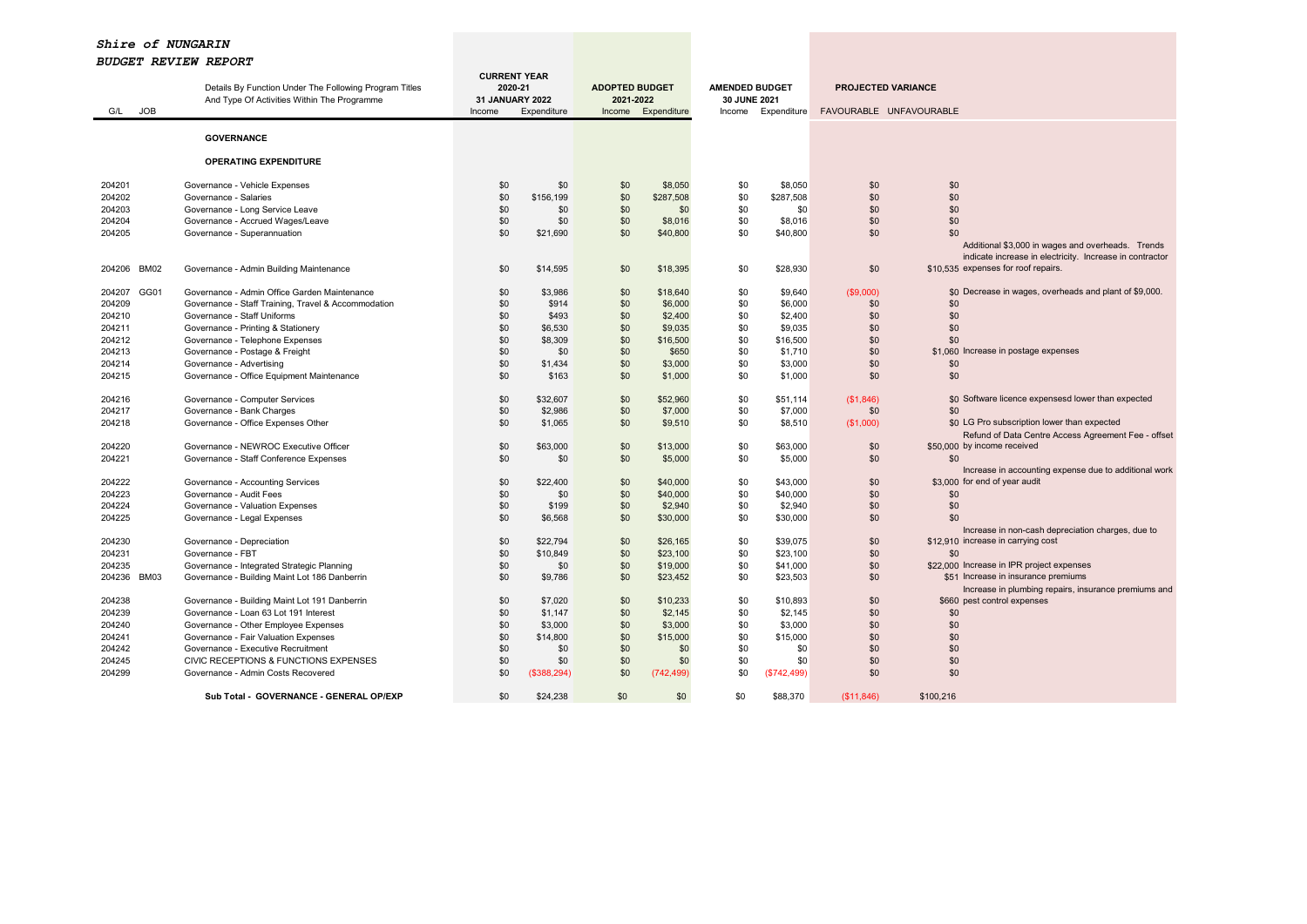| <b>JOB</b><br>G/L | Details By Function Under The Following Program Titles<br>And Type Of Activities Within The Programme<br><b>OPERATING INCOME</b> | <b>CURRENT YEAR</b><br>2020-21<br><b>31 JANUARY 2022</b><br>Income | Expenditure | <b>ADOPTED BUDGET</b><br>2021-2022 | Income Expenditure | <b>AMENDED BUDGET</b><br>30 JUNE 2021<br>Income | Expenditure | <b>PROJECTED VARIANCE</b><br>FAVOURABLE UNFAVOURABLE |                                                      |
|-------------------|----------------------------------------------------------------------------------------------------------------------------------|--------------------------------------------------------------------|-------------|------------------------------------|--------------------|-------------------------------------------------|-------------|------------------------------------------------------|------------------------------------------------------|
|                   |                                                                                                                                  |                                                                    |             |                                    |                    |                                                 |             |                                                      |                                                      |
| 304201            | Governance - Reimbursements                                                                                                      | (\$1,064)                                                          | \$0         | (\$2,128)                          | \$0                | (\$2,128)                                       | \$0         | \$0                                                  | \$0                                                  |
| 304202            | Governance - Commissions                                                                                                         | (\$1,918)                                                          | \$0         | (\$1,900)                          | \$0                | (\$1,900)                                       | \$0         | \$0                                                  | \$0                                                  |
| 304203            | Governance - Charges Photocopying                                                                                                | \$0                                                                | \$0         | \$0                                | \$0                | \$0                                             | \$0         | \$0                                                  | \$0                                                  |
| 304204            | Governance - Sale of Electoral Rolls                                                                                             | \$0                                                                | \$0         | \$0                                | \$0                | \$0                                             | \$0         | \$0                                                  | \$0                                                  |
| 304205            | Governance - Sale of History Books                                                                                               | (\$545)                                                            | \$0         | (S91)                              | \$0                | (\$545)                                         | \$0         | (\$454)                                              | \$0 Extra sales of history books                     |
| 304206            | Governance - Charges Other                                                                                                       | $($ \$600)                                                         | \$0         | \$0                                | \$0                | $($ \$600)                                      | \$0         | (\$600)                                              | \$0 Increase in sale of special series number plates |
| 304209            | Governance - Legal Costs Recovered                                                                                               | (\$5,083)                                                          | \$0         | \$0                                | \$0                | (\$5,083)                                       | \$0         | (\$5,083)                                            | \$0 Increase in legal expenses recovered             |
| 304217            | Governance - Staff Housing Rent Lot 186                                                                                          | (\$1,800)                                                          | \$0         | (\$2,700)                          | \$0                | (\$2,700)                                       | \$0         | \$0                                                  | \$0                                                  |
| 304218            | Governance - Staff Housing Rent Lot 191                                                                                          | (\$1,800)                                                          | \$0         | (\$3,120)                          | \$0                | (\$3,120)                                       | \$0         | \$0                                                  | \$0<br>Income from data access agreement fees for    |
| 304220            | NEWROC - Reimbursement Income                                                                                                    | (\$50,000)                                                         | \$0         | \$0                                | \$0                | (\$50,000)                                      | \$0         | (\$50,000)                                           | \$0 NEWROC                                           |
|                   | Sub Total - GOVERNANCE - GENERAL OP/INC                                                                                          | (\$62, 811)                                                        | \$0         | (\$9,939)                          | \$0                | (\$66,076)                                      | \$0         | (\$56,137)                                           | \$0                                                  |
|                   | <b>Total - GOVERNANCE - GENERAL</b>                                                                                              | (\$62, 811)                                                        | \$24,238    | (\$9,939)                          | \$0                | ( \$66,076)                                     | \$88,370    | ( \$67, 983)                                         | \$100,216                                            |
|                   |                                                                                                                                  |                                                                    |             |                                    |                    |                                                 |             |                                                      |                                                      |
|                   | <b>Total - GOVERNANCE</b>                                                                                                        | (\$76,726)                                                         | \$301,100   | (\$9,939)                          | \$491,556          | ( \$79,991)                                     | \$589,701   | ( \$91, 393)                                         | \$119,486                                            |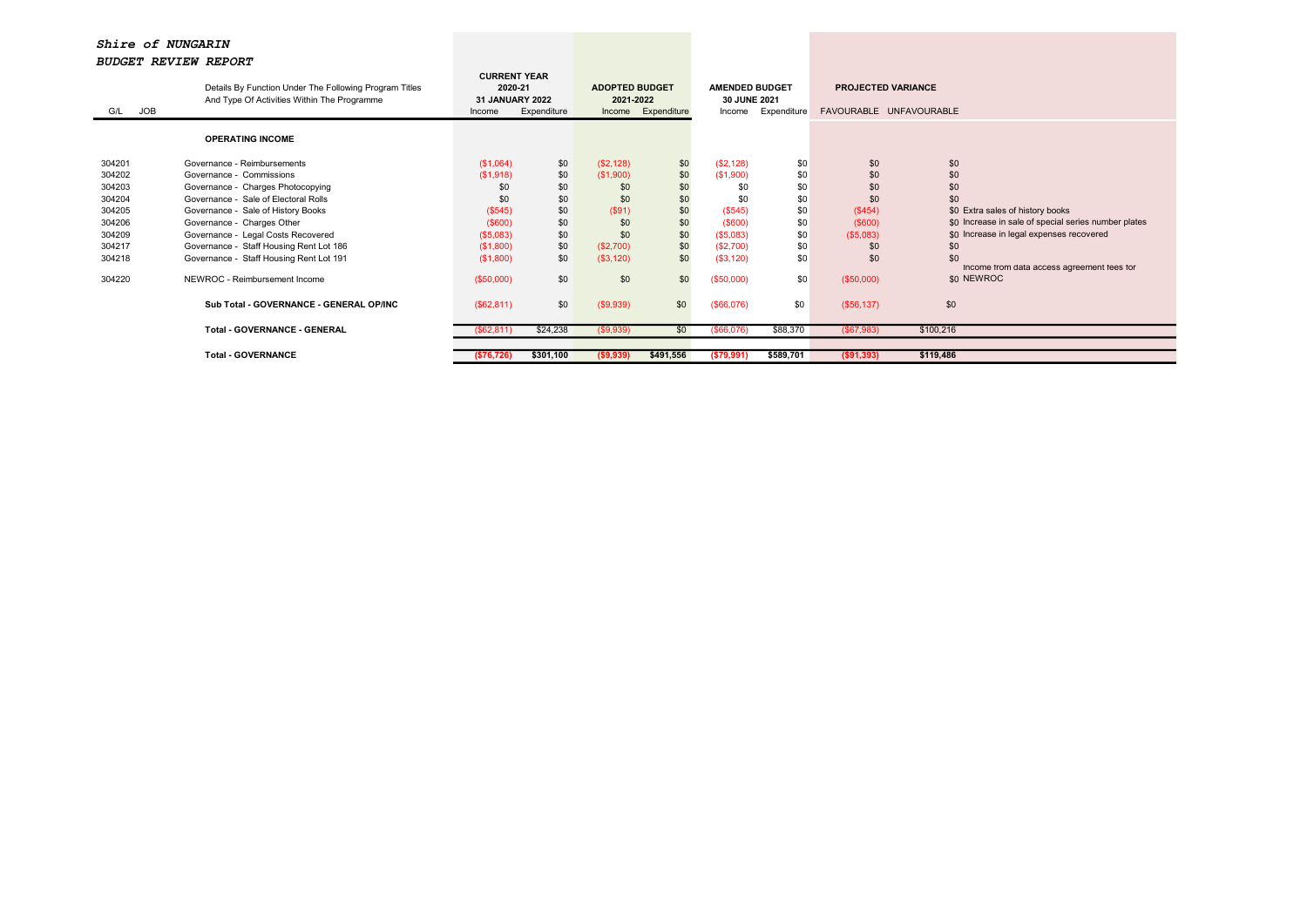| <b>JOB</b><br>G/L | Details By Function Under The Following Program Titles<br>And Type Of Activities Within The Programme | <b>CURRENT YEAR</b><br>2020-21<br>31 JANUARY 2022<br>Income | Expenditure | <b>ADOPTED BUDGET</b><br>2021-2022 | Income Expenditure | <b>AMENDED BUDGET</b><br>30 JUNE 2021<br>Income | Expenditure     | <b>PROJECTED VARIANCE</b><br>FAVOURABLE UNFAVOURABLE |                                                   |
|-------------------|-------------------------------------------------------------------------------------------------------|-------------------------------------------------------------|-------------|------------------------------------|--------------------|-------------------------------------------------|-----------------|------------------------------------------------------|---------------------------------------------------|
|                   | LAW, ORDER AND PUBLIC SAFETY<br><b>FIRE PREVENTION</b>                                                |                                                             |             |                                    |                    |                                                 |                 |                                                      |                                                   |
|                   | <b>OPERATING EXPENDITURE</b>                                                                          |                                                             |             |                                    |                    |                                                 |                 |                                                      |                                                   |
| 205101            | Fire Prevention - Plant Purchase & Equipment < \$1200                                                 | \$0                                                         | \$10        | \$0                                | \$500              | \$0                                             | \$500           | \$0                                                  | \$0                                               |
| 205102<br>205103  | Fire Prevention - Maintenance of Plant & Equipment<br>Fire Prevention - Maintenance of Vehicles       | \$0<br>\$0                                                  | \$0<br>\$0  | \$0<br>\$0                         | \$12<br>\$2,500    | \$0<br>\$0                                      | \$12<br>\$2,500 | \$0<br>\$0                                           | \$0<br>\$0                                        |
| 205104            | Fire Prevention - Mainteance of Land & Buildings                                                      | \$0                                                         | \$70        | \$0                                | \$1,070            | \$0                                             | \$1,070         | \$0                                                  | \$0                                               |
|                   |                                                                                                       |                                                             |             |                                    |                    |                                                 |                 |                                                      | Increase in non-cash depreciation charges, due to |
| 205105            | Fire Prevention - Depreciation                                                                        | \$0                                                         | \$29,118    | \$0                                | \$7,481            | \$0                                             | \$49,916        | \$0                                                  | \$42,435 addition of fire truck not anticipated   |
| 205106            | Fire Prevention - Utilities, Rates & Taxes                                                            | \$0                                                         | \$429       | \$0                                | \$450              | \$0                                             | \$860           | \$0                                                  | \$410 Trends indicate higher telephone expenses   |
| 205107            | Fire Prevention - Other Goods & Services                                                              | \$0                                                         | \$0         | \$0                                | \$3,500            | \$0                                             | \$3,500         | \$0                                                  | \$0                                               |
| 205108            | Fire Prevention - Insurances                                                                          | \$0                                                         | \$2,736     | \$0                                | \$2,736            | \$0                                             | \$2,736         | \$0                                                  | \$0                                               |
| 205109            | Fire Prevention - Plant Purchase & Equipment \$1200 - \$5000                                          | \$0                                                         | \$0         | \$0                                | \$0                | \$0                                             | \$0             | \$0                                                  | \$0                                               |
|                   |                                                                                                       |                                                             |             |                                    |                    |                                                 |                 |                                                      | Protective clothing purchased for local brigade   |
| 205110            | Fire Prevention - Clothing & Accessories                                                              | \$0                                                         | \$3,480     | \$0                                | \$0                | \$0                                             | \$3,500         | \$0                                                  | \$3,500 members                                   |
| 205199            | Fire Prevention - Allocation of Admin Overheads                                                       | \$0                                                         | \$5,824     | \$0                                | \$11,137           | \$0                                             | \$11,137        | \$0                                                  | \$0                                               |
|                   | Sub Total - FIRE PREVENTION OP/EXP                                                                    | \$0                                                         | \$41,667    | \$0                                | \$29,386           | \$0                                             | \$75,731        | \$0                                                  | \$46,345                                          |
|                   | <b>OPERATING INCOME</b>                                                                               |                                                             |             |                                    |                    |                                                 |                 |                                                      |                                                   |
| 305101            | Fire Prevention - Insurance Claims Reimbursements                                                     | \$0                                                         | \$0         | \$0                                | \$0                | \$0                                             | \$0             | \$0                                                  | \$0                                               |
| 305102            | Fire Prevention - Bush Fire Uniform Sales                                                             | \$0                                                         | \$0         | \$0                                | \$0                |                                                 |                 |                                                      |                                                   |
| 305103            | Fire Prevention - Reimbursements Other                                                                | \$0                                                         | \$0         | \$0                                | \$0                |                                                 |                 |                                                      |                                                   |
|                   | Sub Total - FIRE PREVENTION OP/INC                                                                    | \$0                                                         | \$0         | \$0                                | \$0                | \$0                                             | \$0             | \$0                                                  | \$0                                               |
|                   | <b>Total - FIRE PREVENTION</b>                                                                        | \$0                                                         | \$41,667    | \$0                                | \$29,386           | $\overline{50}$                                 | \$75,731        | \$0                                                  | \$46,345                                          |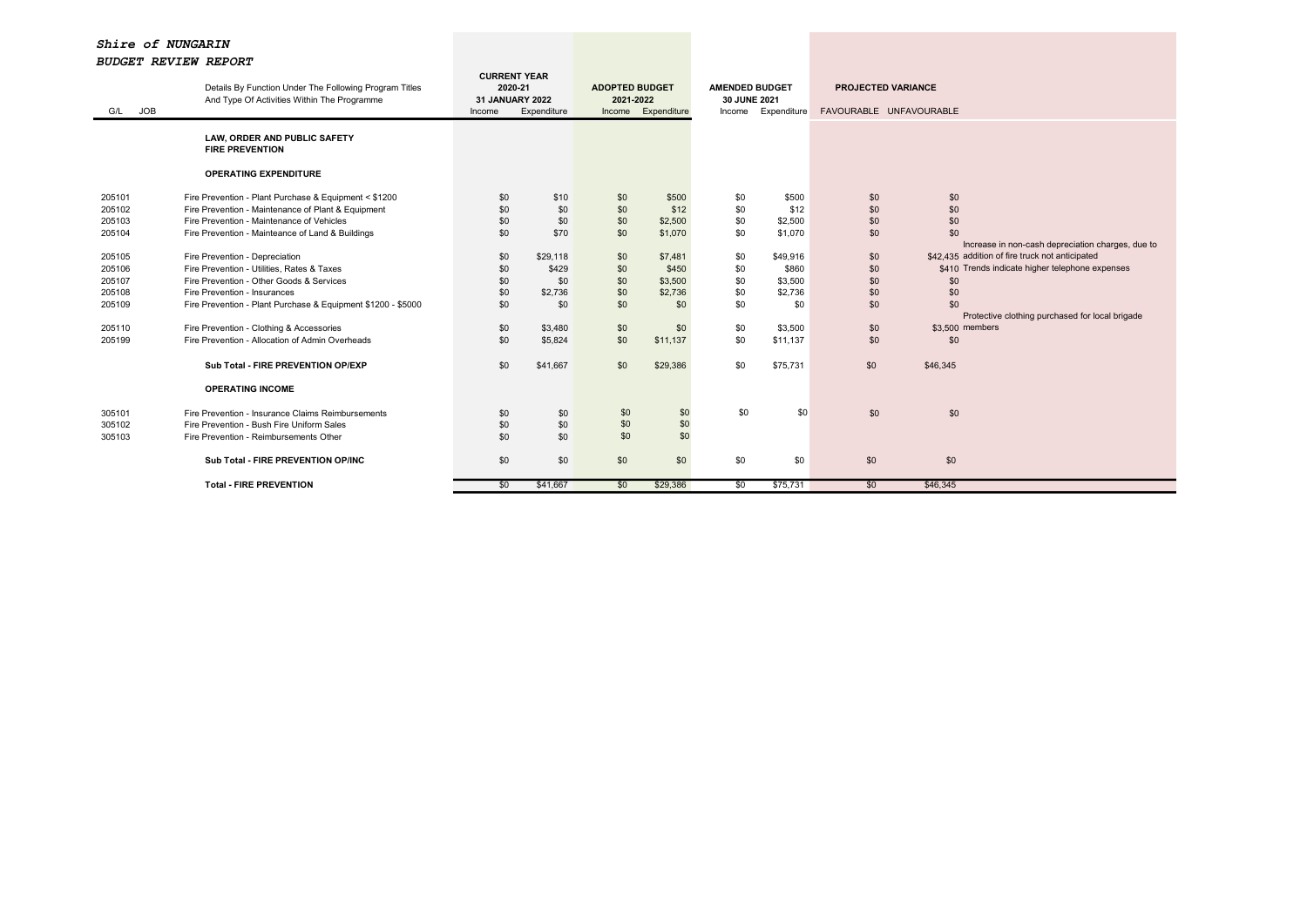| G/L JOB                    | Details By Function Under The Following Program Titles<br>And Type Of Activities Within The Programme                                                                | <b>CURRENT YEAR</b><br>2020-21<br>31 JANUARY 2022<br>Income | Expenditure                            | <b>ADOPTED BUDGET</b><br>2021-2022 | Income Expenditure                        | <b>AMENDED BUDGET</b><br>30 JUNE 2021<br>Income | Expenditure                               | <b>PROJECTED VARIANCE</b><br>FAVOURABLE UNFAVOURABLE |                                                                                        |
|----------------------------|----------------------------------------------------------------------------------------------------------------------------------------------------------------------|-------------------------------------------------------------|----------------------------------------|------------------------------------|-------------------------------------------|-------------------------------------------------|-------------------------------------------|------------------------------------------------------|----------------------------------------------------------------------------------------|
|                            | <b>ANIMAL CONTROL</b>                                                                                                                                                |                                                             |                                        |                                    |                                           |                                                 |                                           |                                                      |                                                                                        |
|                            | <b>OPERATING EXPENDITURE</b>                                                                                                                                         |                                                             |                                        |                                    |                                           |                                                 |                                           |                                                      |                                                                                        |
| 205202<br>205203<br>205299 | Animal Control - Destruction & Disposal<br>Animal Control - Other Expenditure<br>Animal Control - Allocation of Admin Overheads<br>Sub Total - ANIMAL CONTROL OP/EXP | \$0<br>\$0<br>\$0<br>\$0                                    | \$510<br>\$1,293<br>\$2,912<br>\$4,715 | \$0<br>\$0<br>\$0<br>\$0           | \$1,000<br>\$4,000<br>\$5,569<br>\$10,569 | \$0<br>\$0<br>\$0<br>\$0                        | \$1,000<br>\$4,000<br>\$5,569<br>\$10,569 | \$0<br>\$0<br>\$0<br>\$0                             | \$0<br>\$0<br>\$0<br>\$0                                                               |
|                            | <b>OPERATING INCOME</b>                                                                                                                                              |                                                             |                                        |                                    |                                           |                                                 |                                           |                                                      |                                                                                        |
| 305201<br>305203           | Animal Control - Fines & Penalties<br>Animal Control - Dog Registrations<br>Sub Total - ANIMAL CONTROL OP/INC                                                        | \$0<br>(\$651)<br>(\$651)                                   | \$0<br>\$0<br>\$0                      | (\$350)<br>(\$600)<br>(\$950)      | \$0<br>\$0<br>\$0                         | \$0<br>(\$651)<br>(\$651)                       | \$0<br>\$0<br>\$0                         | \$0<br>(S51)<br>(\$51)                               | \$350 Trends indicate lower fine revenue<br>\$0 Increase in dog registrations<br>\$350 |
|                            | <b>Total - ANIMAL CONTROL</b>                                                                                                                                        | ( \$651)                                                    | \$4,715                                | (\$950)                            | \$10,569                                  | (\$651)                                         | \$10,569                                  | (S51)                                                | \$350                                                                                  |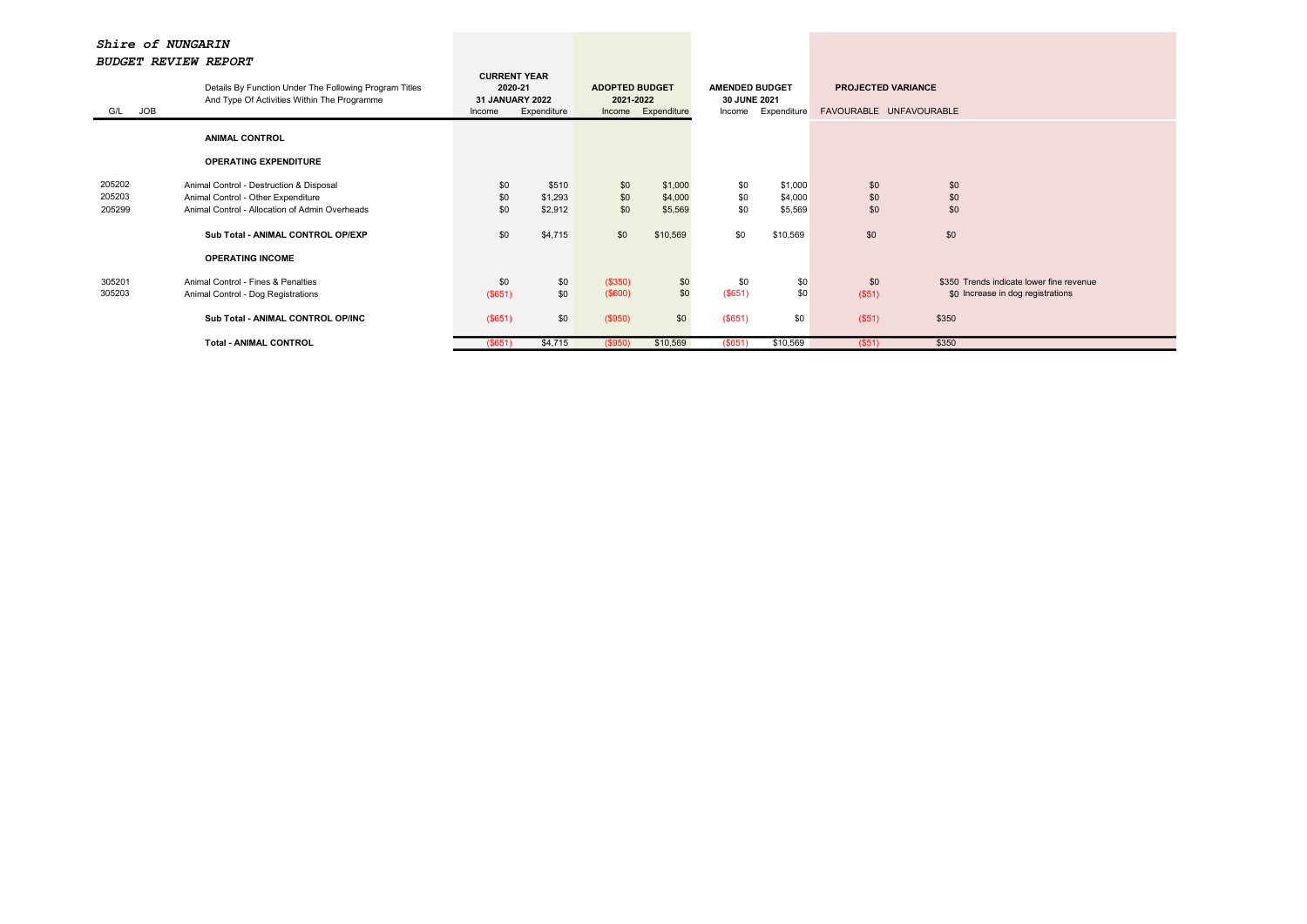| G/L JOB | Details By Function Under The Following Program Titles<br>And Type Of Activities Within The Programme | <b>CURRENT YEAR</b><br>2020-21<br><b>31 JANUARY 2022</b><br>Income | Expenditure | <b>ADOPTED BUDGET</b><br>2021-2022 | Income Expenditure | <b>AMENDED BUDGET</b><br>30 JUNE 2021 | Income Expenditure | <b>PROJECTED VARIANCE</b><br>FAVOURABLE UNFAVOURABLE |          |  |
|---------|-------------------------------------------------------------------------------------------------------|--------------------------------------------------------------------|-------------|------------------------------------|--------------------|---------------------------------------|--------------------|------------------------------------------------------|----------|--|
|         | <b>EMERGENCY SERVICES</b>                                                                             |                                                                    |             |                                    |                    |                                       |                    |                                                      |          |  |
|         | <b>OPERATING EXPENDITURE</b>                                                                          |                                                                    |             |                                    |                    |                                       |                    |                                                      |          |  |
|         | Sub Total - EMERGENCY SERVICES OP/EXP                                                                 | \$0                                                                | \$0         | \$0                                | \$0                | \$0                                   | \$0                | \$0                                                  | \$0      |  |
|         | <b>OPERATING INCOME</b>                                                                               |                                                                    |             |                                    |                    |                                       |                    |                                                      |          |  |
| 305301  | Emerg Serv - ESL Grant Operating                                                                      | (\$1,490)                                                          | \$0         | (\$3,591)                          | \$0                | (\$3,591)                             | \$0                | \$0                                                  | \$0      |  |
| 305302  | Emerg Serv - ESL Grant Commission                                                                     | (\$4,000)                                                          | \$0         | (\$4,000)                          | \$0                | (\$4,000)                             | \$0                | \$0                                                  | \$0      |  |
| 305303  | Emerg Serv - ESL Grant Capital                                                                        | (\$80,925)                                                         | \$0         | (\$316,018)                        | \$0                | (\$316,018)                           | \$0                | \$0                                                  | \$0      |  |
|         | Sub Total - EMERGENCY SERVICES OP/INC                                                                 | (\$86,415)                                                         | \$0         | (\$323,609)                        | \$0                | (\$323,609)                           | \$0                | \$0                                                  | \$0      |  |
|         | <b>Total - EMERGENCY SERVICES</b>                                                                     | (\$86,415)                                                         | \$0         | (\$323,609)                        | \$0                | $($ \$323,609)                        | \$0                | \$0                                                  | \$0      |  |
|         |                                                                                                       |                                                                    |             |                                    |                    |                                       |                    |                                                      |          |  |
|         | <b>Total - LAW ORDER &amp; PUBLIC SAFETY</b>                                                          | ( \$87,066)                                                        | \$46,382    | $($ \$324,559)                     | \$39,955           | (\$324,260)                           | \$86,300           | ( \$51)                                              | \$46,695 |  |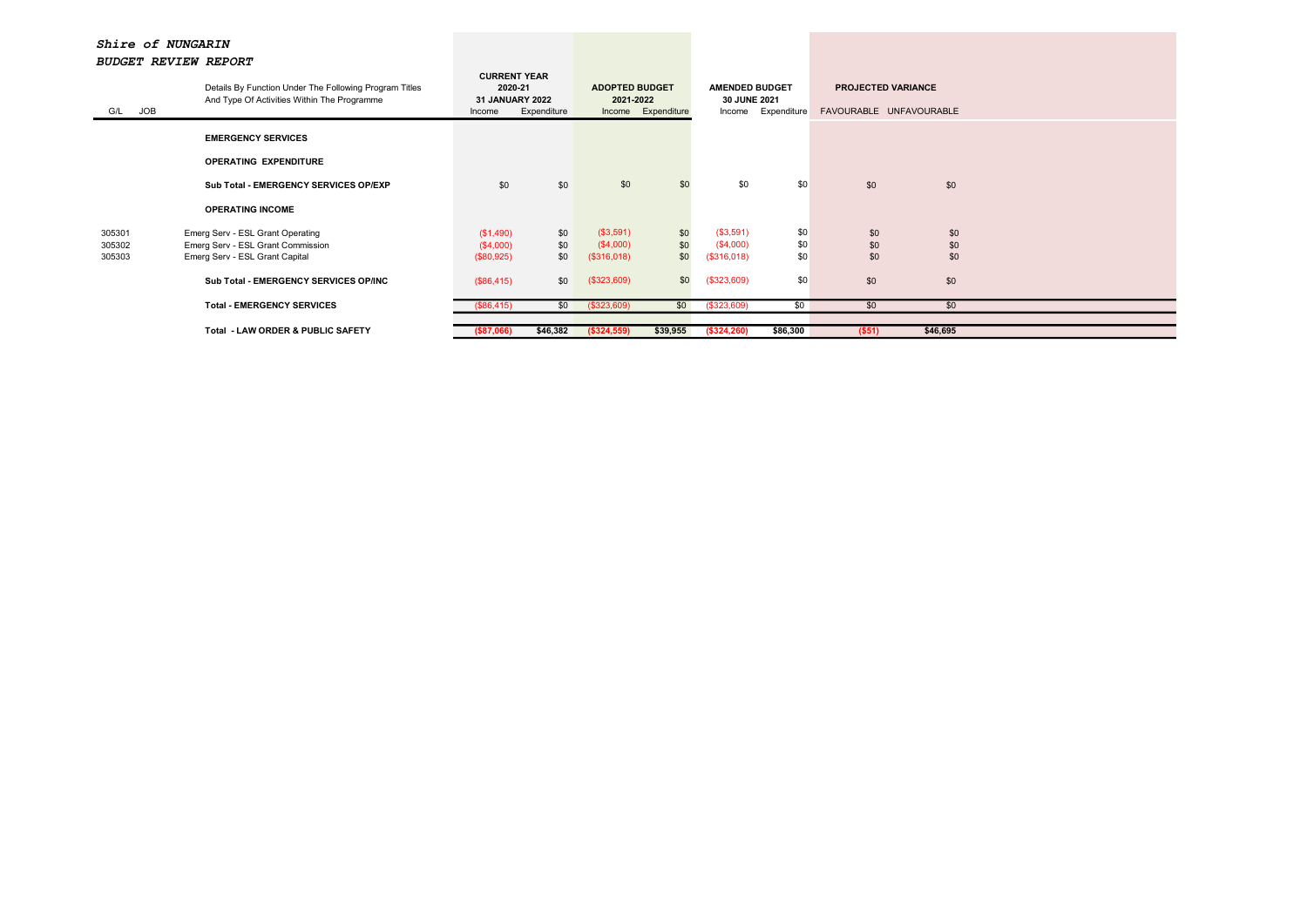| G/L JOB                    | Details By Function Under The Following Program Titles<br>And Type Of Activities Within The Programme        | <b>CURRENT YEAR</b><br>2020-21<br>31 JANUARY 2022<br>Income | Expenditure             | <b>ADOPTED BUDGET</b><br>2021-2022 | Income Expenditure         | <b>AMENDED BUDGET</b><br>30 JUNE 2021 | Income Expenditure  | <b>PROJECTED VARIANCE</b><br>FAVOURABLE UNFAVOURABLE |                                  |  |
|----------------------------|--------------------------------------------------------------------------------------------------------------|-------------------------------------------------------------|-------------------------|------------------------------------|----------------------------|---------------------------------------|---------------------|------------------------------------------------------|----------------------------------|--|
|                            | <b>HEALTH ADMINISTRATION &amp; INSPECTION</b>                                                                |                                                             |                         |                                    |                            |                                       |                     |                                                      |                                  |  |
|                            | <b>OPERATING EXPENDITURE</b>                                                                                 |                                                             |                         |                                    |                            |                                       |                     |                                                      |                                  |  |
| 207101<br>207102<br>207103 | PREV SRVCS - Depreciation<br>PREV SRVCS - Contract Health Services<br>PREV SRVCS - Loss on Disposal of Asset | \$0<br>\$0<br>\$0                                           | \$685<br>\$9,220<br>\$0 | \$0<br>\$0<br>\$0                  | \$1,165<br>\$20,000<br>\$0 | \$0<br>\$0                            | \$1,165<br>\$20,000 | \$0<br>\$0                                           | \$0<br>\$0                       |  |
| 207199                     | PREV SRVCS - Admin Costs Allocated                                                                           | \$0                                                         | \$971                   | \$0                                | \$1,856                    | \$0                                   | \$1,856             | \$0                                                  | \$0                              |  |
|                            | Sub Total - HEALTH ADMIN & INSPECTION OP/EXP                                                                 | \$0                                                         | \$10,875                | \$0                                | \$23,021                   | \$0                                   | \$23,021            | \$0                                                  | \$0                              |  |
|                            | <b>OPERATING INCOME</b>                                                                                      |                                                             |                         |                                    |                            |                                       |                     |                                                      |                                  |  |
| 307101<br>307102           | Health - Fees & Charges<br>Health Reimbursements Income                                                      | \$0<br>\$0                                                  | \$0<br>\$0              | (\$160)<br>\$0                     | \$0<br>\$0                 | (\$160)                               | \$0                 | \$0                                                  | \$0                              |  |
|                            | Sub Total - HEALTH ADMIN & INSPECTION OP/INC                                                                 | \$0                                                         | \$0                     | (\$160)                            | \$0                        | (\$160)                               | \$0                 | \$0                                                  | \$0                              |  |
|                            | Total - HEALTH ADMIN & INSPECTION                                                                            | \$0                                                         | \$10,875                | (\$160)                            | \$23,021                   | (\$160)                               | \$23,021            | \$0                                                  | \$0                              |  |
|                            | <b>PREVENTIVE SERVICES - OTHER</b>                                                                           |                                                             |                         |                                    |                            |                                       |                     |                                                      |                                  |  |
|                            | <b>OPERATING EXPENDITURE</b>                                                                                 |                                                             |                         |                                    |                            |                                       |                     |                                                      |                                  |  |
| 207301                     | Prev Srvcs Other - Analytical Expenses                                                                       | \$0                                                         | \$360                   | \$0                                | \$400                      | \$0                                   | \$360               | (\$40)                                               | \$0 Analytical service fee lower |  |
|                            | Sub Total - PREVENTIVE SRVS - OP/EXP                                                                         | \$0                                                         | \$360                   | \$0                                | \$400                      | \$0                                   | \$360               | (\$40)                                               | \$0                              |  |
|                            | <b>OPERATING INCOME</b>                                                                                      |                                                             |                         |                                    |                            |                                       |                     |                                                      |                                  |  |
|                            | Sub Total - PREVENTIVE SRVS - OP/INC                                                                         | \$0                                                         | \$0                     | \$0                                | \$0                        | \$0                                   | \$0                 | \$0                                                  | \$0                              |  |
|                            | <b>Total - PREVENTIVE SERVICES</b>                                                                           | \$0                                                         | \$360                   | \$0                                | \$400                      | $\overline{50}$                       | \$360               | $($ \$40)                                            | \$0                              |  |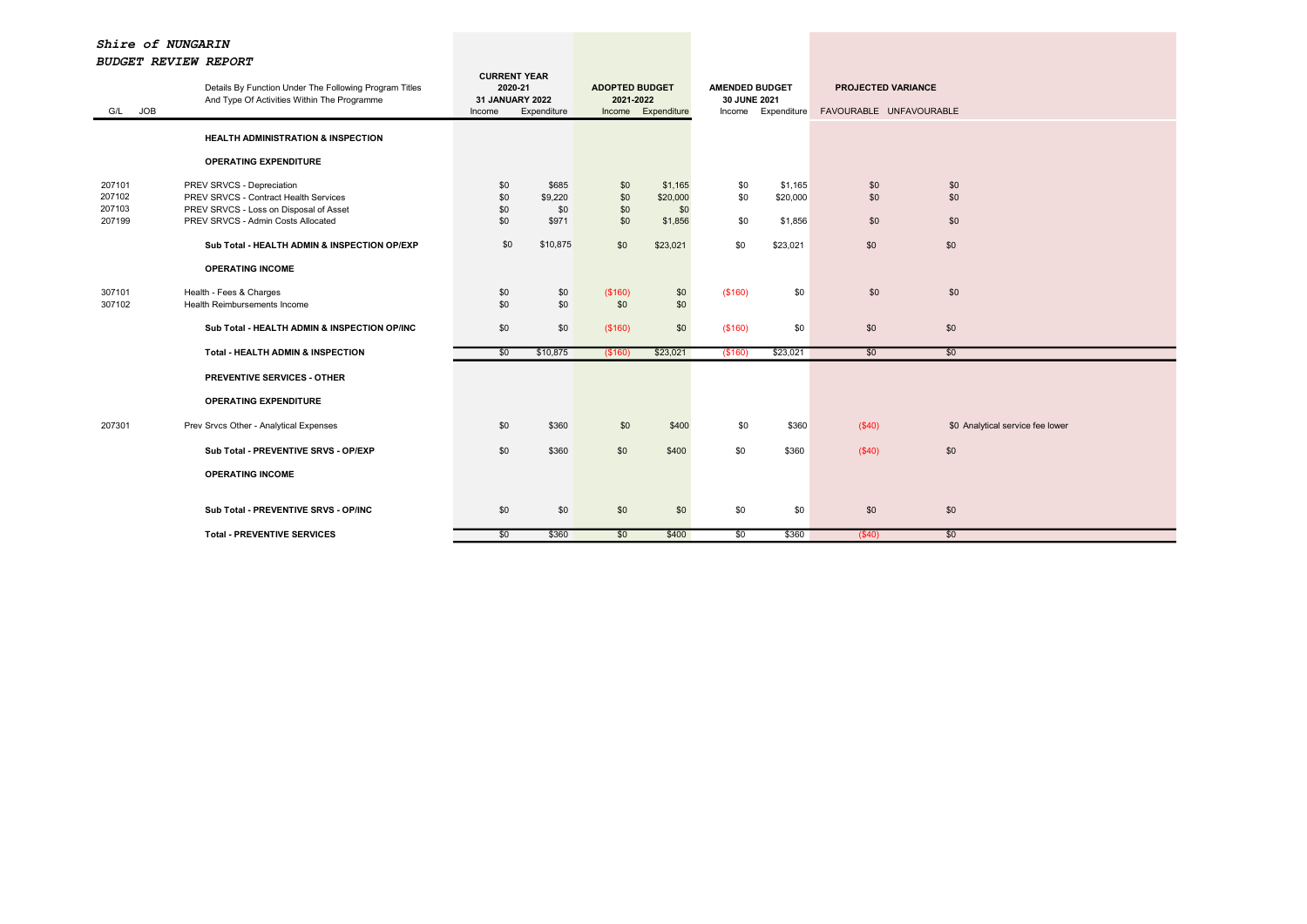|         | Details By Function Under The Following Program Titles<br>And Type Of Activities Within The Programme |        | <b>CURRENT YEAR</b><br>2020-21<br><b>ADOPTED BUDGET</b><br><b>31 JANUARY 2022</b><br>2021-2022 |     | <b>AMENDED BUDGET</b><br>30 JUNE 2021 |        | <b>PROJECTED VARIANCE</b> |                         |     |  |
|---------|-------------------------------------------------------------------------------------------------------|--------|------------------------------------------------------------------------------------------------|-----|---------------------------------------|--------|---------------------------|-------------------------|-----|--|
| G/L JOB |                                                                                                       | Income | Expenditure                                                                                    |     | Income Expenditure                    | Income | Expenditure               | FAVOURABLE UNFAVOURABLE |     |  |
|         | <b>OTHER HEALTH</b>                                                                                   |        |                                                                                                |     |                                       |        |                           |                         |     |  |
|         | <b>OPERATING EXPENDITURE</b>                                                                          |        |                                                                                                |     |                                       |        |                           |                         |     |  |
| 207402  | Other Health - Emergency Services Shed                                                                | \$0    | \$90                                                                                           | \$0 | \$820                                 | \$0    | \$820                     | \$0                     | \$0 |  |
| 207499  | Other Health - Allocation of Admin Overheads                                                          | \$0    | \$2,912                                                                                        | \$0 | \$5,569                               | \$0    | \$5,569                   | \$0                     | \$0 |  |
|         | Sub Total - OTHER HEALTH OP/EXP                                                                       | \$0    | \$3,002                                                                                        | \$0 | \$6,389                               | \$0    | \$6,389                   | \$0                     | \$0 |  |
|         | <b>OPERATING INCOME</b>                                                                               |        |                                                                                                |     |                                       |        |                           |                         |     |  |
|         |                                                                                                       | \$0    | \$0                                                                                            | \$0 | \$0                                   | \$0    | \$0                       |                         |     |  |
|         | Sub Total - OTHER HEALTH OP/INC                                                                       | \$0    | \$0                                                                                            | \$0 | \$0                                   | \$0    | \$0                       | \$0                     | \$0 |  |
|         | <b>Total - OTHER HEALTH</b>                                                                           | \$0    | \$3,002                                                                                        | \$0 | \$6,389                               | \$0    | \$6,389                   | \$0                     | \$0 |  |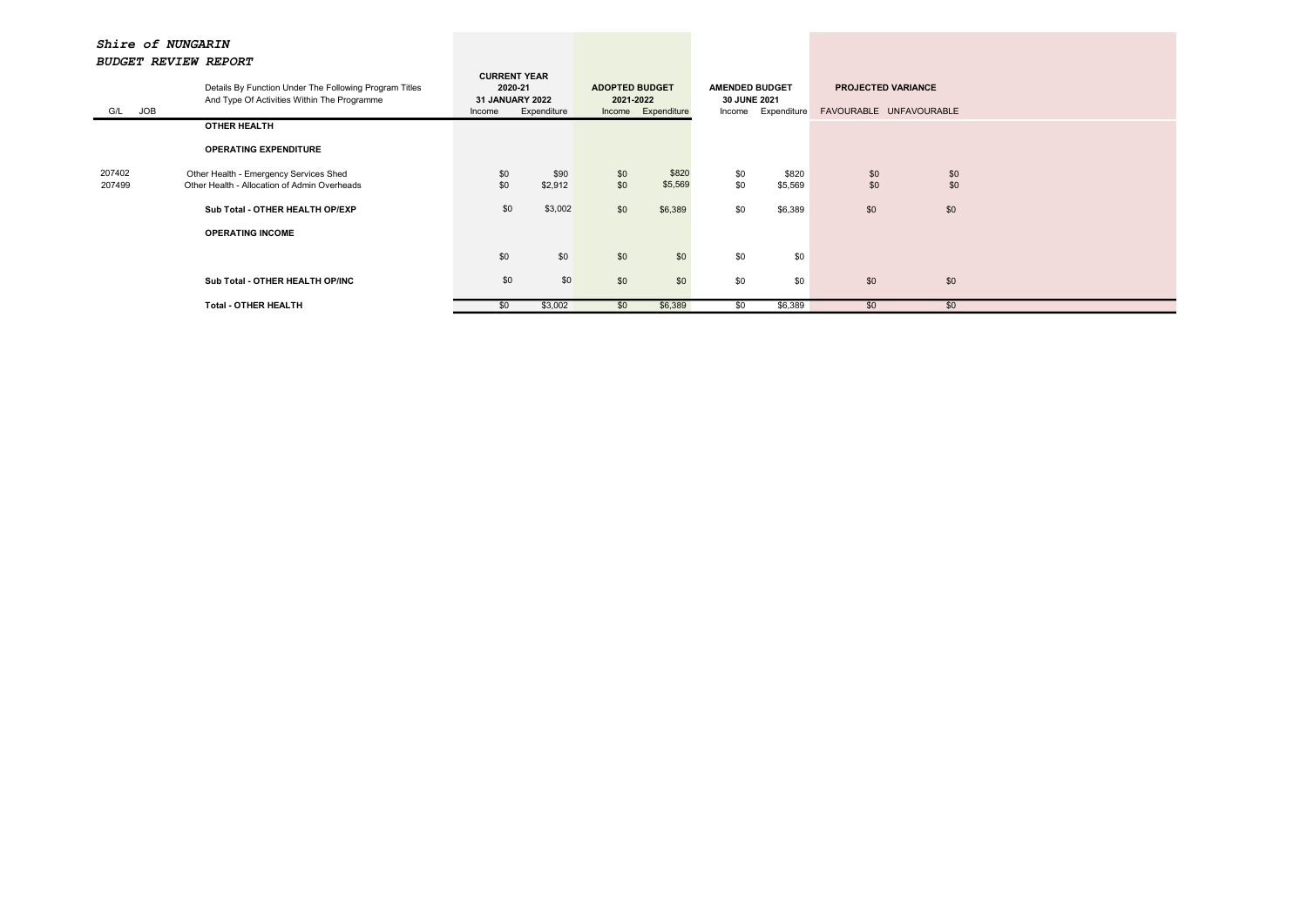| G/L JOB                    | Details By Function Under The Following Program Titles<br>And Type Of Activities Within The Programme                                                                 | <b>CURRENT YEAR</b><br>2020-21<br>31 JANUARY 2022<br>Income | Expenditure                            | <b>ADOPTED BUDGET</b><br>2021-2022 | Income Expenditure                        | <b>AMENDED BUDGET</b><br>30 JUNE 2021 | Income Expenditure                         | <b>PROJECTED VARIANCE</b><br>FAVOURABLE UNFAVOURABLE |                |                                                                                                                                                                                 |
|----------------------------|-----------------------------------------------------------------------------------------------------------------------------------------------------------------------|-------------------------------------------------------------|----------------------------------------|------------------------------------|-------------------------------------------|---------------------------------------|--------------------------------------------|------------------------------------------------------|----------------|---------------------------------------------------------------------------------------------------------------------------------------------------------------------------------|
|                            | <b>DOCTOR SERVICES</b>                                                                                                                                                |                                                             |                                        |                                    |                                           |                                       |                                            |                                                      |                |                                                                                                                                                                                 |
|                            | <b>OPERATING EXPENDITURE</b>                                                                                                                                          |                                                             |                                        |                                    |                                           |                                       |                                            |                                                      |                |                                                                                                                                                                                 |
| 207502<br>207503<br>207504 | Doctor Srvcs - Office Expenses<br>Doctor Srvcs - Vehicle Expenses<br>Doctor Srvcs - Housing Expenses<br>Sub Total - DOCTOR SERVICES OP/EXP<br><b>OPERATING INCOME</b> | \$0<br>\$0<br>\$0<br>\$0                                    | \$6,364<br>\$566<br>\$1,408<br>\$8,337 | \$0<br>\$0<br>\$0<br>\$0           | \$9,100<br>\$1,600<br>\$2,700<br>\$13,400 | \$0<br>\$0<br>\$0<br>\$0              | \$11,818<br>\$1,600<br>\$3,904<br>\$17,322 | \$0<br>\$0<br>\$0<br>\$0                             | \$0<br>\$3,922 | Increase in office expenses due to 2020/21 expenses<br>\$2.718 not invoiced last year<br>Increase in housing expenses due to 2020/21<br>\$1,204 expenses not invoiced last year |
|                            |                                                                                                                                                                       | \$0                                                         | \$0                                    | \$0                                | \$0                                       |                                       |                                            |                                                      |                |                                                                                                                                                                                 |
|                            | Sub Total - DOCTOR SERVICES OP/INC                                                                                                                                    | \$0                                                         | \$0                                    | \$0                                | \$0                                       | \$0                                   | \$0                                        | \$0                                                  | \$0            |                                                                                                                                                                                 |
|                            | <b>Total - DOCTOR SERVICES</b>                                                                                                                                        | \$0                                                         | \$8,337                                | \$0                                | \$13,400                                  | $\overline{50}$                       | \$17,322                                   | \$0                                                  | \$3,922        |                                                                                                                                                                                 |
|                            | <b>Total - HEALTH</b>                                                                                                                                                 | \$0                                                         | \$22,575                               | (\$160)                            | \$43,210                                  | (\$160)                               | \$47,092                                   | (\$40)                                               | \$3,922        |                                                                                                                                                                                 |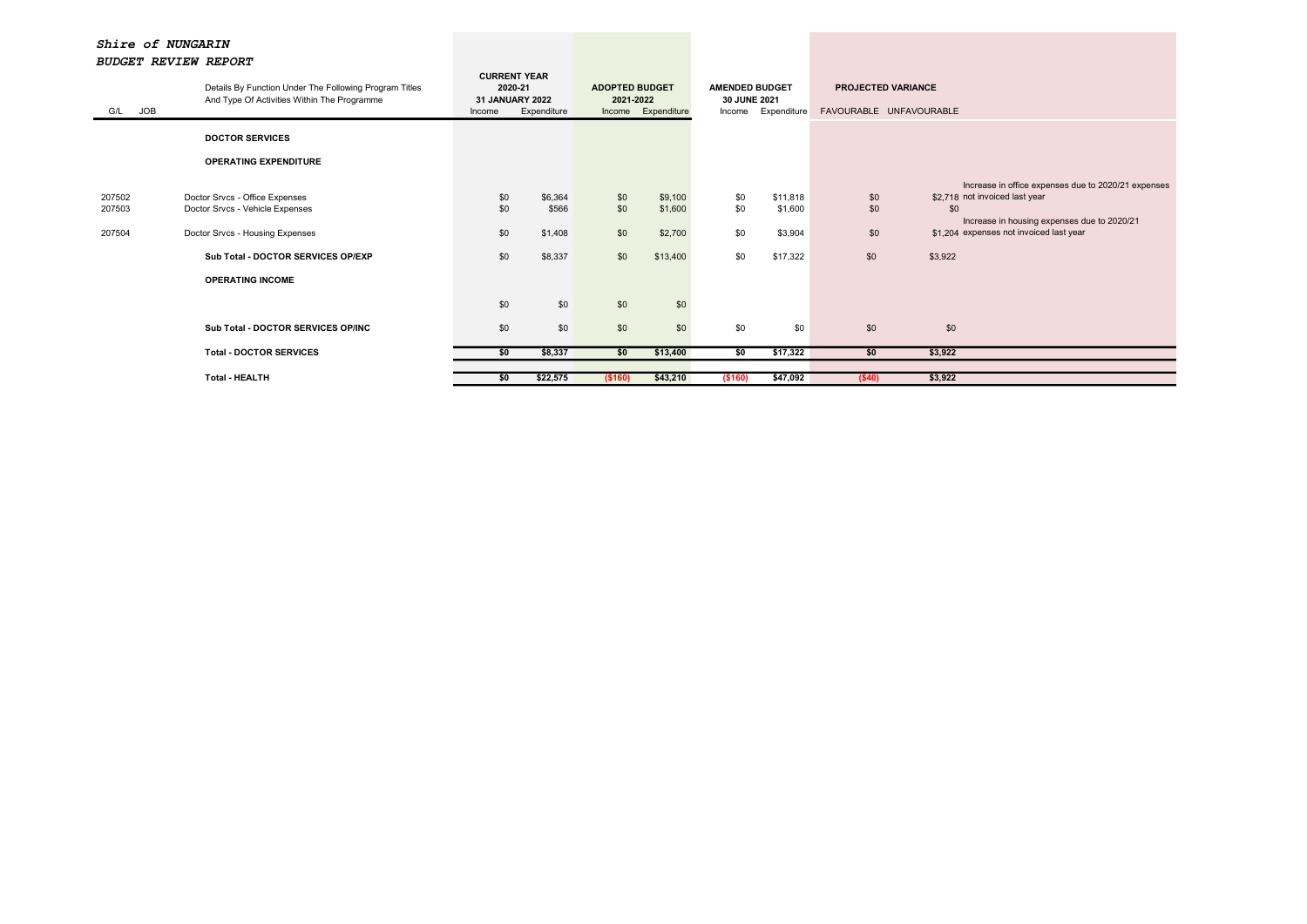| G/L JOB          | Details By Function Under The Following Program Titles<br>And Type Of Activities Within The Programme | <b>CURRENT YEAR</b><br>2020-21<br>31 JANUARY 2022<br>Income | Expenditure      | <b>ADOPTED BUDGET</b><br>2021-2022<br>Income | Expenditure    | <b>AMENDED BUDGET</b><br>30 JUNE 2021 | Income Expenditure | <b>PROJECTED VARIANCE</b> | FAVOURABLE UNFAVOURABLE                                                            |
|------------------|-------------------------------------------------------------------------------------------------------|-------------------------------------------------------------|------------------|----------------------------------------------|----------------|---------------------------------------|--------------------|---------------------------|------------------------------------------------------------------------------------|
|                  | <b>CARE OF FAMILIES AND CHILDREN</b>                                                                  |                                                             |                  |                                              |                |                                       |                    |                           |                                                                                    |
|                  | <b>OPERATING EXPENDITURE</b>                                                                          |                                                             |                  |                                              |                |                                       |                    |                           |                                                                                    |
| 208111<br>208199 | Care of Fam - Depreciation<br>Care of Fam - Administration Allocations                                | \$0<br>\$0                                                  | \$3,070<br>\$971 | \$0<br>\$0                                   | \$0<br>\$1,856 | \$0<br>\$0                            | \$3,070<br>\$1,856 | \$0<br>\$0                | Final non-cash depreciation expense on vehicle prior<br>\$3,070 to disposal<br>\$0 |
|                  | Sub Total - CARE OF FAMILIES AND CHILDREN OP/EXP                                                      | \$0                                                         | \$4,041          | \$0                                          | \$1,856        | \$0                                   | \$4,926            | \$0                       | \$3,070                                                                            |
|                  | <b>OPERATING INCOME</b>                                                                               |                                                             |                  |                                              |                |                                       |                    |                           |                                                                                    |
| 308102<br>308103 | Care of Fam - Profit on Sale of Asset<br>Care of Fam - Reimbursements Other                           | (\$4,884)<br>\$0                                            | \$0<br>\$0       | \$0<br>\$0                                   | \$0<br>\$0     | (\$4,884)<br>\$0                      | \$0<br>\$0         | (\$4,884)<br>\$0          | \$0 Non-cash profit on disposal of vehicle<br>\$0                                  |
|                  | Sub Total - CARE OF FAMILIES AND CHILDREN OP/INC                                                      | (\$4,884)                                                   | \$0              | \$0                                          | \$0            | (\$4,884)                             | \$0                | (\$4,884)                 | \$0                                                                                |
|                  | Total - CARE OF FAMILIES AND CHILDREN                                                                 | (S4,884)                                                    | \$4,041          | \$0                                          | \$1,856        | (S4, 884)                             | \$4,926            | (S4, 884)                 | \$3,070                                                                            |
|                  | <b>AGED &amp; DISABLED - OTHER</b>                                                                    |                                                             |                  |                                              |                |                                       |                    |                           |                                                                                    |
|                  | <b>OPERATING EXPENDITURE</b>                                                                          |                                                             |                  |                                              |                |                                       |                    |                           |                                                                                    |
| 208299           | Aged & Disabled - Allocation of Admin Overheads                                                       | \$0                                                         | \$971            | \$0                                          | \$1,856        | \$0                                   | \$1,856            | \$0                       | \$0                                                                                |
|                  | Sub Total - OTHER WELFARE OP/EXP                                                                      | \$0                                                         | \$971            | \$0                                          | \$1,856        | \$0                                   | \$1,856            | \$0                       | \$0                                                                                |
|                  | <b>OPERATING INCOME</b>                                                                               |                                                             |                  |                                              |                |                                       |                    |                           |                                                                                    |
| 308201           | Aged & Disabled - Nungarin Aged Home Care Income                                                      | \$0                                                         | \$0              | \$0                                          | \$0            | \$0                                   | \$0                |                           |                                                                                    |
|                  | Sub Total - OTHER WELFARE OP/INC                                                                      | \$0                                                         | \$0              | \$0                                          | \$0            | \$0                                   | \$0                | \$0                       | \$0                                                                                |
|                  | <b>Total - OTHER WELFARE</b>                                                                          | \$0                                                         | \$971            | \$0                                          | \$1,856        | \$0                                   | \$1,856            | \$0                       | \$0                                                                                |
|                  | <b>Total - EDUCATION &amp; WELFARE</b>                                                                | (\$4,884)                                                   | \$5,011          | \$0                                          | \$3,712        | ( \$4,884)                            | \$6,782            | (\$4,884)                 | \$3,070                                                                            |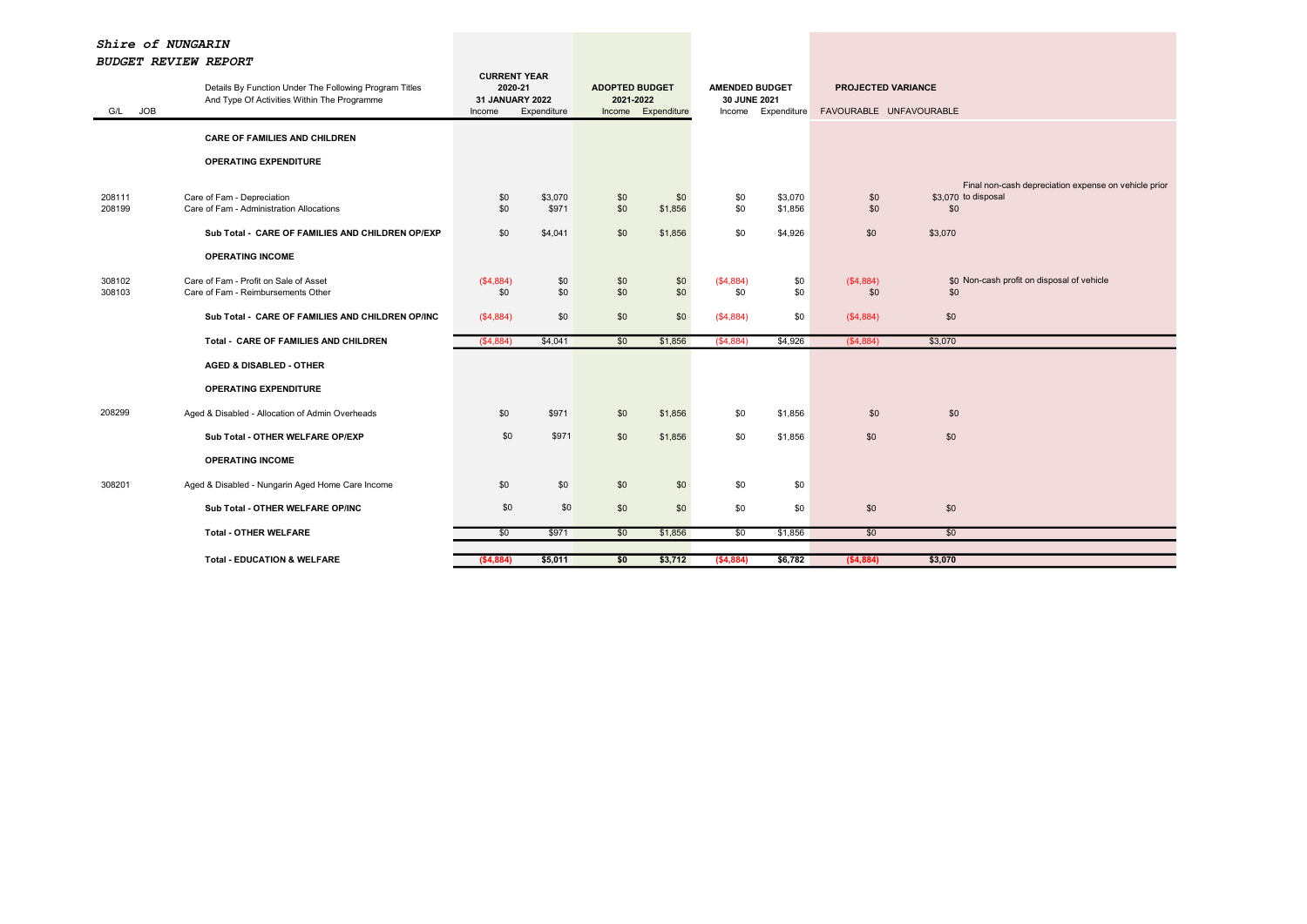| <i>BUDGEL REVIEW REFURI</i> |                                                                                                       |                                                             |             |                                    |                    |                                                             |          |                                                      |     |  |
|-----------------------------|-------------------------------------------------------------------------------------------------------|-------------------------------------------------------------|-------------|------------------------------------|--------------------|-------------------------------------------------------------|----------|------------------------------------------------------|-----|--|
| JOB<br>G/L                  | Details By Function Under The Following Program Titles<br>And Type Of Activities Within The Programme | <b>CURRENT YEAR</b><br>2020-21<br>31 JANUARY 2022<br>Income | Expenditure | <b>ADOPTED BUDGET</b><br>2021-2022 | Income Expenditure | <b>AMENDED BUDGET</b><br>30 JUNE 2021<br>Income Expenditure |          | <b>PROJECTED VARIANCE</b><br>FAVOURABLE UNFAVOURABLE |     |  |
|                             | <b>STAFF HOUSING</b>                                                                                  |                                                             |             |                                    |                    |                                                             |          |                                                      |     |  |
|                             | <b>OPERATING EXPENDITURE</b>                                                                          |                                                             |             |                                    |                    |                                                             |          |                                                      |     |  |
| 209202                      | Staff Housing - Depreciation                                                                          | \$0                                                         | \$10,266    | \$0                                | \$16,385           | \$0                                                         | \$16,385 | \$0                                                  | \$0 |  |
| 209299                      | Staff Housing - Administration Allocations                                                            | \$0                                                         | \$2,912     | \$0                                | \$5,569            | \$0                                                         | \$5,569  | \$0                                                  | \$0 |  |
|                             | Sub Total - STAFF HOUSING OP/EXP                                                                      | \$0                                                         | \$13,178    | \$0                                | \$21,954           | \$0                                                         | \$21,954 | \$0                                                  | \$0 |  |
|                             | <b>Total - STAFF HOUSING</b>                                                                          | \$0                                                         | \$13,178    | \$0                                | \$21,954           | \$0                                                         | \$21,954 | \$0                                                  | \$0 |  |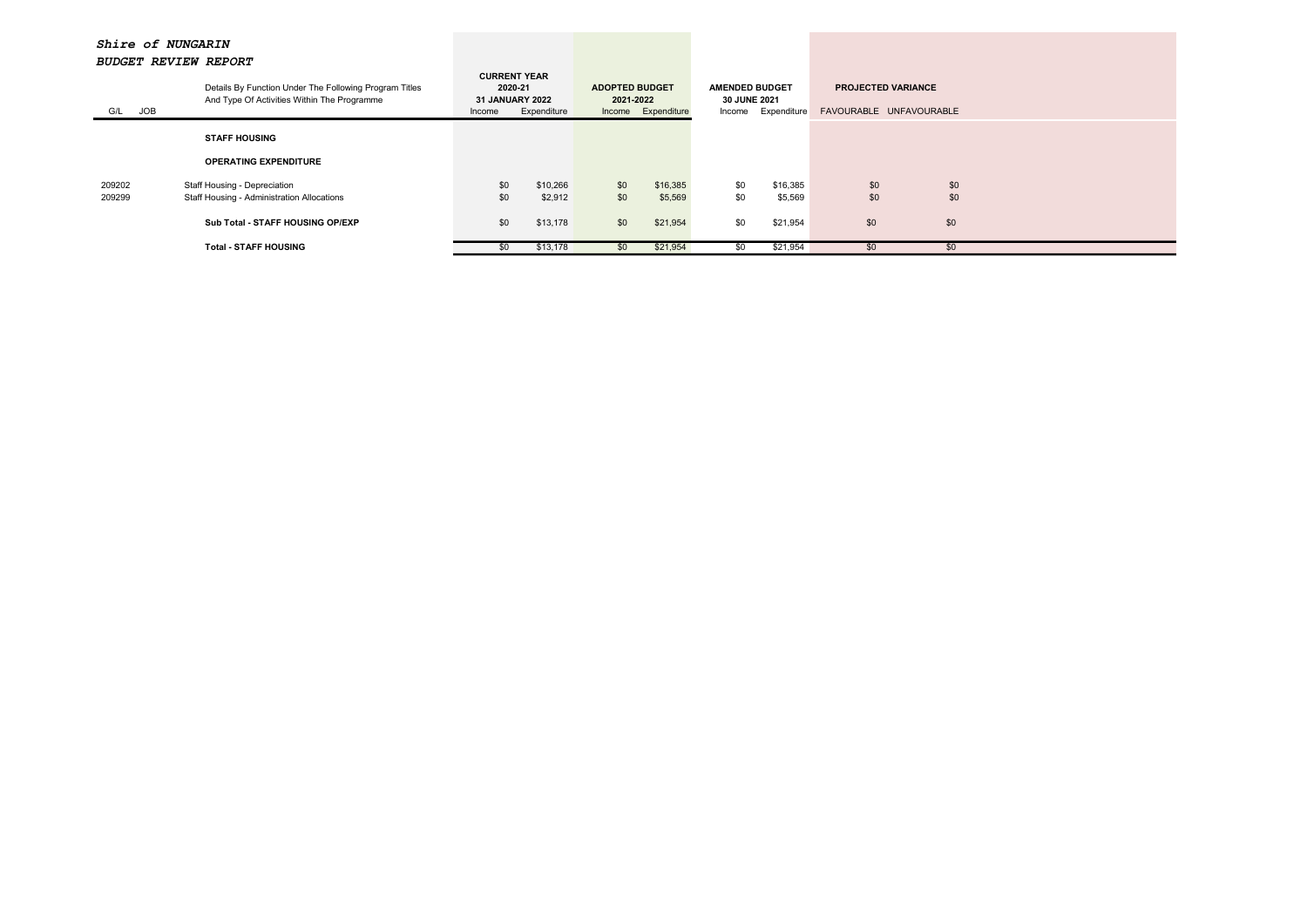| <b>JOB</b><br>G/L | Details By Function Under The Following Program Titles<br>And Type Of Activities Within The Programme | <b>CURRENT YEAR</b><br>2020-21<br>31 JANUARY 2022<br>Income | Expenditure  | <b>ADOPTED BUDGET</b><br>2021-2022<br>Income | Expenditure         | <b>AMENDED BUDGET</b><br>30 JUNE 2021<br>Income | Expenditure    | <b>PROJECTED VARIANCE</b><br>FAVOURABLE UNFAVOURABLE |                                                                                                            |
|-------------------|-------------------------------------------------------------------------------------------------------|-------------------------------------------------------------|--------------|----------------------------------------------|---------------------|-------------------------------------------------|----------------|------------------------------------------------------|------------------------------------------------------------------------------------------------------------|
|                   | <b>AGED PERSONS ACCOMMODATION</b>                                                                     |                                                             |              |                                              |                     |                                                 |                |                                                      |                                                                                                            |
|                   |                                                                                                       |                                                             |              |                                              |                     |                                                 |                |                                                      |                                                                                                            |
|                   | <b>OPERATING EXPENDITURE</b>                                                                          |                                                             |              |                                              |                     |                                                 |                |                                                      |                                                                                                            |
|                   |                                                                                                       |                                                             |              |                                              |                     |                                                 |                |                                                      | Trends indicate decrease in water consumption.                                                             |
| 209101            | Aged Pers Acc - Unit 1 Maintenance                                                                    | \$0                                                         | \$6,855      | \$0                                          | \$10,484            | \$0                                             | \$8,318        | (S2, 166)                                            | \$0 Contractor expense allocation not required                                                             |
|                   |                                                                                                       |                                                             |              |                                              |                     |                                                 |                |                                                      | Trends indicate decrease in water consumption.                                                             |
| 209102            | Aged Pers Acc - Unit 2 Maintenance                                                                    | \$0                                                         | \$911        | \$0                                          | \$5,683             | \$0                                             | \$4,518        | (S1, 165)                                            | \$0 Decrease in contractor expense allocation                                                              |
| 209103            | Aged Pers Acc - Unit 3 Maintenance                                                                    | \$0                                                         | \$3,149      | \$0                                          | \$10,183            | \$0                                             | \$8,018        | (\$2,165)                                            | Trends indicate decrease in water consumption.<br>\$0 Decrease in contractor expense allocation            |
|                   |                                                                                                       |                                                             |              |                                              |                     |                                                 |                |                                                      | Trends indicate increase in electricity charges.                                                           |
| 209104            | Aged Pers Acc - Unit 4 Maintenance                                                                    | \$0                                                         | \$1,211      | \$0                                          | \$6,783             | \$0                                             | \$6,128        | (\$655)                                              | \$0 Decrease in contractor expense allocation.                                                             |
| 209105            | Aged Pers Acc - Unit 5 Maintenance                                                                    | \$0                                                         | \$3,144      | \$0                                          | \$8,398             | \$0                                             | \$8,368        | (\$30)                                               | \$0 Trends indicate decrease in water consumption                                                          |
|                   |                                                                                                       |                                                             |              |                                              |                     |                                                 |                |                                                      |                                                                                                            |
| 209106            | Aged Pers Acc - Unit 6 Maintenance                                                                    | \$0                                                         | \$841        | \$0                                          | \$5,833             | \$0                                             | \$4,918        | (\$915)                                              | Increase in insurance premium and pest control<br>\$0 expenses. Decrease in contractor expense allocation. |
|                   |                                                                                                       |                                                             |              |                                              |                     |                                                 |                |                                                      | Increase in electricity charges, decrease in water                                                         |
| 209107            | Aged Pers Acc - Maintenance All Units                                                                 | \$0                                                         | \$6,834      | \$0                                          | \$18,000            | \$0                                             | \$16,700       | (\$1,300)                                            | \$0 consumption charges                                                                                    |
|                   |                                                                                                       |                                                             |              |                                              |                     |                                                 |                |                                                      | Increase in non-cash depreciation expenses due to                                                          |
| 209108            | Aged Pers Acc - Depreciation                                                                          | \$0                                                         | \$19,227     | \$0                                          | \$14,206            | \$0                                             | \$32,960       | \$0                                                  | \$18,754 increase in carrying value                                                                        |
|                   |                                                                                                       |                                                             |              |                                              |                     |                                                 |                |                                                      | Contribution no longer made to CEACA. Shifted to<br>\$0 Building Reserve Transfer                          |
| 209110<br>209199  | Aged Pers Acc - Contribution Towards CEACA Housing<br>Aged Pers Acc - Administration Allocations      | \$0<br>\$0                                                  | \$0<br>\$971 | \$0<br>\$0                                   | \$20,000<br>\$1,856 | \$0<br>\$0                                      | \$0<br>\$1,856 | (\$20,000)<br>\$0                                    | \$0                                                                                                        |
|                   |                                                                                                       |                                                             |              |                                              |                     |                                                 |                |                                                      |                                                                                                            |
|                   | Sub Total - AGED PERSONS ACCOMMODATION OP/EXP                                                         | \$0                                                         | \$43,144     | \$0                                          | \$101,426           | \$0                                             | \$91,784       | (\$28,396)                                           | \$18,754                                                                                                   |
|                   | <b>OPERATING INCOME</b>                                                                               |                                                             |              |                                              |                     |                                                 |                |                                                      |                                                                                                            |
| 309101            | Aged Pers Acc - Unit 1 Rent                                                                           | (\$2,400)                                                   | \$0          | (S4, 160)                                    | \$0                 | (S4, 160)                                       | \$0            | \$0                                                  | \$0                                                                                                        |
| 309102            | Aged Pers Acc - Unit 2 Rent                                                                           | (S2, 385)                                                   | \$0          | (S4, 160)                                    | \$0                 | (S4, 160)                                       | \$0            | \$0                                                  | \$0                                                                                                        |
| 309103            | Aged Pers Acc - Unit 3 Rent                                                                           | (\$1,980)                                                   | \$0          | (S4, 160)                                    | \$0                 | (\$3,510)                                       | \$0            | \$0                                                  | \$650 Less rental, not occupied for full year                                                              |
| 309104            | Aged Pers Acc - Unit 4 Rent                                                                           | (\$1,800)                                                   | \$0          | \$0                                          | \$0                 | (S3, 180)                                       | \$0            | (\$3,180)                                            | \$0 Unit occupied and rented                                                                               |
| 309105            | Aged Pers Acc - Unit 5 Rent                                                                           | (\$2,767)                                                   | \$0          | (\$6,240)                                    | \$0                 | $($ \$5,033)                                    | \$0            | \$0                                                  | \$1,207 Less rental, not occupied for full year                                                            |
| 309106            | Aged Pers Acc - Unit 6 Rent                                                                           | (S2,370)                                                    | \$0<br>\$0   | (S4, 160)                                    | \$0                 | (S4,080)                                        | \$0            | \$0                                                  | \$80 Less rental, not occupied for full year                                                               |
| 309107<br>309108  | Aged Pers Acc - Gas Consumption Charges<br>Aged Pers Acc - Reimbursements CEACA                       | (S438)<br>\$0                                               | \$0          | (\$1,725)<br>(\$2,000)                       | \$0<br>\$0          | (S875)<br>\$0                                   | \$0<br>\$0     | \$0<br>\$0                                           | \$850 Gas consumption reimbursements lower<br>\$2,000 No reimbursements from CEACA                         |
| 309109            | AGED PERSONS HOUSING REIMBURSEMENT INCOME                                                             | ( \$316)                                                    | \$0          | \$0                                          | \$0                 | (\$316)                                         | \$0            | (\$316)                                              | \$0 Increase in water consumption reimbursements                                                           |
|                   | Sub Total - AGED PERSONS ACCOMMODATION OP/INC                                                         | (\$14,456)                                                  | \$0          | (\$26,605)                                   | \$0                 | (S25, 314)                                      | \$0            | (S3, 496)                                            | \$4,787                                                                                                    |
|                   | <b>Total - AGED PERSONS ACCOMMODATION</b>                                                             | (\$14,456)                                                  | \$43,144     | ( \$26,605)                                  | \$101,426           | (\$25,314)                                      | \$91,784       | ( \$31, 892)                                         | \$23,541                                                                                                   |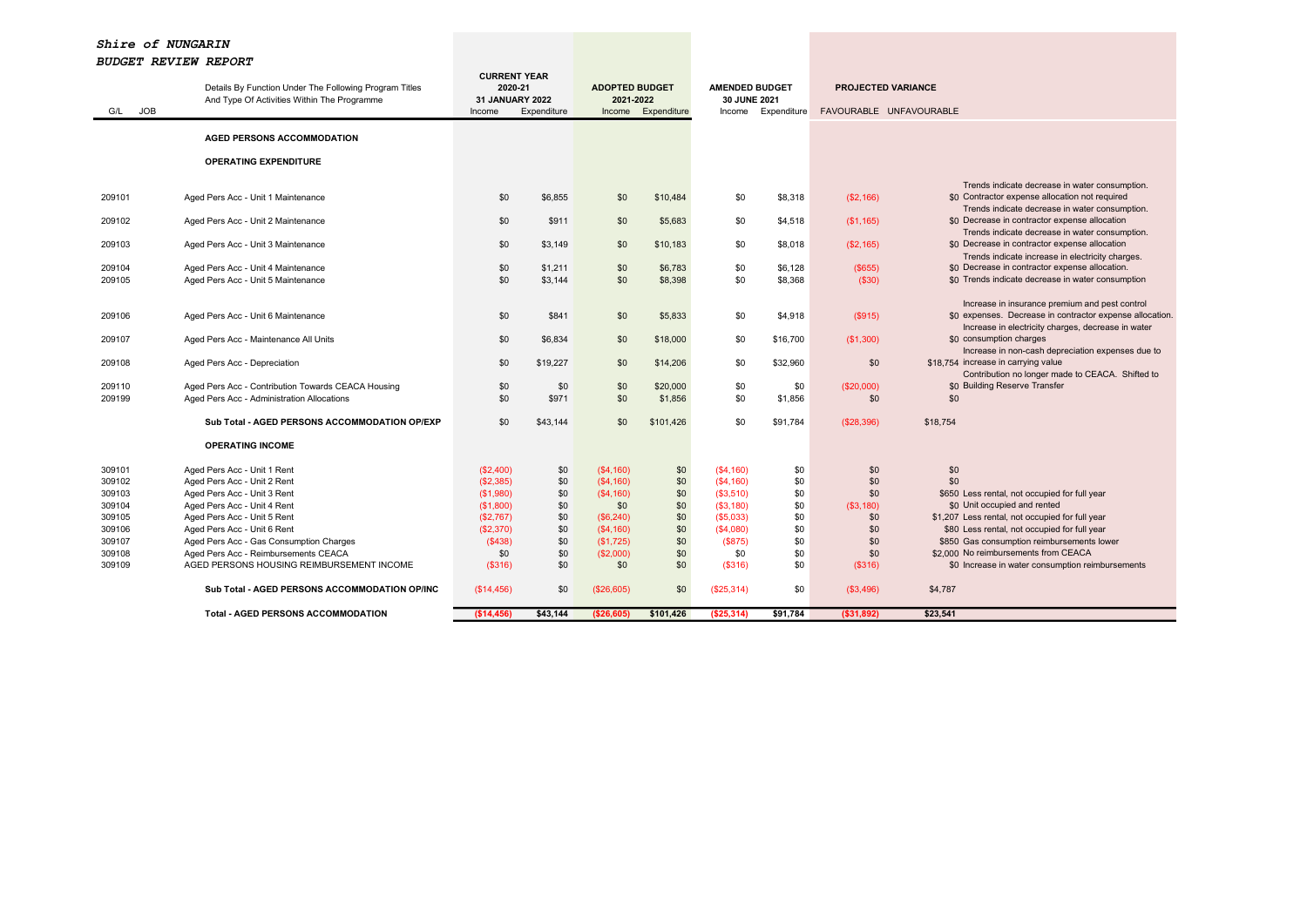|                       | Details By Function Under The Following Program Titles                                        | <b>CURRENT YEAR</b><br>2020-21 |                  | <b>ADOPTED BUDGET</b> |                    | <b>AMENDED BUDGET</b> |                    | <b>PROJECTED VARIANCE</b> |                                                                                                             |
|-----------------------|-----------------------------------------------------------------------------------------------|--------------------------------|------------------|-----------------------|--------------------|-----------------------|--------------------|---------------------------|-------------------------------------------------------------------------------------------------------------|
|                       | And Type Of Activities Within The Programme                                                   | <b>31 JANUARY 2022</b>         |                  | 2021-2022             |                    | 30 JUNE 2021          |                    |                           |                                                                                                             |
| <b>JOB</b><br>G/L     |                                                                                               | Income                         | Expenditure      |                       | Income Expenditure |                       | Income Expenditure | FAVOURABLE UNFAVOURABLE   |                                                                                                             |
|                       | <b>HOUSING OTHER</b>                                                                          |                                |                  |                       |                    |                       |                    |                           |                                                                                                             |
|                       |                                                                                               |                                |                  |                       |                    |                       |                    |                           |                                                                                                             |
|                       | <b>OPERATING EXPENDITURE</b>                                                                  |                                |                  |                       |                    |                       |                    |                           |                                                                                                             |
|                       |                                                                                               |                                |                  |                       |                    |                       |                    |                           |                                                                                                             |
| 209301 BM12           | Other Housing - Building Maint Lot 51                                                         | \$0                            | \$23,962         | \$0                   | \$5,764            | \$0                   | \$35,204           | \$0                       | Increase in maintenance costs for renovation works<br>\$29,440 and repairs                                  |
|                       |                                                                                               |                                |                  |                       |                    |                       |                    |                           | Decrease in materials & contractor costs, increase in                                                       |
| <b>BM13</b><br>209302 | Other Housing - Building Maint Flat B                                                         | \$0                            | \$1,335          | \$0                   | \$1,747            | \$0                   | \$2,274            | \$0                       | \$527 expenses for electrical disconnection                                                                 |
| 209303                | Other Housing - Building Maint Lot 51                                                         | \$0                            | \$329            | \$0                   | \$0                | \$0                   | \$329              | \$0                       | \$329 Increase in Wages, overheads, and plant costs                                                         |
| 209304 BM15           | Other Housing - Building Maint Flat A                                                         | \$0                            | \$1,018          | \$0                   | \$1,747            | \$0                   | \$1,957            | \$0                       | \$210 Increase in electricity expenses for disconnection                                                    |
| 209305                | Other Housing - Depreciation                                                                  | \$0                            | \$14,312         | \$0                   | \$14,855           | \$0                   | \$24,534           | \$0                       | \$9,679 Increase in non-cash depreciation expenses                                                          |
| 209306<br><b>BM16</b> | Other Housing - Building Maint Lot 61 First                                                   | \$0                            | \$1,475          | \$0                   | \$6,027            | \$0                   | \$6,010            | (S17)                     | \$0 Decrease in pest control expense                                                                        |
|                       |                                                                                               |                                |                  |                       |                    |                       |                    |                           | Increase in insurance premium and pest control                                                              |
| 209307<br><b>BM17</b> | Other Housing - Building Maint Lot 103 Second                                                 | \$0                            | \$1,587          | \$0                   | \$5,537            | \$0                   | \$5,831            | \$0                       | \$294 expenses                                                                                              |
| 209310 BM34<br>209312 | Other Housing - Building Maint Lot 188 Danberrin<br>Other Housing - Loss on Disposal of Asset | \$0<br>\$0                     | \$220<br>\$1,700 | \$0<br>\$0            | \$0<br>\$0         | \$0                   | \$1,700            | \$0                       |                                                                                                             |
|                       |                                                                                               |                                |                  |                       |                    |                       |                    |                           | \$1,700 Non-cash loss on disposal of Flat A & B buildings<br>Increase in insurance premium and pest control |
| 209313 BM36           | Other Housing - Building Maint Lot 110 Second Avenue                                          | \$0                            | \$3,163          | \$0                   | \$7,917            | \$0                   | \$8,079            | \$0                       | \$162 expenses                                                                                              |
|                       |                                                                                               |                                |                  |                       |                    |                       |                    |                           | Increase in insurance premium and pest control                                                              |
| 209314 BM37           | Other Housing - Building Maint Lot 75 First Avenue Unit A                                     | \$0                            | \$3,362          | \$0                   | \$6,154            | \$0                   | \$5,985            | (\$169)                   | \$0 expenses. Decrease in electricity expenses                                                              |
| 209315 BM38           | Other Housing - Building Maint Lot 75 First Avenue Unit B                                     | \$0                            | \$503            | \$0                   | \$6,454            | \$0                   | \$6,110            | (\$344)                   | \$0 Decrease in electricity expenses                                                                        |
| 209316                | 27 (Lot 98) Second Avenue Maintenance                                                         | \$0                            | \$179            | \$0                   | \$320              | \$0                   | \$360              | \$0                       | \$40 Increase in water consumption expenses                                                                 |
| 209317                | 29 (Lot 99) Second Avenue Maintenance                                                         | \$0                            | \$179            | \$0                   | \$320              | \$0                   | \$360              | \$0                       | \$40 Increase in water consumption expenses                                                                 |
| 209399                | Housing - Allocation of Admin Overheads                                                       | \$0                            | \$4,854          | \$0                   | \$9,281            | \$0                   | \$9,281            | \$0                       | \$0                                                                                                         |
|                       | Sub Total - HOUSING OTHER OP/EXP                                                              | \$0                            | \$58,178         | \$0                   | \$66,123           | \$0                   | \$108,014          | (\$530)                   | \$42,421                                                                                                    |
|                       |                                                                                               |                                |                  |                       |                    |                       |                    |                           |                                                                                                             |
|                       | <b>OPERATING INCOME</b>                                                                       |                                |                  |                       |                    |                       |                    |                           |                                                                                                             |
| 309305                | Other Housing - Lot 61 First Ave Rent                                                         | (\$2,837)                      | \$0              | $($ \$5,956)          | \$0                | (S4, 794)             | \$0                | \$0                       | \$1,162 Decrease in rental income                                                                           |
| 309306                | Other Housing - Lot 103 Second Ave Rent                                                       | (\$3,320)                      | \$0              | (\$5,356)             | \$0                | (\$5,380)             | \$0                | (\$24)                    | \$0 Increase in rental income                                                                               |
| 309310                | Other Housing - Lot 81 Danberrin Rent                                                         | (\$1,800)                      | \$0              | ( \$3, 120)           | \$0                | (S3, 120)             | \$0                | \$0                       | \$0                                                                                                         |
| 309312                | Other Housing - Lot 110 Second Ave Rent                                                       | (\$4,200)                      | \$0              | (\$7,644)             | \$0                | (\$7,140)             | \$0                | \$0                       | \$504                                                                                                       |
| 309313                | Other Housing - Lot 75 First Ave Unit A Rent                                                  | \$0                            | \$0              | $($ \$300)            | \$0                | \$0                   | \$0                | \$0                       | \$300 Decrease in rent income, property not occupied                                                        |
| 309314                | Other Housing - Lot 75 First Ave Unit B Rent                                                  | (\$720)                        | \$0              | (S3, 120)             | \$0                | (\$720)               | \$0                | \$0                       | \$2,400 Decrease in rent income, property not occupied                                                      |
|                       | Sub Total - HOUSING OTHER OP/INC                                                              | (\$12,877)                     | \$0              | (\$25,496)            | \$0                | (\$21,154)            | \$0                | (\$24)                    | \$4,366                                                                                                     |
|                       | <b>Total - HOUSING OTHER</b>                                                                  | (S12.877)                      | \$58,178         | (\$25.496             | \$66,123           | (\$21, 154            | \$108,014          | (\$554)                   | \$46,787                                                                                                    |
|                       |                                                                                               |                                |                  |                       |                    |                       |                    |                           |                                                                                                             |
|                       | <b>Total - HOUSING</b>                                                                        | (\$27,333)                     | \$114,500        | ( \$52, 101)          | \$189,503          | ( \$46,468)           | \$221,752          | ( \$32,446)               | \$70,328                                                                                                    |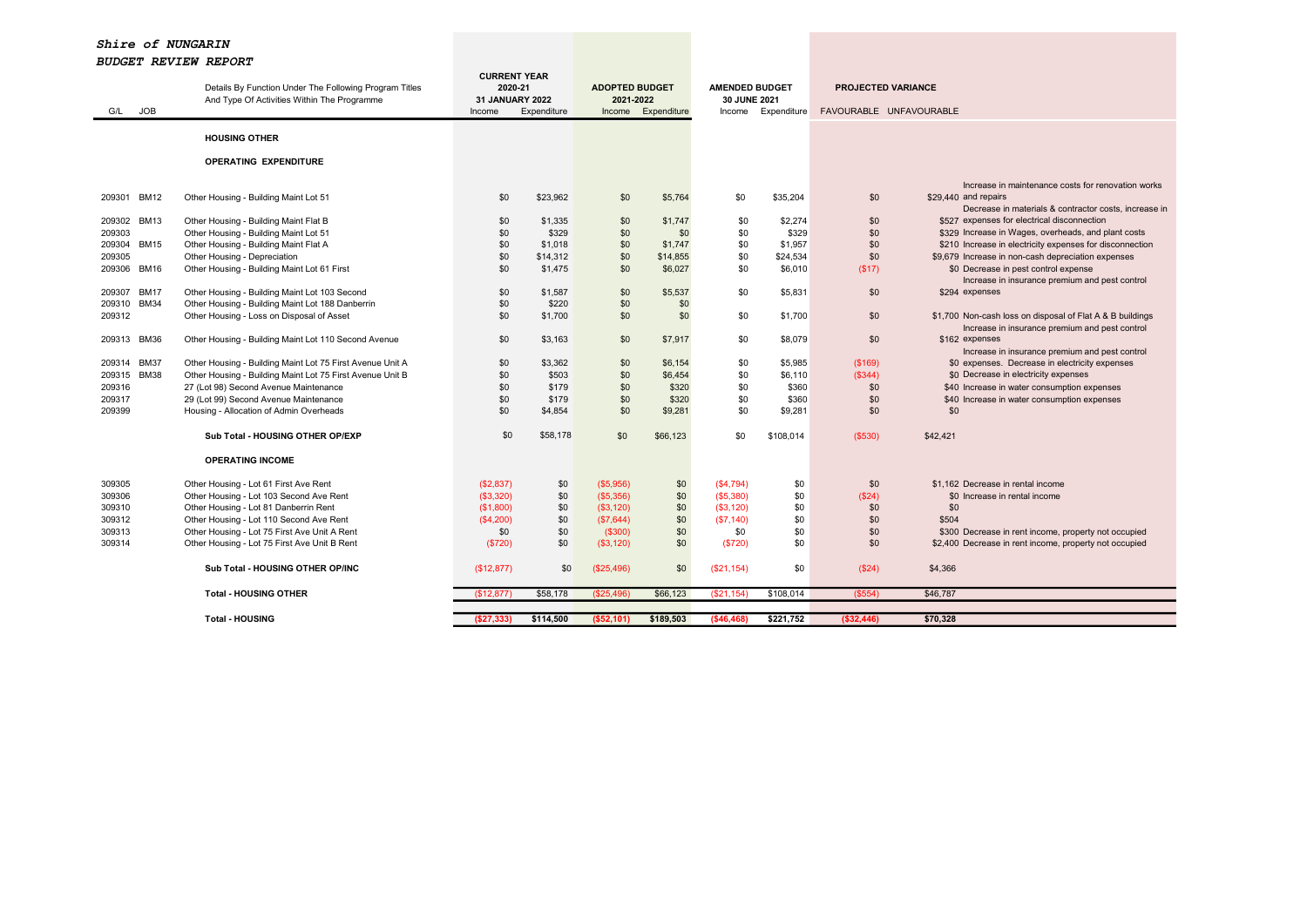| G/L JOB          | Details By Function Under The Following Program Titles<br>And Type Of Activities Within The Programme | <b>CURRENT YEAR</b><br>2020-21<br><b>31 JANUARY 2022</b><br>Income | Expenditure      | <b>ADOPTED BUDGET</b><br>2021-2022<br>Income | Expenditure        | <b>AMENDED BUDGET</b><br>30 JUNE 2021 | Income Expenditure | <b>PROJECTED VARIANCE</b> | FAVOURABLE UNFAVOURABLE                                                         |
|------------------|-------------------------------------------------------------------------------------------------------|--------------------------------------------------------------------|------------------|----------------------------------------------|--------------------|---------------------------------------|--------------------|---------------------------|---------------------------------------------------------------------------------|
|                  | <b>SANITATION - HOUSEHOLD REFUSE</b>                                                                  |                                                                    |                  |                                              |                    |                                       |                    |                           |                                                                                 |
|                  | <b>OPERATING EXPENDITURE</b>                                                                          |                                                                    |                  |                                              |                    |                                       |                    |                           |                                                                                 |
| 210101           | Sanitation House - Domestic Refuse Collection                                                         | \$0                                                                | \$7,652          | \$0                                          | \$11,242           | \$0                                   | \$11,242           | \$0                       | \$0                                                                             |
| 210102<br>210103 | Sanitation House - Refuse Site Maintenance<br>Sanitation House - Other Minor Expenditure              | \$0<br>\$0                                                         | \$10,533<br>\$0  | \$0<br>\$0                                   | \$34,500<br>\$0    | \$0<br>\$0                            | \$29,500<br>\$0    | (\$5,000)                 | Decrease in contractor expenses - fencing to be done<br>\$0 next financial year |
| 210104<br>210105 | Sanitation House - Recycling Collections<br>Sanitation House - Pensioner Refuse Rebate                | \$0<br>\$0                                                         | \$3,040<br>\$0   | \$0<br>\$0                                   | \$6,210<br>\$0     | \$0<br>\$0                            | \$6,210<br>\$0     | \$0<br>\$0                | \$0<br>\$0                                                                      |
| 210107<br>210199 | Sanitation House - Depreciation<br>Sanitation House - Administration Allocations                      | \$0<br>\$0                                                         | \$1,759<br>\$971 | \$0<br>\$0                                   | \$1,290<br>\$1,856 | \$0<br>\$0                            | \$3,015<br>\$1,856 | \$0<br>\$0                | \$1,725 Increase in non-cash depreciation expense<br>\$0                        |
|                  | Sub Total - SANITATION HOUSEHOLD REFUSE OP/EXP                                                        | \$0                                                                | \$23,954         | \$0                                          | \$55,098           | \$0                                   | \$51,823           | (\$5,000)                 | \$1,725                                                                         |
|                  | <b>OPERATING INCOME</b>                                                                               |                                                                    |                  |                                              |                    |                                       |                    |                           |                                                                                 |
| 310101           | Sanitation House - Charges Refuse Removal                                                             | (\$12,650)                                                         | \$0              | (\$12,420)                                   | \$0                | (\$12,650)                            | \$0                | (\$230)                   | \$0 Increase in refuse bin removal charges                                      |
|                  | Sub Total - SANITATION H/HOLD REFUSE OP/INC                                                           | (\$12,668)                                                         | \$0              | (\$12,420)                                   | \$0                | (\$12,650)                            | \$0                | (\$230)                   | \$0                                                                             |
|                  | <b>Total - SANITATION HOUSEHOLD REFUSE</b>                                                            | (\$12,668)                                                         | \$23,954         | (\$12,420)                                   | \$55,098           | (\$12,650)                            | \$51,823           | $($ \$5,230)              | \$1,725                                                                         |
|                  | <b>SANITATION OTHER</b>                                                                               |                                                                    |                  |                                              |                    |                                       |                    |                           |                                                                                 |
|                  | <b>OPERATING EXPENDITURE</b>                                                                          |                                                                    |                  |                                              |                    |                                       |                    |                           |                                                                                 |
| 210202<br>210299 | Sanitation Other - Drum Muster Expenses<br>Sanitation Other - Administration Allocations              | \$0<br>\$0                                                         | \$0<br>\$971     | \$0<br>\$0                                   | \$0<br>\$1,856     | \$0<br>\$0                            | \$0<br>\$1,856     | \$0<br>\$0                | \$0<br>\$0                                                                      |
|                  | Sub Total - SANITATION OTHER OP/EXP                                                                   | \$0                                                                | \$971            | \$0                                          | \$1,856            | \$0                                   | \$1,856            | \$0                       | \$0                                                                             |
|                  | <b>OPERATING INCOME</b>                                                                               |                                                                    |                  |                                              |                    |                                       |                    |                           |                                                                                 |
| 310201           | Sanitation Other - Drum Muster Reimbursements                                                         | \$0                                                                | \$0              | \$0                                          | \$0                | \$0                                   | \$0                | \$0                       | \$0                                                                             |
|                  | Sub Total - SANITATION OTHER OP/INC                                                                   | \$0                                                                | \$0              | \$0                                          | \$0                | \$0                                   | \$0                | \$0                       | \$0                                                                             |
|                  | <b>Total - SANITATION OTHER</b>                                                                       | \$0                                                                | \$971            | \$0                                          | \$1,856            | \$0                                   | \$1,856            | \$0                       | \$0                                                                             |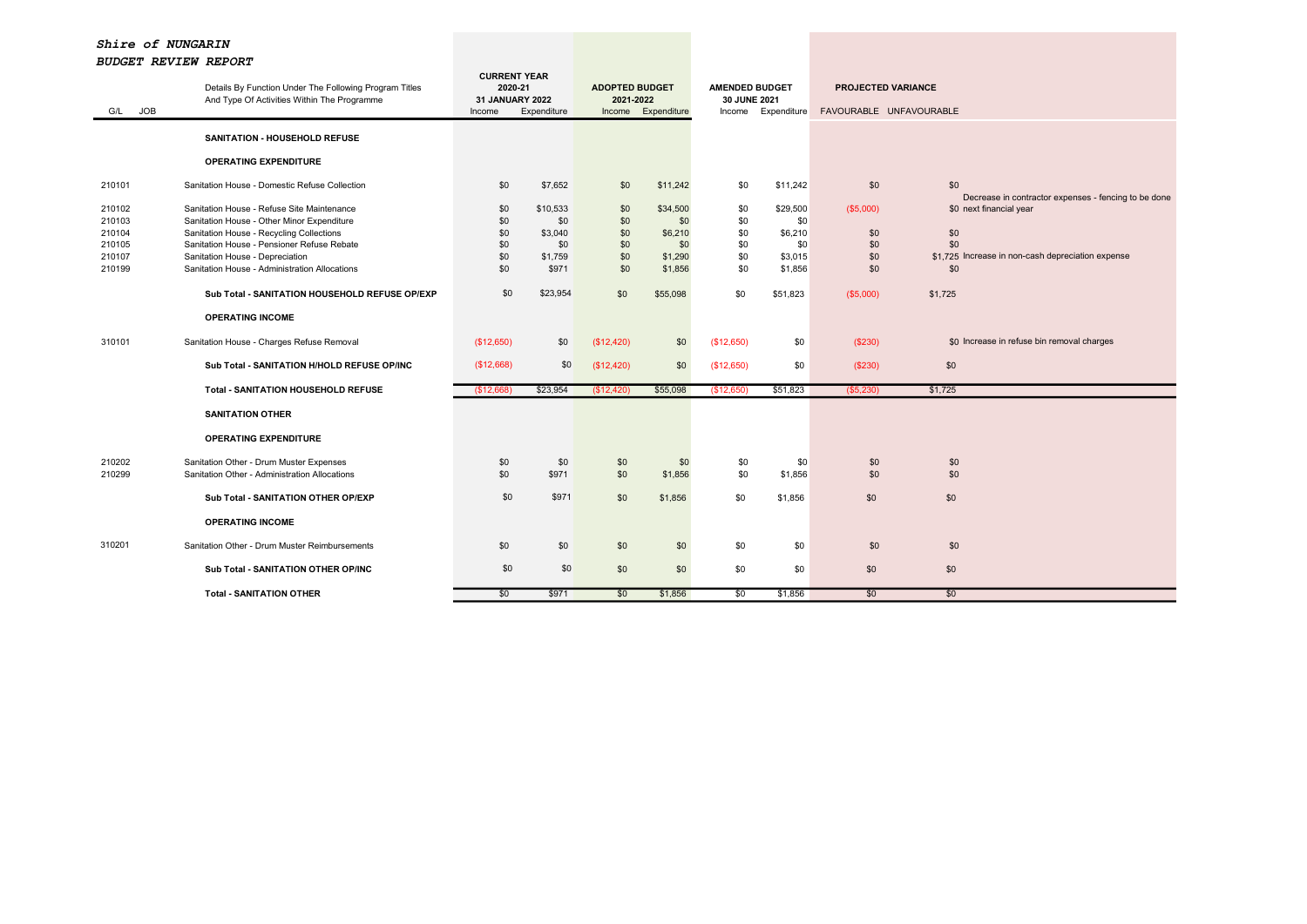| G/L JOB                                        | Details By Function Under The Following Program Titles<br>And Type Of Activities Within The Programme                                                                                                              | <b>CURRENT YEAR</b><br>2020-21<br>31 JANUARY 2022<br>Income | Expenditure                              | <b>ADOPTED BUDGET</b><br>2021-2022 | Income Expenditure                              | <b>AMENDED BUDGET</b><br>30 JUNE 2021 | Income Expenditure                              | PROJECTED VARIANCE<br>FAVOURABLE UNFAVOURABLE |                                                                  |
|------------------------------------------------|--------------------------------------------------------------------------------------------------------------------------------------------------------------------------------------------------------------------|-------------------------------------------------------------|------------------------------------------|------------------------------------|-------------------------------------------------|---------------------------------------|-------------------------------------------------|-----------------------------------------------|------------------------------------------------------------------|
|                                                | PROTECTION OF THE ENVIRONMENT                                                                                                                                                                                      |                                                             |                                          |                                    |                                                 |                                       |                                                 |                                               |                                                                  |
|                                                | <b>OPERATING EXPENDITURE</b>                                                                                                                                                                                       |                                                             |                                          |                                    |                                                 |                                       |                                                 |                                               |                                                                  |
| 210302<br>210303<br>210305<br>210309<br>210399 | Protect Env - Other Expenditure Landcare<br>Protect Env - Landcare Coordinator Staff Costs<br>Protect Env - Landcare Office Expenses<br>Protect Env - Wild Dog Program<br>Protect Env - Administration Allocations | \$0<br>\$0<br>\$0<br>\$0<br>\$0                             | \$0<br>\$32<br>\$350<br>\$100<br>\$1,941 | \$0<br>\$0<br>\$0<br>\$0<br>\$0    | \$9,086<br>\$4,000<br>\$200<br>\$100<br>\$3,712 | \$0<br>\$0<br>\$0<br>\$0<br>\$0       | \$9,086<br>\$4,000<br>\$600<br>\$100<br>\$3,712 | \$0<br>\$0<br>\$0<br>\$0<br>\$0               | \$0<br>\$0<br>\$400 Increase in telephone expenses<br>\$0<br>\$0 |
|                                                | Sub Total - PROTECTION OF THE ENVIRONMENT OP/EXP                                                                                                                                                                   | \$0                                                         | \$2,424                                  | \$0                                | \$17,098                                        | \$0                                   | \$17,498                                        | \$0                                           | \$400                                                            |
|                                                | <b>OPERATING INCOME</b>                                                                                                                                                                                            |                                                             |                                          |                                    |                                                 |                                       |                                                 |                                               |                                                                  |
| 310301<br>310303                               | Protect Env - Government Grants Landcare<br>Protect Env - Plant Hire Landcare                                                                                                                                      | \$0<br>(\$412)                                              | \$0<br>\$0                               | (\$13,286)<br>(\$250)              | \$0<br>\$0                                      | (\$13,286)<br>(\$412)                 | \$0<br>\$0                                      | \$0<br>(\$162)                                | \$0<br>\$0 Increase in income from tree planter                  |
|                                                | Sub Total - PROTECTION OF THE ENVIRONMENT OP/INC                                                                                                                                                                   | (\$412)                                                     | \$0                                      | (\$13,536)                         | \$0                                             | (\$13,698)                            | \$0                                             | (\$162)                                       | \$0                                                              |
|                                                | <b>Total - PROTECTION OF THE ENVIRONMENT</b>                                                                                                                                                                       | (S412)                                                      | \$2,424                                  | (\$13,536)                         | \$17,098                                        | (\$13,698)                            | \$17,498                                        | (\$162)                                       | \$400                                                            |
|                                                | TOWN PLANNING & REGIONAL DEVELOPMENT                                                                                                                                                                               |                                                             |                                          |                                    |                                                 |                                       |                                                 |                                               |                                                                  |
|                                                | <b>OPERATING EXPENDITURE</b>                                                                                                                                                                                       |                                                             |                                          |                                    |                                                 |                                       |                                                 |                                               |                                                                  |
| 210499                                         | Town Planning - Allocation of Admin Overheads                                                                                                                                                                      | \$0                                                         | \$971                                    | \$0                                | \$1,856                                         | \$0                                   | \$1,856                                         | \$0                                           | \$0                                                              |
|                                                | Sub Total - TOWN PLAN & REG DEV OP/EXP                                                                                                                                                                             | \$0                                                         | \$971                                    | \$0                                | \$1,856                                         | \$0                                   | \$1,856                                         | \$0                                           | \$0                                                              |
|                                                | <b>OPERATING INCOME</b>                                                                                                                                                                                            |                                                             |                                          |                                    |                                                 |                                       |                                                 |                                               |                                                                  |
|                                                | Sub Total - TOWN PLAN & REG DEV OP/INC                                                                                                                                                                             | \$0                                                         | \$0                                      | \$0                                | \$0                                             | \$0                                   | \$0                                             | \$0                                           | \$0                                                              |
|                                                | Total - TOWN PLANNING & REGIONAL DEVELOPMENT                                                                                                                                                                       | \$0                                                         | \$971                                    | \$0                                | \$1,856                                         | \$0                                   | \$1,856                                         | \$0                                           | \$0                                                              |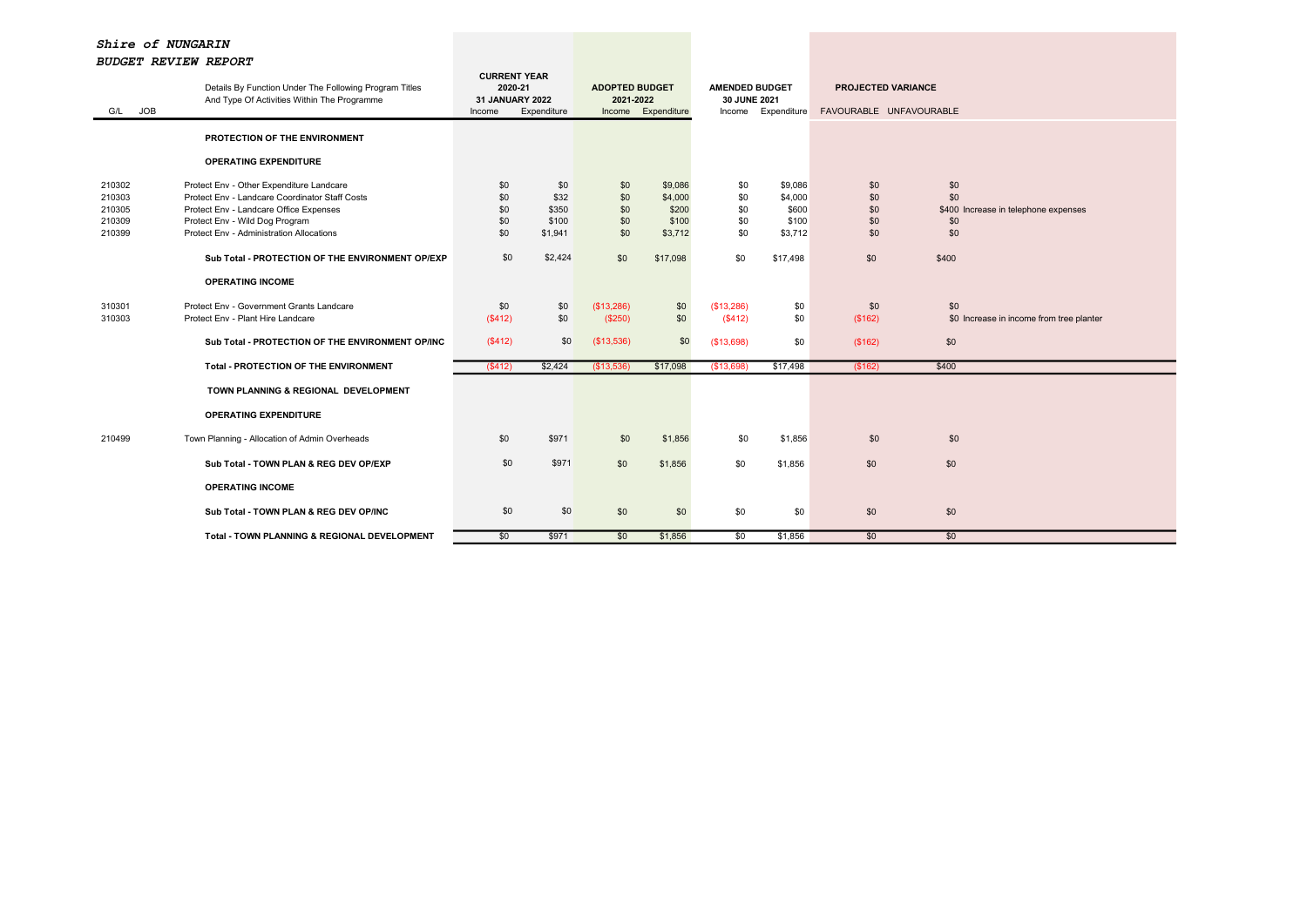| <b>JOB</b><br>G/L                                                  | Details By Function Under The Following Program Titles<br>And Type Of Activities Within The Programme                                                                               | <b>CURRENT YEAR</b><br>2020-21<br>31 JANUARY 2022<br>Income | Expenditure                            | <b>ADOPTED BUDGET</b><br>2021-2022<br>Income    | Expenditure                                 | <b>AMENDED BUDGET</b><br>30 JUNE 2021<br>Income | Expenditure                                 | <b>PROJECTED VARIANCE</b><br>FAVOURABLE UNFAVOURABLE |                                                                                                                               |
|--------------------------------------------------------------------|-------------------------------------------------------------------------------------------------------------------------------------------------------------------------------------|-------------------------------------------------------------|----------------------------------------|-------------------------------------------------|---------------------------------------------|-------------------------------------------------|---------------------------------------------|------------------------------------------------------|-------------------------------------------------------------------------------------------------------------------------------|
|                                                                    | OTHER COMMUNITY AMENITIES                                                                                                                                                           |                                                             |                                        |                                                 |                                             |                                                 |                                             |                                                      |                                                                                                                               |
|                                                                    | <b>OPERATING EXPENDITURE</b>                                                                                                                                                        |                                                             |                                        |                                                 |                                             |                                                 |                                             |                                                      |                                                                                                                               |
| 210504 EO09<br>210505 EO10<br>210506 EO11<br>210507<br><b>BM18</b> | Community Amenities - Cemetery Maintenance<br>Community Amenities - Cemetery Grave Preparation<br><b>Community Amenities -Public Toilets</b><br>Community Amenities - Post Office   | \$0<br>\$0<br>\$0<br>\$0                                    | \$2,365<br>\$0<br>\$9,851<br>\$6,352   | \$0<br>\$0<br>\$0<br>\$0                        | \$10,500<br>\$3,500<br>\$18,245<br>\$15,293 | \$0<br>\$0<br>\$0<br>\$0                        | \$10,500<br>\$3,500<br>\$18,245<br>\$16,173 | \$0<br>\$0<br>\$0<br>\$0                             | \$0<br>\$0<br>\$0<br>\$880 Increase in liquid waste disposal expenses<br>Decrease in water expenses, increase in pest control |
| 210508 BM19<br>210510<br>210511<br>210599                          | Community Amenities - Shop Maintenance<br>Community Amenities - Depreciation<br>Community Amenities - Nungarin Community Bus<br>Community Amenities - Allocation of Admin Overheads | \$0<br>\$0<br>\$0<br>\$0                                    | \$2,498<br>\$9,436<br>\$558<br>\$5,824 | \$0<br>\$0<br>\$0<br>\$0                        | \$6,127<br>\$16,665<br>\$2,500<br>\$11,137  | \$0<br>\$0<br>\$0<br>\$0                        | \$6,140<br>\$16,665<br>\$2,500<br>\$11,137  | \$0<br>\$0<br>\$0<br>\$0                             | \$13 expenses<br>\$0<br>\$0<br>\$0                                                                                            |
|                                                                    | Sub Total - OTHER COMMUNITY AMENITIES OP/EXP                                                                                                                                        | \$0                                                         | \$36,885                               | \$0                                             | \$83,967                                    | \$0                                             | \$84,860                                    | \$0                                                  | \$893                                                                                                                         |
|                                                                    | <b>OPERATING INCOME</b>                                                                                                                                                             |                                                             |                                        |                                                 |                                             |                                                 |                                             |                                                      |                                                                                                                               |
| 310503<br>310505<br>310508<br>310509                               | Community Amenities - Charges Cemetery<br>Community Amenities - Nungarin Community Bus Hire Fees<br>Community Amenities - Contribution Income<br><b>LRCI PHASE 2 GRANT INCOME</b>   | \$0<br>(\$1,658)<br>\$0<br>\$0                              | \$0<br>\$0<br>\$0<br>\$0               | \$0<br>(\$1,400)<br>(\$70,000)<br>$($ \$60,635) | \$0<br>\$0<br>\$0<br>\$0                    | \$0<br>(\$1,658)<br>(\$70,000)<br>$($ \$60,635) | \$0<br>\$0<br>\$0<br>\$0                    | \$0<br>(\$258)<br>\$0<br>\$0                         | \$0<br>\$0 Increase in bus hire fees<br>\$0<br>\$0                                                                            |
|                                                                    | Sub Total - OTHER COMMUNITY AMENITIES OP/INC                                                                                                                                        | (\$1,658)                                                   | \$0                                    | (\$132,035)                                     | \$0                                         | (\$132,293)                                     | \$0                                         | (\$258)                                              | \$0                                                                                                                           |
|                                                                    | <b>Total - OTHER COMMUNITY AMENITIES</b>                                                                                                                                            | (\$1,658)                                                   | \$36,885                               | (\$132,035)                                     | \$83,967                                    | (\$132,293)                                     | \$84,860                                    | (\$258)                                              | \$893                                                                                                                         |
|                                                                    | <b>Total - COMMUNITY AMENITIES</b>                                                                                                                                                  | (\$14,738)                                                  | \$65,204                               | (\$157,991)                                     | \$159,875                                   | (\$158,641)                                     | \$157,893                                   | (\$5,650)                                            | \$3,018                                                                                                                       |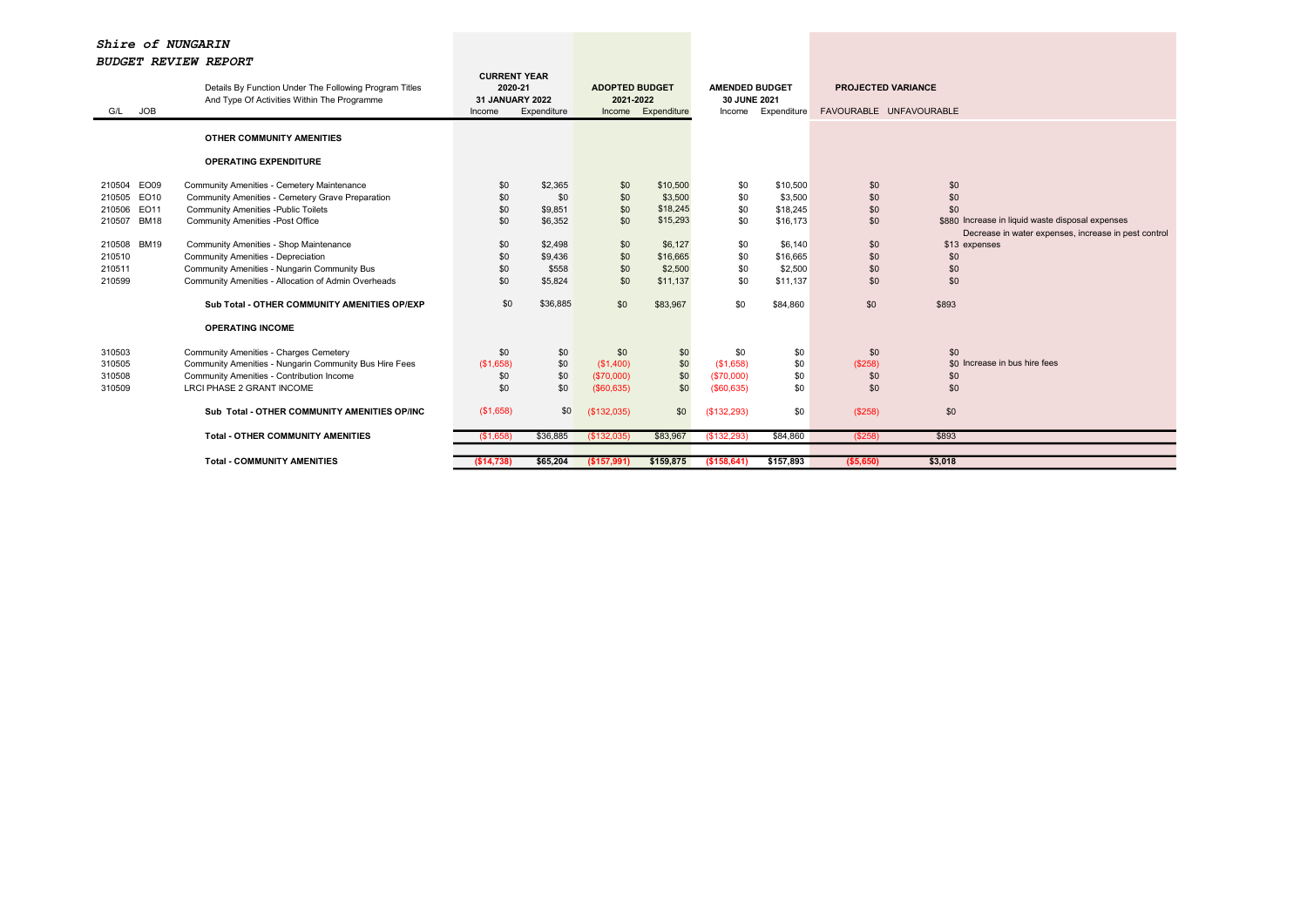|                                                     | popert neview neroni                                                                                                                                                                                                               |                                                                    |                                                           |                                              |                                                               |                                                                |                                                        |                                                      |                                                                                                                                               |  |
|-----------------------------------------------------|------------------------------------------------------------------------------------------------------------------------------------------------------------------------------------------------------------------------------------|--------------------------------------------------------------------|-----------------------------------------------------------|----------------------------------------------|---------------------------------------------------------------|----------------------------------------------------------------|--------------------------------------------------------|------------------------------------------------------|-----------------------------------------------------------------------------------------------------------------------------------------------|--|
| <b>JOB</b><br>G/L                                   | Details By Function Under The Following Program Titles<br>And Type Of Activities Within The Programme                                                                                                                              | <b>CURRENT YEAR</b><br>2020-21<br><b>31 JANUARY 2022</b><br>Income | Expenditure                                               | <b>ADOPTED BUDGET</b><br>2021-2022<br>Income | Expenditure                                                   | <b>AMENDED BUDGET</b><br>30 JUNE 2021<br>Expenditure<br>Income |                                                        | <b>PROJECTED VARIANCE</b><br>FAVOURABLE UNFAVOURABLE |                                                                                                                                               |  |
|                                                     | <b>PUBLIC HALL &amp; CIVIC CENTRES</b>                                                                                                                                                                                             |                                                                    |                                                           |                                              |                                                               |                                                                |                                                        |                                                      |                                                                                                                                               |  |
|                                                     | <b>OPERATING EXPENDITURE</b>                                                                                                                                                                                                       |                                                                    |                                                           |                                              |                                                               |                                                                |                                                        |                                                      |                                                                                                                                               |  |
| <b>BM21</b><br>211101                               | Public Halls - Alice Williams Memorial Building Maintenance                                                                                                                                                                        | \$0                                                                | \$7,737                                                   | \$0                                          | \$9,900                                                       | \$0                                                            | \$9,900                                                | \$0                                                  | \$0                                                                                                                                           |  |
| 211103 BM22<br>211104<br>211105<br>211106<br>211199 | Public Halls -<br>Public Halls - Other Minor Expenditure<br>Public Halls - Loss on Sale of Asset<br>Public Halls - Depreciation<br>Public Halls - Allocation of Admin Overheads<br>Sub Total - PUBLIC HALLS & CIVIC CENTRES OP/EXP | \$0<br>\$0<br>\$0<br>\$0<br>\$0<br>\$0                             | \$11,891<br>\$0<br>\$0<br>\$10,661<br>\$2,912<br>\$33,201 | \$0<br>\$0<br>\$0<br>\$0<br>\$0<br>\$0       | \$17,200<br>\$1,000<br>\$0<br>\$18,150<br>\$5,569<br>\$51,819 | \$0<br>\$0<br>\$0<br>\$0<br>\$0                                | \$18,330<br>\$1,000<br>\$18,150<br>\$5,569<br>\$52,949 | \$0<br>\$0<br>\$0<br>\$0<br>\$0                      | Increase in fire equipment expenses, air conditioning<br>\$1,130 servicing expenses and pest control expenses<br>\$0<br>\$0<br>\$0<br>\$1,130 |  |
| 311101<br>311102                                    | <b>OPERATING INCOME</b><br>Public Halls - Charges Hall Hire<br>Public Halls - Reimbursements<br>Sub Total - PUBLIC HALLS & CIVIC CENTRES OP/INC                                                                                    | (\$164)<br>\$0<br>(\$164)                                          | \$0<br>\$0<br>\$0                                         | (\$80)<br>\$0<br>(\$80)                      | \$0<br>\$0<br>\$0                                             | (\$164)<br>(\$164)                                             | \$0<br>\$0                                             | (S84)<br>(\$84)                                      | \$0 Increase in hall hire fees<br>\$0                                                                                                         |  |
|                                                     | <b>Total - PUBLIC HALL &amp; CIVIC CENTRES</b>                                                                                                                                                                                     | (\$164)                                                            | \$33,201                                                  | (\$80)                                       | \$51,819                                                      | (\$164)                                                        | \$52,949                                               | (\$84)                                               | \$1,130                                                                                                                                       |  |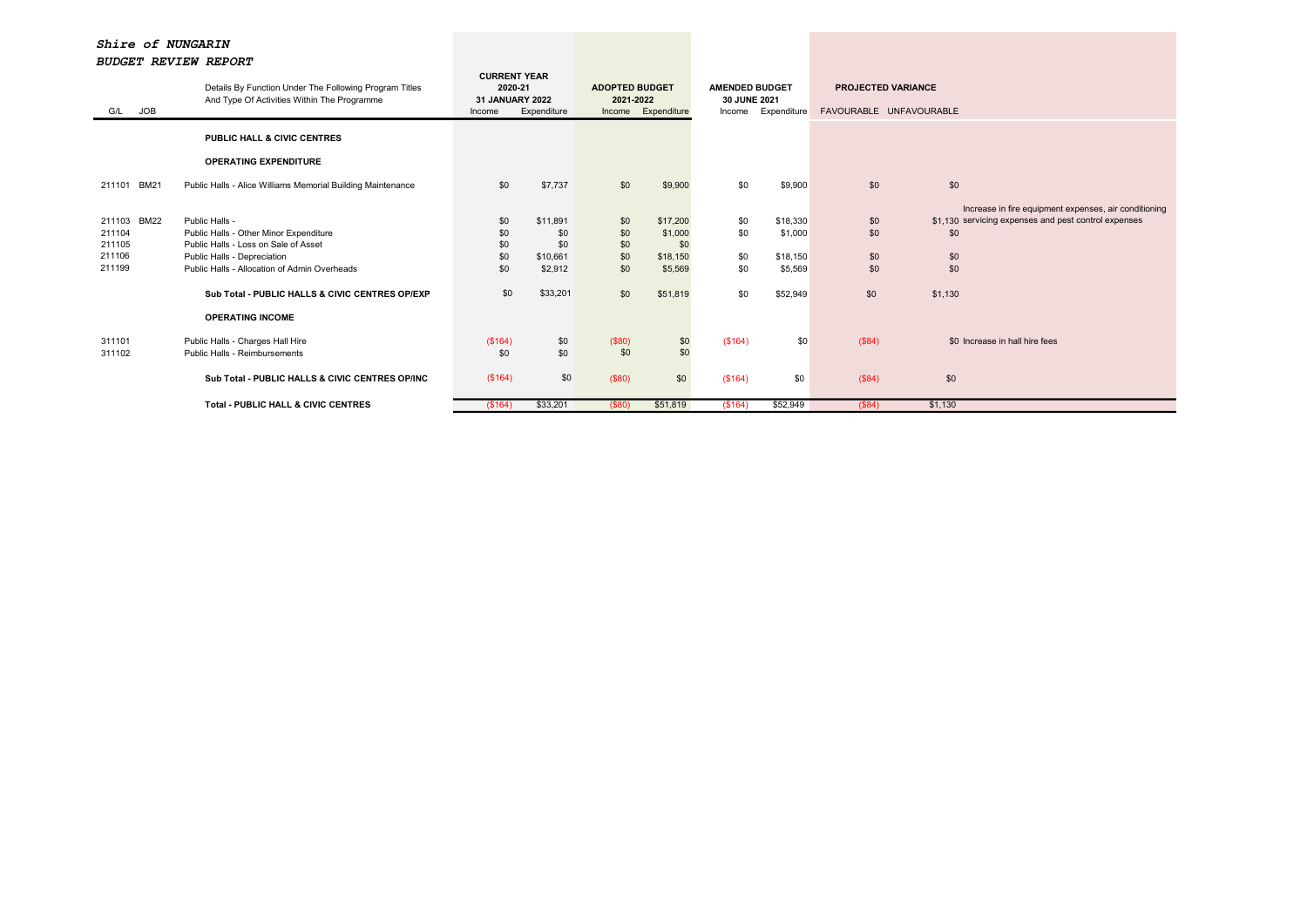| <b>OTHER RECREATION &amp; SPORT</b><br><b>OPERATING EXPENDITURE</b><br>GG02<br>211301<br>\$0<br>Other Recreation - Cricket Pitch Maintenance<br>\$0<br>\$0<br>\$4,500<br>\$0<br>\$4,500<br>\$0<br>\$0<br>Increase in repairs for windsock and spotlight -<br>\$0<br>\$6,354 covered by insurance claim<br>211302 GG03<br>Other Recreation - Oval Maintenance<br>\$0<br>\$21,529<br>\$21,400<br>\$0<br>\$27,754<br>\$0<br>Increase in turf consultancy expenses, turf renovation<br>\$0<br>GG04<br>Other Recreation - Tennis Court Maintenance<br>\$0<br>\$21,550<br>\$0<br>\$0<br>\$38,758 expenses and chemicals<br>211303<br>\$18,474<br>\$60,308<br>Increase in cleaning products expenses. Decrease in<br>\$0<br>\$0 contract electrical expenses<br><b>BM23</b><br>Other Recreation - Pavilion Maintenance<br>\$0<br>\$24,043<br>\$85,236<br>\$0<br>\$80,436<br>(\$4,800)<br>211304<br>Increase in general building material expenses and<br>211306<br>GG05<br>\$0<br>\$0<br>\$0<br>\$1,574 mower maintenance expenses<br>Other Recreation - Parks, Gardens & Reserves<br>\$6,668<br>\$8,350<br>\$9.924<br>\$0<br>\$0<br>211307<br>\$0<br>\$36,000<br>\$0<br>\$31,000<br>(\$5,000)<br>Other Recreation - Water<br>\$11,460<br>\$0<br>\$0<br>211309<br>\$0<br>\$0<br>\$7,546<br>\$13,500<br>\$13,500<br>\$0<br>\$0<br>Other Recreation - Electricity<br>GG06<br>\$0<br>211310<br>\$0<br>\$0<br>\$0 Decrease in material expenses<br>Other Recreation - Dam Expenses<br>\$13,219<br>\$36,000<br>\$26,000<br>(\$10,000)<br>\$0<br>211311<br>\$0<br>\$0<br>Other Recreation - Depreciation<br>\$97,867<br>\$153,720<br>\$153,720<br>\$0<br>\$0<br>\$0<br>211312<br>\$0<br>\$3,000<br>\$0<br>\$3,000<br>\$0<br>\$0<br>Other Recreation - Recreation Development Program<br>\$0<br>\$0<br>211314 GG07<br>Other Recreation - Hockey Oval Maintenance<br>\$0<br>\$1,949<br>\$4,850<br>\$0<br>\$0<br>\$0<br>\$4,850<br>Increase in air conditioning service expenses and<br>fence repairs. Fence repairs covered by insurance<br><b>BM24</b><br>\$0<br>211315<br>Other Recreation - Build Maintenance Lot 192 Danberrin<br>\$0<br>\$8,858<br>\$8,237<br>\$0<br>\$20,632<br>\$0<br>\$12,395 claim.<br>Increase in air conditioning service expenses and pest<br>211316 BM25<br>\$0 |  |
|-------------------------------------------------------------------------------------------------------------------------------------------------------------------------------------------------------------------------------------------------------------------------------------------------------------------------------------------------------------------------------------------------------------------------------------------------------------------------------------------------------------------------------------------------------------------------------------------------------------------------------------------------------------------------------------------------------------------------------------------------------------------------------------------------------------------------------------------------------------------------------------------------------------------------------------------------------------------------------------------------------------------------------------------------------------------------------------------------------------------------------------------------------------------------------------------------------------------------------------------------------------------------------------------------------------------------------------------------------------------------------------------------------------------------------------------------------------------------------------------------------------------------------------------------------------------------------------------------------------------------------------------------------------------------------------------------------------------------------------------------------------------------------------------------------------------------------------------------------------------------------------------------------------------------------------------------------------------------------------------------------------------------------------------------------------------------------------------------------------------------------------------------------------------------------------------------------------------------------------------------------------------------------|--|
|                                                                                                                                                                                                                                                                                                                                                                                                                                                                                                                                                                                                                                                                                                                                                                                                                                                                                                                                                                                                                                                                                                                                                                                                                                                                                                                                                                                                                                                                                                                                                                                                                                                                                                                                                                                                                                                                                                                                                                                                                                                                                                                                                                                                                                                                               |  |
|                                                                                                                                                                                                                                                                                                                                                                                                                                                                                                                                                                                                                                                                                                                                                                                                                                                                                                                                                                                                                                                                                                                                                                                                                                                                                                                                                                                                                                                                                                                                                                                                                                                                                                                                                                                                                                                                                                                                                                                                                                                                                                                                                                                                                                                                               |  |
|                                                                                                                                                                                                                                                                                                                                                                                                                                                                                                                                                                                                                                                                                                                                                                                                                                                                                                                                                                                                                                                                                                                                                                                                                                                                                                                                                                                                                                                                                                                                                                                                                                                                                                                                                                                                                                                                                                                                                                                                                                                                                                                                                                                                                                                                               |  |
|                                                                                                                                                                                                                                                                                                                                                                                                                                                                                                                                                                                                                                                                                                                                                                                                                                                                                                                                                                                                                                                                                                                                                                                                                                                                                                                                                                                                                                                                                                                                                                                                                                                                                                                                                                                                                                                                                                                                                                                                                                                                                                                                                                                                                                                                               |  |
|                                                                                                                                                                                                                                                                                                                                                                                                                                                                                                                                                                                                                                                                                                                                                                                                                                                                                                                                                                                                                                                                                                                                                                                                                                                                                                                                                                                                                                                                                                                                                                                                                                                                                                                                                                                                                                                                                                                                                                                                                                                                                                                                                                                                                                                                               |  |
|                                                                                                                                                                                                                                                                                                                                                                                                                                                                                                                                                                                                                                                                                                                                                                                                                                                                                                                                                                                                                                                                                                                                                                                                                                                                                                                                                                                                                                                                                                                                                                                                                                                                                                                                                                                                                                                                                                                                                                                                                                                                                                                                                                                                                                                                               |  |
|                                                                                                                                                                                                                                                                                                                                                                                                                                                                                                                                                                                                                                                                                                                                                                                                                                                                                                                                                                                                                                                                                                                                                                                                                                                                                                                                                                                                                                                                                                                                                                                                                                                                                                                                                                                                                                                                                                                                                                                                                                                                                                                                                                                                                                                                               |  |
|                                                                                                                                                                                                                                                                                                                                                                                                                                                                                                                                                                                                                                                                                                                                                                                                                                                                                                                                                                                                                                                                                                                                                                                                                                                                                                                                                                                                                                                                                                                                                                                                                                                                                                                                                                                                                                                                                                                                                                                                                                                                                                                                                                                                                                                                               |  |
|                                                                                                                                                                                                                                                                                                                                                                                                                                                                                                                                                                                                                                                                                                                                                                                                                                                                                                                                                                                                                                                                                                                                                                                                                                                                                                                                                                                                                                                                                                                                                                                                                                                                                                                                                                                                                                                                                                                                                                                                                                                                                                                                                                                                                                                                               |  |
|                                                                                                                                                                                                                                                                                                                                                                                                                                                                                                                                                                                                                                                                                                                                                                                                                                                                                                                                                                                                                                                                                                                                                                                                                                                                                                                                                                                                                                                                                                                                                                                                                                                                                                                                                                                                                                                                                                                                                                                                                                                                                                                                                                                                                                                                               |  |
|                                                                                                                                                                                                                                                                                                                                                                                                                                                                                                                                                                                                                                                                                                                                                                                                                                                                                                                                                                                                                                                                                                                                                                                                                                                                                                                                                                                                                                                                                                                                                                                                                                                                                                                                                                                                                                                                                                                                                                                                                                                                                                                                                                                                                                                                               |  |
|                                                                                                                                                                                                                                                                                                                                                                                                                                                                                                                                                                                                                                                                                                                                                                                                                                                                                                                                                                                                                                                                                                                                                                                                                                                                                                                                                                                                                                                                                                                                                                                                                                                                                                                                                                                                                                                                                                                                                                                                                                                                                                                                                                                                                                                                               |  |
|                                                                                                                                                                                                                                                                                                                                                                                                                                                                                                                                                                                                                                                                                                                                                                                                                                                                                                                                                                                                                                                                                                                                                                                                                                                                                                                                                                                                                                                                                                                                                                                                                                                                                                                                                                                                                                                                                                                                                                                                                                                                                                                                                                                                                                                                               |  |
|                                                                                                                                                                                                                                                                                                                                                                                                                                                                                                                                                                                                                                                                                                                                                                                                                                                                                                                                                                                                                                                                                                                                                                                                                                                                                                                                                                                                                                                                                                                                                                                                                                                                                                                                                                                                                                                                                                                                                                                                                                                                                                                                                                                                                                                                               |  |
|                                                                                                                                                                                                                                                                                                                                                                                                                                                                                                                                                                                                                                                                                                                                                                                                                                                                                                                                                                                                                                                                                                                                                                                                                                                                                                                                                                                                                                                                                                                                                                                                                                                                                                                                                                                                                                                                                                                                                                                                                                                                                                                                                                                                                                                                               |  |
| \$503 control expenses<br>Other Recreation - Build Maintenance Lot 188 Danberrin<br>\$0<br>\$0<br>\$1,970<br>\$6,607<br>\$0<br>\$7,110                                                                                                                                                                                                                                                                                                                                                                                                                                                                                                                                                                                                                                                                                                                                                                                                                                                                                                                                                                                                                                                                                                                                                                                                                                                                                                                                                                                                                                                                                                                                                                                                                                                                                                                                                                                                                                                                                                                                                                                                                                                                                                                                        |  |
| \$0<br>211318<br>Other Recreation - Loan 66 Interest<br>\$0<br>\$0<br>\$0<br>\$0<br>211320                                                                                                                                                                                                                                                                                                                                                                                                                                                                                                                                                                                                                                                                                                                                                                                                                                                                                                                                                                                                                                                                                                                                                                                                                                                                                                                                                                                                                                                                                                                                                                                                                                                                                                                                                                                                                                                                                                                                                                                                                                                                                                                                                                                    |  |
| Other Recreation - Loan 65 Interest Recreation Centre<br>\$0<br>\$5,819<br>\$11,306<br>\$0<br>\$11,306<br>\$0<br>\$0<br>\$0<br>211325<br>\$0<br>\$0<br>\$0<br><b>Netball Courts Maintenance</b><br>\$0<br>\$4,000<br>\$4,000<br>\$0                                                                                                                                                                                                                                                                                                                                                                                                                                                                                                                                                                                                                                                                                                                                                                                                                                                                                                                                                                                                                                                                                                                                                                                                                                                                                                                                                                                                                                                                                                                                                                                                                                                                                                                                                                                                                                                                                                                                                                                                                                           |  |
|                                                                                                                                                                                                                                                                                                                                                                                                                                                                                                                                                                                                                                                                                                                                                                                                                                                                                                                                                                                                                                                                                                                                                                                                                                                                                                                                                                                                                                                                                                                                                                                                                                                                                                                                                                                                                                                                                                                                                                                                                                                                                                                                                                                                                                                                               |  |
| Increase in contractor expenses for bowls shelter                                                                                                                                                                                                                                                                                                                                                                                                                                                                                                                                                                                                                                                                                                                                                                                                                                                                                                                                                                                                                                                                                                                                                                                                                                                                                                                                                                                                                                                                                                                                                                                                                                                                                                                                                                                                                                                                                                                                                                                                                                                                                                                                                                                                                             |  |
| 211326<br>\$15,295<br>\$0<br>\$4,000<br>\$17,195<br>\$13,195 replacement - covered by insurance claim.<br><b>Bowling Green Maintenance</b><br>\$0<br>\$0<br>\$0<br>\$0<br>\$0<br>\$0<br>211399<br>Other Recreation - Allocation of Admin Overheads<br>\$13,105<br>\$25,059<br>\$25,059<br>\$0<br>\$0                                                                                                                                                                                                                                                                                                                                                                                                                                                                                                                                                                                                                                                                                                                                                                                                                                                                                                                                                                                                                                                                                                                                                                                                                                                                                                                                                                                                                                                                                                                                                                                                                                                                                                                                                                                                                                                                                                                                                                          |  |
|                                                                                                                                                                                                                                                                                                                                                                                                                                                                                                                                                                                                                                                                                                                                                                                                                                                                                                                                                                                                                                                                                                                                                                                                                                                                                                                                                                                                                                                                                                                                                                                                                                                                                                                                                                                                                                                                                                                                                                                                                                                                                                                                                                                                                                                                               |  |
| \$0<br>\$247,802<br>\$0<br>Sub Total - OTHER RECREATION & SPORT OP/EXP<br>\$447,315<br>\$0<br>\$500,294<br>(\$19,800)<br>\$72,779                                                                                                                                                                                                                                                                                                                                                                                                                                                                                                                                                                                                                                                                                                                                                                                                                                                                                                                                                                                                                                                                                                                                                                                                                                                                                                                                                                                                                                                                                                                                                                                                                                                                                                                                                                                                                                                                                                                                                                                                                                                                                                                                             |  |
| <b>OPERATING INCOME</b>                                                                                                                                                                                                                                                                                                                                                                                                                                                                                                                                                                                                                                                                                                                                                                                                                                                                                                                                                                                                                                                                                                                                                                                                                                                                                                                                                                                                                                                                                                                                                                                                                                                                                                                                                                                                                                                                                                                                                                                                                                                                                                                                                                                                                                                       |  |
| \$0 Increase in insurance claim reimbursements<br>311301<br>Other Recreation - Reimbursements<br>(\$23,754)<br>\$0<br>\$0<br>\$0<br>(\$23,754)<br>\$0<br>(\$23,754)                                                                                                                                                                                                                                                                                                                                                                                                                                                                                                                                                                                                                                                                                                                                                                                                                                                                                                                                                                                                                                                                                                                                                                                                                                                                                                                                                                                                                                                                                                                                                                                                                                                                                                                                                                                                                                                                                                                                                                                                                                                                                                           |  |
| 311302<br>Other Recreation - Ground Rentals<br>(\$8,073)<br>\$0<br>(\$10,900)<br>\$0<br>(\$8,073)<br>\$0<br>\$0<br>\$2,827 Decrease in rec ground rentals                                                                                                                                                                                                                                                                                                                                                                                                                                                                                                                                                                                                                                                                                                                                                                                                                                                                                                                                                                                                                                                                                                                                                                                                                                                                                                                                                                                                                                                                                                                                                                                                                                                                                                                                                                                                                                                                                                                                                                                                                                                                                                                     |  |
| \$0<br>311303<br>Other Recreation - Pavilion Hire<br>(\$219)<br>\$0<br>(\$500)<br>\$0<br>\$0<br>\$0<br>(\$500)                                                                                                                                                                                                                                                                                                                                                                                                                                                                                                                                                                                                                                                                                                                                                                                                                                                                                                                                                                                                                                                                                                                                                                                                                                                                                                                                                                                                                                                                                                                                                                                                                                                                                                                                                                                                                                                                                                                                                                                                                                                                                                                                                                |  |
| 311304<br>Other Recreation - Community Recreation Centre Fees<br>\$0<br>\$0<br>\$0<br>\$0<br>\$0<br>\$0<br>\$0<br>\$0                                                                                                                                                                                                                                                                                                                                                                                                                                                                                                                                                                                                                                                                                                                                                                                                                                                                                                                                                                                                                                                                                                                                                                                                                                                                                                                                                                                                                                                                                                                                                                                                                                                                                                                                                                                                                                                                                                                                                                                                                                                                                                                                                         |  |
| 311305<br>Other Recreation - Government Grants Recreation Facilities<br>\$0<br>\$0<br>(\$474,552)<br>\$0<br>(\$474,552)<br>\$0<br>\$0<br>\$0                                                                                                                                                                                                                                                                                                                                                                                                                                                                                                                                                                                                                                                                                                                                                                                                                                                                                                                                                                                                                                                                                                                                                                                                                                                                                                                                                                                                                                                                                                                                                                                                                                                                                                                                                                                                                                                                                                                                                                                                                                                                                                                                  |  |
| \$0<br>\$0<br>\$0<br>\$0<br>\$0<br>311311<br>Other Recreation - Loan 69 Interest Reimbursement<br>\$0<br>\$0<br>\$0                                                                                                                                                                                                                                                                                                                                                                                                                                                                                                                                                                                                                                                                                                                                                                                                                                                                                                                                                                                                                                                                                                                                                                                                                                                                                                                                                                                                                                                                                                                                                                                                                                                                                                                                                                                                                                                                                                                                                                                                                                                                                                                                                           |  |
| (\$32,046)<br>\$0<br>\$0<br>\$2,827<br>Sub Total - OTHER RECREATION & SPORT OP/INC<br>$($ \$485,952)<br>\$0<br>(\$506, 879)<br>(\$23,754)                                                                                                                                                                                                                                                                                                                                                                                                                                                                                                                                                                                                                                                                                                                                                                                                                                                                                                                                                                                                                                                                                                                                                                                                                                                                                                                                                                                                                                                                                                                                                                                                                                                                                                                                                                                                                                                                                                                                                                                                                                                                                                                                     |  |
| <b>Total - OTHER RECREATION &amp; SPORT</b><br>\$247,802<br>\$447,315<br>\$500,294<br>\$75,606<br>(\$32,046)<br>(\$485,952)<br>(\$506, 879)<br>(\$43,554)                                                                                                                                                                                                                                                                                                                                                                                                                                                                                                                                                                                                                                                                                                                                                                                                                                                                                                                                                                                                                                                                                                                                                                                                                                                                                                                                                                                                                                                                                                                                                                                                                                                                                                                                                                                                                                                                                                                                                                                                                                                                                                                     |  |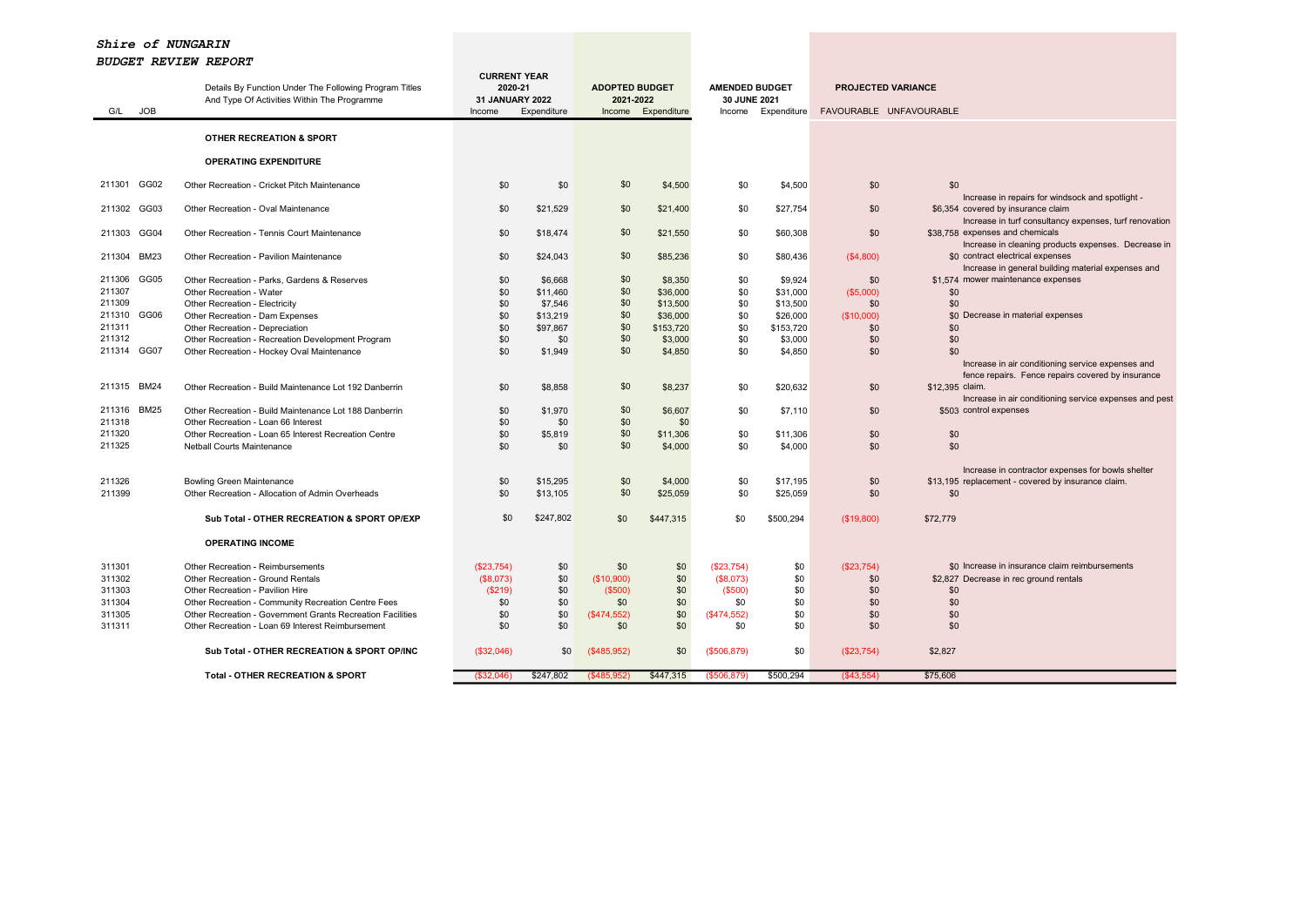| G/L    | JOB         | Details By Function Under The Following Program Titles<br>And Type Of Activities Within The Programme | <b>CURRENT YEAR</b><br>2020-21<br>31 JANUARY 2022<br>Income | Expenditure | <b>ADOPTED BUDGET</b><br>2021-2022 | Income Expenditure | <b>AMENDED BUDGET</b><br>30 JUNE 2021<br>Income | Expenditure | <b>PROJECTED VARIANCE</b><br>FAVOURABLE UNFAVOURABLE |                                                       |
|--------|-------------|-------------------------------------------------------------------------------------------------------|-------------------------------------------------------------|-------------|------------------------------------|--------------------|-------------------------------------------------|-------------|------------------------------------------------------|-------------------------------------------------------|
|        |             | <b>SWIMMING POOL</b>                                                                                  |                                                             |             |                                    |                    |                                                 |             |                                                      |                                                       |
|        |             | <b>OPERATING EXPENDITURE</b>                                                                          |                                                             |             |                                    |                    |                                                 |             |                                                      |                                                       |
| 211204 |             | Swim Pool - Water                                                                                     | \$0                                                         | \$1,087     | \$0                                | \$6,000            | \$0                                             | \$6,000     | \$0                                                  | \$0                                                   |
| 211205 |             | Swim Pool - Electricity                                                                               | \$0                                                         | \$2,739     | \$0                                | \$7,500            | \$0                                             | \$7,500     | \$0                                                  | \$0                                                   |
| 211206 |             | Swim Pool - Chemicals                                                                                 | \$0                                                         | \$2,602     | \$0                                | \$2,945            | \$0                                             | \$4,102     | \$0                                                  | \$1,157 Increase in chemical expenses                 |
| 211207 | <b>BM30</b> | Swim Pool - Pool & Building Maint                                                                     | \$0                                                         | \$10,397    | \$0                                | \$14,638           | \$0                                             | \$14,638    | \$0                                                  | \$0                                                   |
| 211209 |             | Swim Pool - Depreciation                                                                              | \$0                                                         | \$29,987    | \$0                                | \$51,015           | \$0                                             | \$51,015    | \$0                                                  | \$0                                                   |
|        |             |                                                                                                       |                                                             |             |                                    |                    |                                                 |             |                                                      | Decrease in contract services due to pool not opening |
| 211212 |             | Swim Pool - Contract Services                                                                         | \$0                                                         | \$32,200    | \$0                                | \$77,000           | \$0                                             | \$64,400    | (\$12,600)                                           | \$0 in October                                        |
| 211299 |             | Swim Pool - Administration Allocations                                                                | \$0                                                         | \$3,883     | \$0                                | \$7,425            | \$0                                             | \$7,425     | \$0                                                  | \$0                                                   |
|        |             | Sub Total - SWIMMING POOL OP/EXP                                                                      | \$0                                                         | \$82,895    | \$0                                | \$166,523          | \$0                                             | \$155,080   | (\$12,600)                                           | \$1,157                                               |
|        |             | <b>OPERATING INCOME</b>                                                                               |                                                             |             |                                    |                    |                                                 |             |                                                      |                                                       |
| 311202 |             | Swim Pool - Charges Pool Admission                                                                    | (\$925)                                                     | \$0         | (\$1,300)                          | \$0                | (\$1,300)                                       | \$0         | \$0                                                  | \$0                                                   |
| 311203 |             | Swim Pool - Gym Admissions                                                                            | \$0                                                         | \$0         | \$0                                | \$0                | \$0                                             | \$0         | \$0                                                  | \$0                                                   |
| 311204 |             | Swim Pool - Lot 192 Danberrin Rent                                                                    | (\$1,800)                                                   | \$0         | (\$3,120)                          | \$0                | (\$3,120)                                       | \$0         | \$0                                                  | \$0                                                   |
|        |             |                                                                                                       |                                                             |             |                                    |                    |                                                 |             |                                                      |                                                       |
|        |             | Sub Total - SWIMMING POOL OP/INC                                                                      | (\$2,725)                                                   | \$0         | (\$4,420)                          | \$0                | (S4, 420)                                       | \$0         | \$0                                                  | \$0                                                   |
|        |             | <b>Total - SWIMMING POOL</b>                                                                          | (S2, 725)                                                   | \$82,895    | (S4, 420)                          | \$166,523          | (S4, 420)                                       | \$155,080   | (\$12,600)                                           | \$1,157                                               |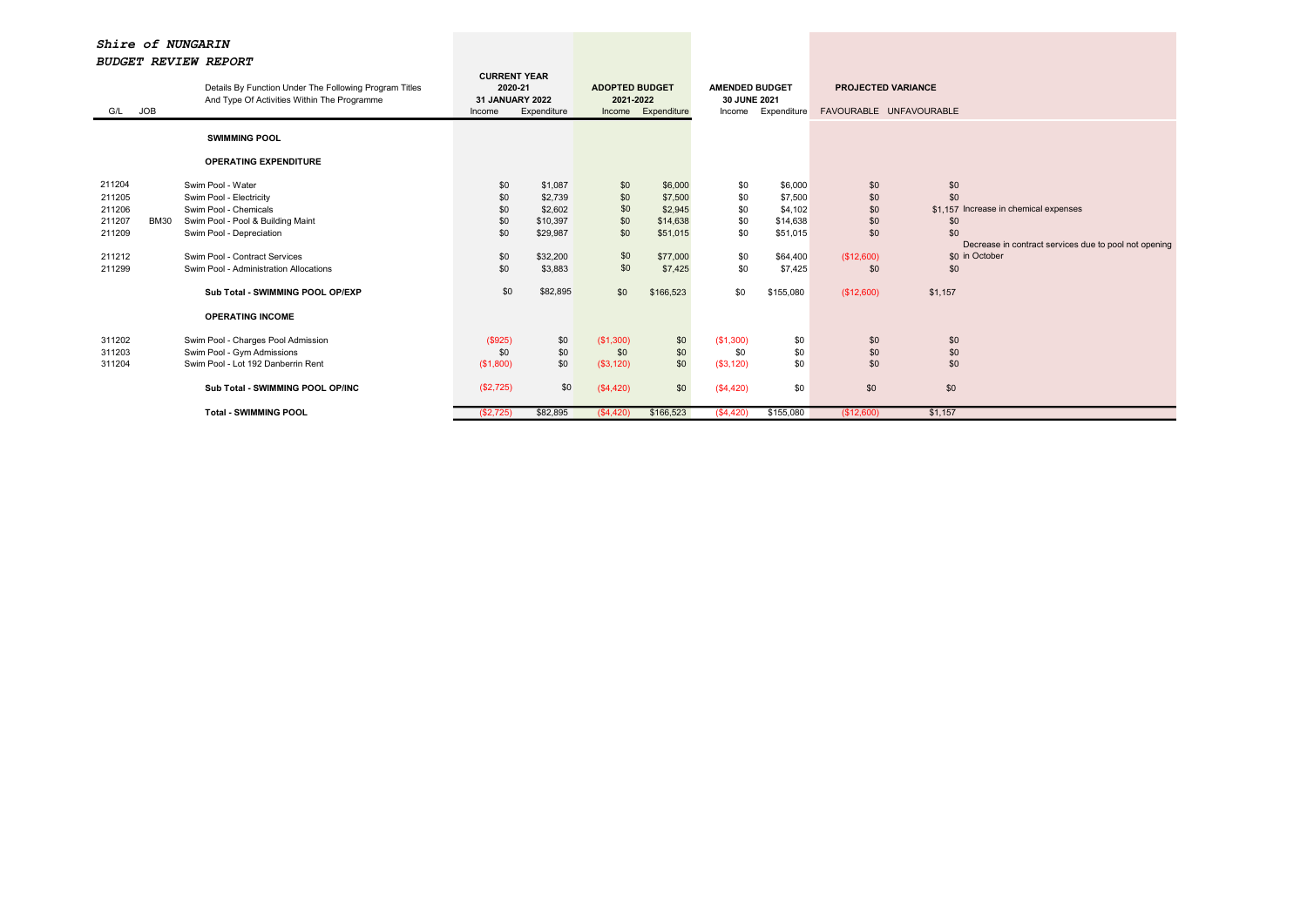| JOB<br>G/L       | Details By Function Under The Following Program Titles<br>And Type Of Activities Within The Programme |            | <b>CURRENT YEAR</b><br>2020-21<br>31 JANUARY 2022<br>Expenditure<br>Income |            | <b>ADOPTED BUDGET</b><br>2021-2022<br>Income Expenditure |            | <b>AMENDED BUDGET</b><br>30 JUNE 2021<br>Expenditure | <b>PROJECTED VARIANCE</b><br>FAVOURABLE UNFAVOURABLE |                                                                                                     |
|------------------|-------------------------------------------------------------------------------------------------------|------------|----------------------------------------------------------------------------|------------|----------------------------------------------------------|------------|------------------------------------------------------|------------------------------------------------------|-----------------------------------------------------------------------------------------------------|
|                  | <b>LIBRARIES</b>                                                                                      |            |                                                                            |            |                                                          |            |                                                      |                                                      |                                                                                                     |
|                  | <b>OPERATING EXPENDITURE</b>                                                                          |            |                                                                            |            |                                                          |            |                                                      |                                                      |                                                                                                     |
| 211502           | Library - Other Expenditure                                                                           | \$0        | \$1,590                                                                    | \$0        | \$2,880                                                  | \$0        | \$2,939                                              | \$0                                                  | \$59 Increase in LMS subscription expense<br>Digital transformation expenses not in budget - offset |
| 211503<br>211599 | LIBRARY - Digital Transformation Grant Expenses<br>Library - Administration Allocations               | \$0<br>\$0 | \$3,621<br>\$5,824                                                         | \$0<br>\$0 | \$0<br>\$11,137                                          | \$0<br>\$0 | \$3,621<br>\$11,137                                  | \$0<br>\$0                                           | \$3,621 by new grant funds<br>\$0                                                                   |
|                  | Sub Total - LIBRARIES OP/EXP                                                                          | \$0        | \$11,035                                                                   | \$0        | \$14,017                                                 | \$0        | \$17,697                                             | \$0                                                  | \$3,680                                                                                             |
| 311502           | LIBRARIES - Digital Transformation Grant Income                                                       | (\$3,623)  | \$0                                                                        | \$0        | \$0                                                      | (\$3,621)  | \$0                                                  | (\$3,621)                                            | New grant funds - offset by Digital Transformation<br>\$0 expenses                                  |
|                  | Sub Total - LIBRARIES OP/INC                                                                          | (\$3,623)  | \$0                                                                        | \$0        | \$0                                                      | (\$3,621)  | \$0                                                  | (\$3,621)                                            | \$0                                                                                                 |
|                  | <b>Total - LIBRARIES</b>                                                                              | (\$3,623)  | \$11,035                                                                   | \$0        | \$14,017                                                 | (\$3,621)  | \$17,697                                             | (\$3,621)                                            | \$3,680                                                                                             |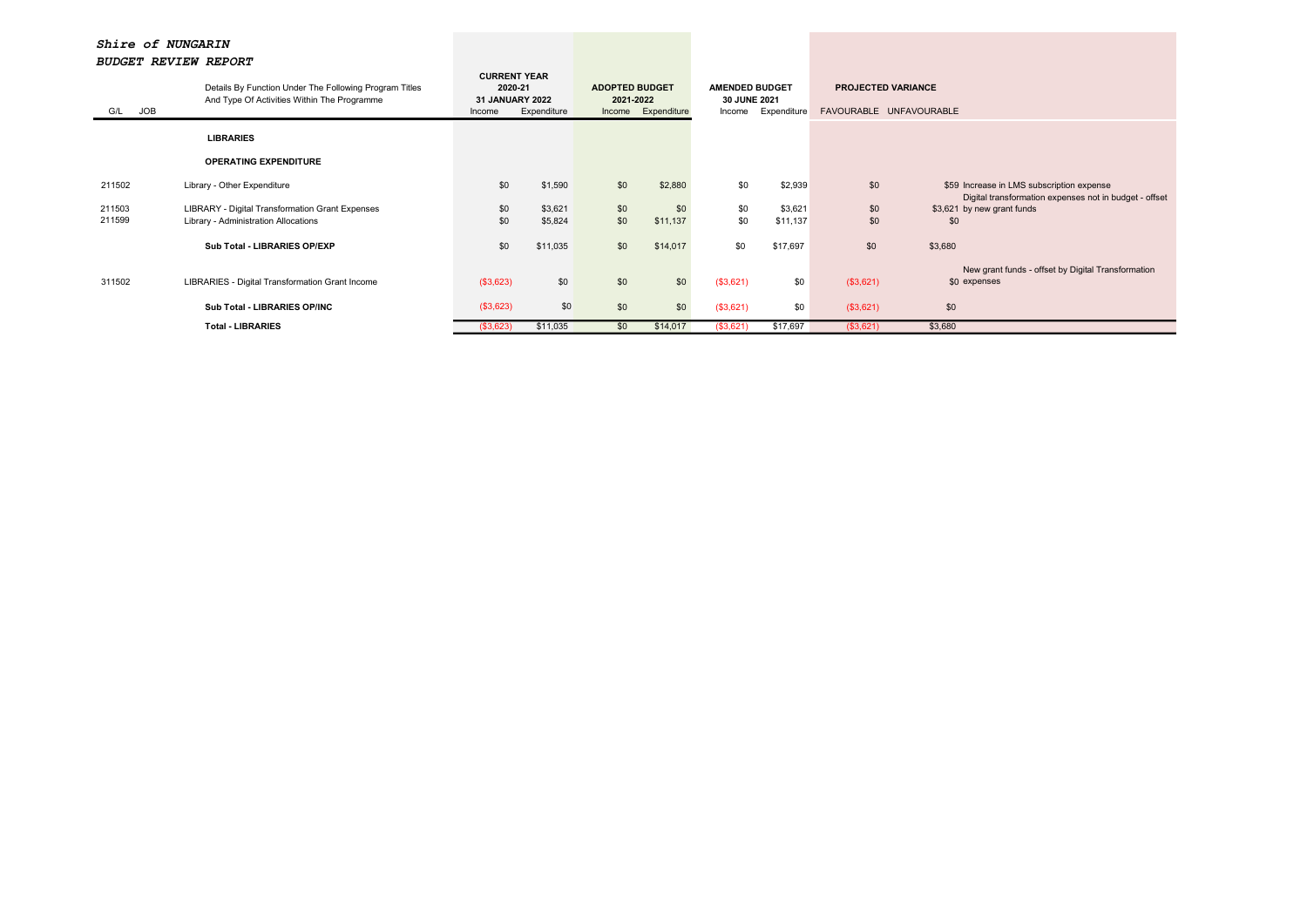| G/L JOB               | Details By Function Under The Following Program Titles<br>And Type Of Activities Within The Programme | <b>CURRENT YEAR</b><br>2020-21<br>31 JANUARY 2022<br>Income | Expenditure | <b>ADOPTED BUDGET</b><br>2021-2022 | Income Expenditure | <b>AMENDED BUDGET</b><br>30 JUNE 2021<br>Income | Expenditure | <b>PROJECTED VARIANCE</b><br>FAVOURABLE UNFAVOURABLE |                                                                                                 |
|-----------------------|-------------------------------------------------------------------------------------------------------|-------------------------------------------------------------|-------------|------------------------------------|--------------------|-------------------------------------------------|-------------|------------------------------------------------------|-------------------------------------------------------------------------------------------------|
|                       | <b>OTHER CULTURE</b>                                                                                  |                                                             |             |                                    |                    |                                                 |             |                                                      |                                                                                                 |
|                       |                                                                                                       |                                                             |             |                                    |                    |                                                 |             |                                                      |                                                                                                 |
|                       | <b>OPERATING EXPENDITURE</b>                                                                          |                                                             |             |                                    |                    |                                                 |             |                                                      |                                                                                                 |
| 211603                | Other Culture - Museums                                                                               | \$0                                                         | \$20,413    | \$0                                | \$21,764           | \$0                                             | \$21,209    | (\$555)                                              | \$0 Decrease in fire equipment service expenses<br>Increase in fire equipment servicing and air |
| 211604                | Other Culture - McCorry's Hotel                                                                       | \$0                                                         | \$10,958    | \$0                                | \$15,841           | \$0                                             | \$17,318    | \$0                                                  | \$1,477 conditioning service expenses<br>Increase in electricity, fire equipment servicing and  |
| 211605                | Other Culture - Mangowine Homestead                                                                   | \$0                                                         | \$5,678     | \$0                                | \$14,688           | \$0                                             | \$15,564    | \$0                                                  | \$876 pest control expenses                                                                     |
| 211606                | Other Culture - Depreciation                                                                          | \$0                                                         | \$18,838    | \$0                                | \$32,100           | \$0                                             | \$32,100    | \$0                                                  | \$0                                                                                             |
| 211607                | Other Culture - Wheatbelt Markets Wages                                                               | \$0                                                         | \$3,616     | \$0                                | \$6,150            | \$0                                             | \$6,150     | \$0                                                  | \$0                                                                                             |
| <b>BM20</b><br>211608 | Other Culture - Memorial Building                                                                     | \$0                                                         | \$5,510     | \$0                                | \$10,576           | \$0                                             | \$16,576    | \$0                                                  | \$6,000 Increase contractor expense for ablutions repairs                                       |
| 211611                | Other Culture - Loan 67 Interest Museum                                                               | \$0                                                         | \$137       | \$0                                | \$247              | \$0                                             | \$247       | \$0                                                  | \$0                                                                                             |
| 211612                | Mangowine Concert Expenses                                                                            | \$0                                                         | \$5,919     | \$0                                | \$0                | \$0                                             | \$5,919     | \$0                                                  | \$5.919 Increase in materials expenses for concert                                              |
| 211699                | Other Culture - Allocation of Admin Overheads                                                         | \$0                                                         | \$971       | \$0                                | \$1,856            | \$0                                             | \$1,856     | \$0                                                  | \$0                                                                                             |
|                       | Sub Total - OTHER CULTURE OP/EXP                                                                      | \$0                                                         | \$72,039    | \$0                                | \$103,222          | \$0                                             | \$116.939   | (\$555)                                              | \$14,272                                                                                        |
|                       | <b>OPERATING INCOME</b>                                                                               |                                                             |             |                                    |                    |                                                 |             |                                                      |                                                                                                 |
| 311601                | Other Culture - Charges McCorry's Hotel                                                               | (S3,500)                                                    | \$0         | (\$6,000)                          | \$0                | $($ \$6,000)                                    | \$0         | \$0                                                  | \$0                                                                                             |
| 311603                | Other Culture - Other Income                                                                          | \$0                                                         | \$0         | \$0                                | \$0                | \$0                                             | \$0         | \$0                                                  | \$0                                                                                             |
| 311605                | Other Culture - Loan 67 Interest Reimbursement Museum                                                 | (\$142)                                                     | \$0         | (S247)                             | \$0                | (S247)                                          | \$0         | \$0                                                  | \$0                                                                                             |
| 311606                | Other Culture - Mangowine Homstead Income                                                             | (\$2,675)                                                   | \$0         | (\$6,000)                          | \$0                | ( \$5,300)                                      | \$0         | \$0                                                  | \$700 Trends indicate lower fees                                                                |
|                       | Sub Total - OTHER CULTURE OP/INC                                                                      | (\$6,317)                                                   | \$0         | (\$12,247)                         | \$0                | (S11, 547)                                      | \$0         | \$0                                                  | \$700                                                                                           |
|                       | <b>Total - OTHER CULTURE</b>                                                                          | (S6, 317)                                                   | \$72,039    | (\$12,247)                         | \$103,222          | (\$11,547)                                      | \$116,939   | (\$555)                                              | \$14,972                                                                                        |
|                       |                                                                                                       |                                                             |             |                                    |                    |                                                 |             |                                                      |                                                                                                 |
|                       | <b>Total - RECREATION AND CULTURE</b>                                                                 | (\$44,874)                                                  | \$446,973   | ( \$502.699)                       | \$782,896          | ( \$526.631)                                    | \$842,959   | ( \$60,414)                                          | \$96,545                                                                                        |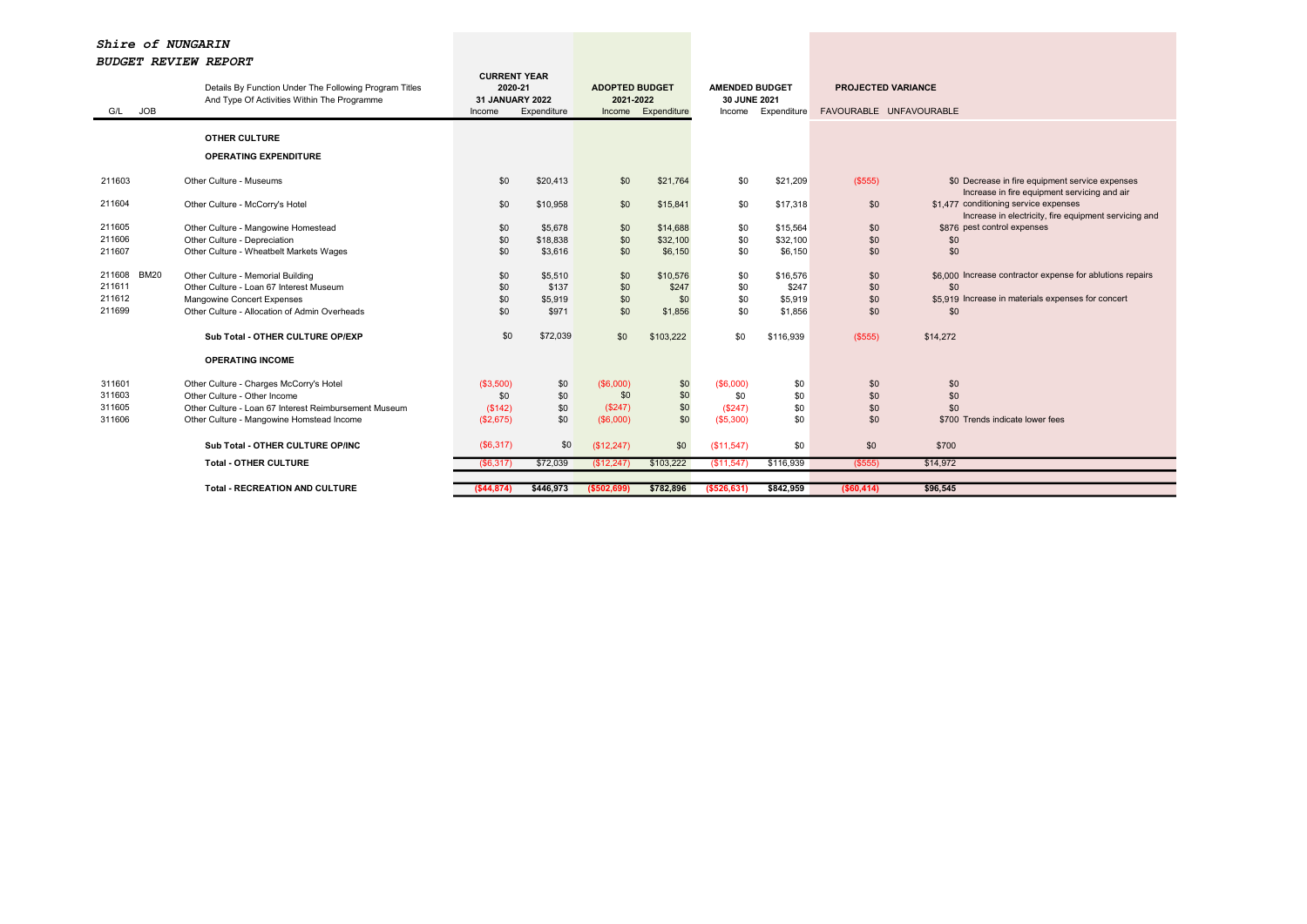| <b>JOB</b><br>G/L                    | Details By Function Under The Following Program Titles<br>And Type Of Activities Within The Programme                                                                    | <b>CURRENT YEAR</b><br>2020-21<br>31 JANUARY 2022<br>Income | Expenditure              | <b>ADOPTED BUDGET</b><br>2021-2022               | Income Expenditure       | <b>AMENDED BUDGET</b><br>30 JUNE 2021<br>Income | Expenditure       | <b>PROJECTED VARIANCE</b><br>FAVOURABLE UNFAVOURABLE |                                                           |
|--------------------------------------|--------------------------------------------------------------------------------------------------------------------------------------------------------------------------|-------------------------------------------------------------|--------------------------|--------------------------------------------------|--------------------------|-------------------------------------------------|-------------------|------------------------------------------------------|-----------------------------------------------------------|
|                                      | STREETS, RD, BRIDGES, DEPOT - CONSTRUCTION                                                                                                                               |                                                             |                          |                                                  |                          |                                                 |                   |                                                      |                                                           |
|                                      | <b>OPERATING EXPENDITURE</b>                                                                                                                                             |                                                             |                          |                                                  |                          |                                                 |                   |                                                      |                                                           |
| 212199                               | Transport - Administration Allocations                                                                                                                                   | \$0                                                         | \$5,824                  | \$0                                              | \$11,137                 | \$0                                             | \$11,137          | \$0                                                  | \$0                                                       |
|                                      | Sub Total - ST, RDS, BRIDGES, DEPOT-CONST OP/EXP                                                                                                                         | \$0                                                         | \$5,824                  | \$0                                              | \$11,137                 | \$0                                             | \$11,137          | \$0                                                  | \$0                                                       |
|                                      | <b>OPERATING INCOME</b>                                                                                                                                                  |                                                             |                          |                                                  |                          |                                                 |                   |                                                      |                                                           |
| 312101<br>312102<br>312103<br>312107 | Transport - Regional Road Group Grants<br>Transport - Grants Commission Local Road Grant<br>Transport - Roads to Recovery Grant<br>Transport - Roads Contribution Income | (\$75,355)<br>(\$83,551)<br>(\$194,000)<br>\$0              | \$0<br>\$0<br>\$0<br>\$0 | (\$188,392)<br>(\$105,475)<br>(\$194,009)<br>\$0 | \$0<br>\$0<br>\$0<br>\$0 | (\$188,392)<br>(\$167, 102)<br>(\$194,009)      | \$0<br>\$0<br>\$0 | \$0<br>(\$61,627)<br>\$0                             | \$0<br>\$0 Increase in local road grant allocation<br>\$0 |
|                                      | Sub Total - ST, RDS, BRIDGES, DEPOT - CONST OP/INC                                                                                                                       | (\$352,906)                                                 | \$0                      | (\$487,876)                                      | \$0                      | (\$549,503)                                     | \$0               | (\$61,627)                                           | \$0                                                       |
|                                      | Total - ST, RDS, BRIDGES, DEPOT - CONST                                                                                                                                  | (\$352,906)                                                 | \$5,824                  | $($ \$487,876)                                   | \$11,137                 | (\$549,503)                                     | \$11,137          | (\$61,627)                                           | \$0                                                       |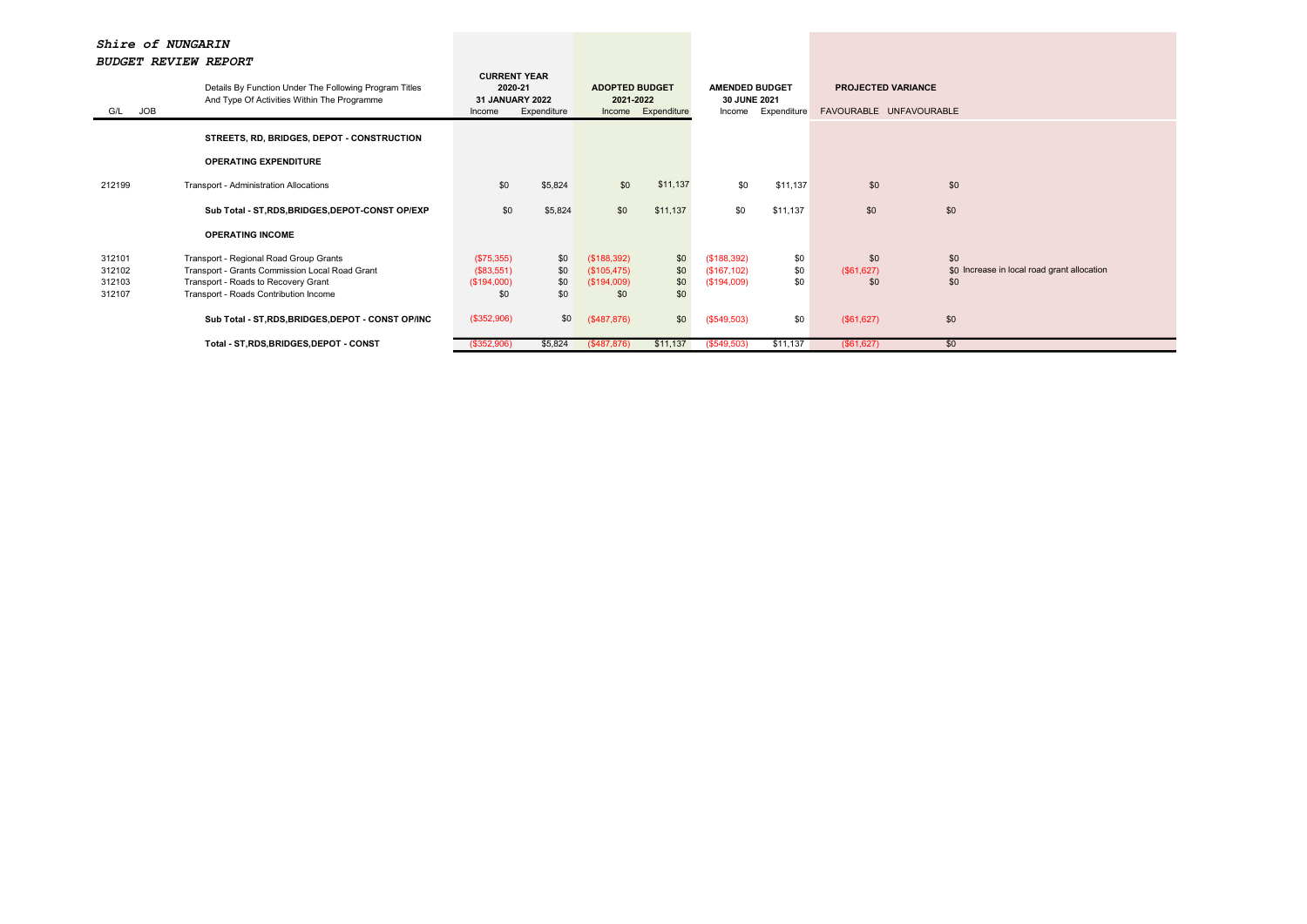| <b>JOB</b><br>G/L                                                        | Details By Function Under The Following Program Titles<br>And Type Of Activities Within The Programme                                                                                                                                                                            | <b>CURRENT YEAR</b><br>2020-21<br>31 JANUARY 2022<br>Income | Expenditure                                                    | <b>ADOPTED BUDGET</b><br>2021-2022           | Income Expenditure                                                  | <b>AMENDED BUDGET</b><br>30 JUNE 2021<br>Income    | Expenditure                                                      | <b>PROJECTED VARIANCE</b><br>FAVOURABLE UNFAVOURABLE |                                                                                                                                                                                                                                                                  |
|--------------------------------------------------------------------------|----------------------------------------------------------------------------------------------------------------------------------------------------------------------------------------------------------------------------------------------------------------------------------|-------------------------------------------------------------|----------------------------------------------------------------|----------------------------------------------|---------------------------------------------------------------------|----------------------------------------------------|------------------------------------------------------------------|------------------------------------------------------|------------------------------------------------------------------------------------------------------------------------------------------------------------------------------------------------------------------------------------------------------------------|
|                                                                          | STREETS, ROADS, BRIDGES, DEPOTS - MAINTENANCE                                                                                                                                                                                                                                    |                                                             |                                                                |                                              |                                                                     |                                                    |                                                                  |                                                      |                                                                                                                                                                                                                                                                  |
|                                                                          | <b>OPERATING EXPENDITURE</b>                                                                                                                                                                                                                                                     |                                                             |                                                                |                                              |                                                                     |                                                    |                                                                  |                                                      |                                                                                                                                                                                                                                                                  |
| 212201<br><b>RM97</b>                                                    | Transport - Road Maintenance Council                                                                                                                                                                                                                                             | \$0                                                         | \$207,722                                                      | \$0                                          | \$382,297                                                           | \$0                                                | \$293,901                                                        | ( \$88, 396)                                         | Increase in freight expenses and general materials<br>expenses. Decrease in water expenses, salaries,<br>\$0 overheads and plant costs.                                                                                                                          |
| 212204<br>212206<br><b>RT99</b><br><b>RS99</b><br>212207<br>212208       | Transport - Street Lighting<br>Transport - Street Trees & Watering<br>Transport - Road & Street Signs<br>Transport - Loan 68 Interest Depot                                                                                                                                      | \$0<br>\$0<br>\$0<br>\$0                                    | \$5,357<br>\$21<br>\$240<br>\$4,558                            | \$0<br>\$0<br>\$0<br>\$0                     | \$8,900<br>\$8,500<br>\$12,850<br>\$8,998                           | \$0<br>\$0<br>\$0<br>\$0                           | \$10,700<br>\$7,000<br>\$8,850<br>\$8,998                        | \$0<br>(\$1,500)<br>(S4,000)<br>\$0                  | \$1,800 Trends indicate increase in street lighting expenses<br>\$0 Savings in contractor expenses<br>\$0 Savings in sign material expenses<br>\$0<br>Increase in electricity and water expenses. Increase                                                       |
| <b>DEPOT</b><br>212210<br>212211<br>212215<br>212216<br>212217<br>212299 | Transport - Depot Maintenance<br>Wheatbelt Secondary Freight Route Contribution<br>Transport - Depreciation Property, Plant & Equipment<br>Transport - Depreciation Infrastructure<br>Transport - Fuel Facility Maintenance/Operations<br>Transport - Administration Allocations | \$0<br>\$0<br>\$0<br>\$0<br>\$0<br>\$0                      | \$46,873<br>\$0<br>\$9,171<br>\$363.912<br>\$1,078<br>\$75,232 | \$0<br>\$0<br>\$0<br>\$0<br>\$0<br>\$0       | \$44,454<br>\$5,000<br>\$4,920<br>\$596.635<br>\$1,960<br>\$143,859 | \$0<br>\$0<br>\$0<br>\$0<br>\$0<br>\$0             | \$51,914<br>\$0<br>\$15,720<br>\$623,850<br>\$1,960<br>\$143.859 | \$0<br>$($ \$5,000)<br>\$0<br>\$0<br>\$0<br>\$0      | in contractor expenses for repairs to fence - offset by<br>\$7,460 insurance claim<br>\$0 Contribution deferred to next financial year<br>\$10,800 Increase in non-cash depreciation expense<br>\$27,215 Increase in non-cash depreciation expense<br>\$0<br>\$0 |
|                                                                          | Sub Total - MTCE STREETS ROADS DEPOTS OP/EXP                                                                                                                                                                                                                                     | \$0                                                         | \$714,164                                                      | \$0                                          | \$1,218,373                                                         | \$0                                                | \$1.166.752                                                      | (\$98,896)                                           | \$47,275                                                                                                                                                                                                                                                         |
|                                                                          | <b>OPERATING INCOME</b>                                                                                                                                                                                                                                                          |                                                             |                                                                |                                              |                                                                     |                                                    |                                                                  |                                                      |                                                                                                                                                                                                                                                                  |
| 312230<br>312231<br>312232<br>312234                                     | Transport - Main Roads Maintenance Grant<br>Transport - Street Lighting Subsidy<br>Transport - Fuel Facility Commission<br>STREETS, ROADS, DEPOTS - REIMBURSEMENTS INCOME                                                                                                        | (\$80,373)<br>\$0<br>(\$2,161)<br>( \$4,636)                | \$0<br>\$0<br>\$0<br>\$0                                       | (\$75,560)<br>(\$1,830)<br>( \$3,290)<br>\$0 | \$0<br>\$0<br>\$0<br>\$0                                            | (\$80,373)<br>(\$1,830)<br>( \$3,290)<br>(\$4,636) | \$0<br>\$0<br>\$0<br>\$0                                         | (S4, 813)<br>\$0<br>\$0<br>(\$4,636)                 | \$0 Increase in road maintemamce grant allocation<br>\$0<br>\$0<br>\$0 Insurance claim reimbursement for fence damage                                                                                                                                            |
|                                                                          | Sub Total - MTCE STREETS ROADS DEPOTS OP/INC                                                                                                                                                                                                                                     | (\$87,170)                                                  | \$0                                                            | $($ \$80,680)                                | \$0                                                                 | (\$90, 129)                                        | \$0                                                              | (S9, 449)                                            | \$0                                                                                                                                                                                                                                                              |
|                                                                          | <b>Total - MTCE STREETS ROADS DEPOTS</b>                                                                                                                                                                                                                                         | (S87.170)                                                   | \$714,164                                                      | (S80.680)                                    | \$1,218,373                                                         | (S90.129)                                          | \$1,166,752                                                      | $($ \$108.345)                                       | \$47,275                                                                                                                                                                                                                                                         |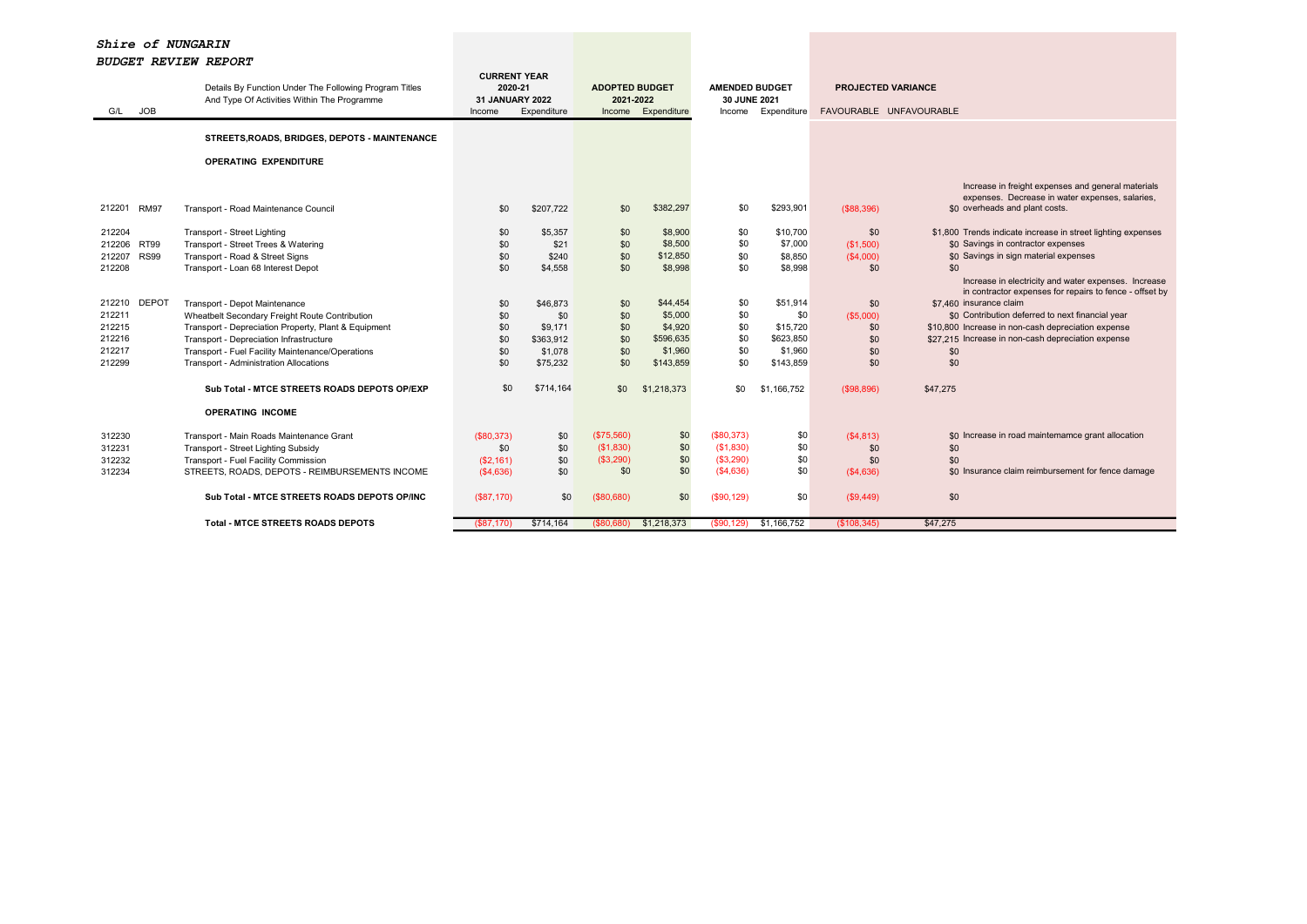| <b>JOB</b><br>G/L | Details By Function Under The Following Program Titles<br>And Type Of Activities Within The Programme | <b>CURRENT YEAR</b><br>2020-21<br>31 JANUARY 2022<br>Income | Expenditure  | <b>ADOPTED BUDGET</b><br>2021-2022 | Income Expenditure | <b>AMENDED BUDGET</b><br>30 JUNE 2021<br>Income | Expenditure    | <b>PROJECTED VARIANCE</b><br>FAVOURABLE UNFAVOURABLE |                                                                                                             |
|-------------------|-------------------------------------------------------------------------------------------------------|-------------------------------------------------------------|--------------|------------------------------------|--------------------|-------------------------------------------------|----------------|------------------------------------------------------|-------------------------------------------------------------------------------------------------------------|
|                   | <b>ROAD PLANT PURCHASES</b>                                                                           |                                                             |              |                                    |                    |                                                 |                |                                                      |                                                                                                             |
|                   | <b>OPERATING EXPENDITURE</b>                                                                          |                                                             |              |                                    |                    |                                                 |                |                                                      |                                                                                                             |
| 212301<br>212399  | Road Plant - Loss on Sale of Assets<br>Road Plant - Administration Allocations                        | \$0<br>\$0                                                  | \$0<br>\$971 | \$0<br>\$0                         | \$0<br>\$1,856     | \$0<br>\$0                                      | \$0<br>\$1,856 | \$0<br>\$0                                           | \$0<br>\$0                                                                                                  |
|                   | Sub Total - ROAD PLANT PURCHASES OP/EXP                                                               | \$0                                                         | \$971        | \$0                                | \$1,856            | \$0                                             | \$1,856        | \$0                                                  | \$0                                                                                                         |
|                   | <b>OPERATING INCOME</b>                                                                               |                                                             |              |                                    |                    |                                                 |                |                                                      |                                                                                                             |
| 312302            | Road Plant - Profit on Sale of Assets                                                                 | (\$30,241)                                                  | \$0          | \$0                                | \$0                | (\$30,241)                                      | \$0            | (\$30,241)                                           | \$0 Increase in non-cash profit on disposal of asset<br>Proceeds from sale of minor equipment not listed on |
| 312303            | SALE OF MINOR EQUIPMENT                                                                               | (\$7,955)                                                   | \$0          | \$0                                | \$0                | (\$7,955)                                       | \$0            | (\$7,955)                                            | \$0 asset register                                                                                          |
|                   | Sub Total - ROAD PLANT PURCHASES OP/INC                                                               | (\$38,196)                                                  | \$0          | \$0                                | \$0                | (\$38,196)                                      | \$0            | (\$38,196)                                           | \$0                                                                                                         |
|                   | <b>Total - ROAD PLANT PURCHASES</b>                                                                   | (\$38,196)                                                  | \$971        | \$0                                | \$1,856            | (\$38,196)                                      | \$1,856        | ( \$38, 196)                                         | \$0                                                                                                         |
|                   | <b>Total - TRANSPORT</b>                                                                              | (\$478,272)                                                 | \$720,959    | ( \$568, 556)                      | \$1,231,366        | ( \$677, 828)                                   | \$1,179,745    | ( \$208, 168)                                        | \$47,275                                                                                                    |
|                   |                                                                                                       |                                                             |              |                                    |                    |                                                 |                |                                                      |                                                                                                             |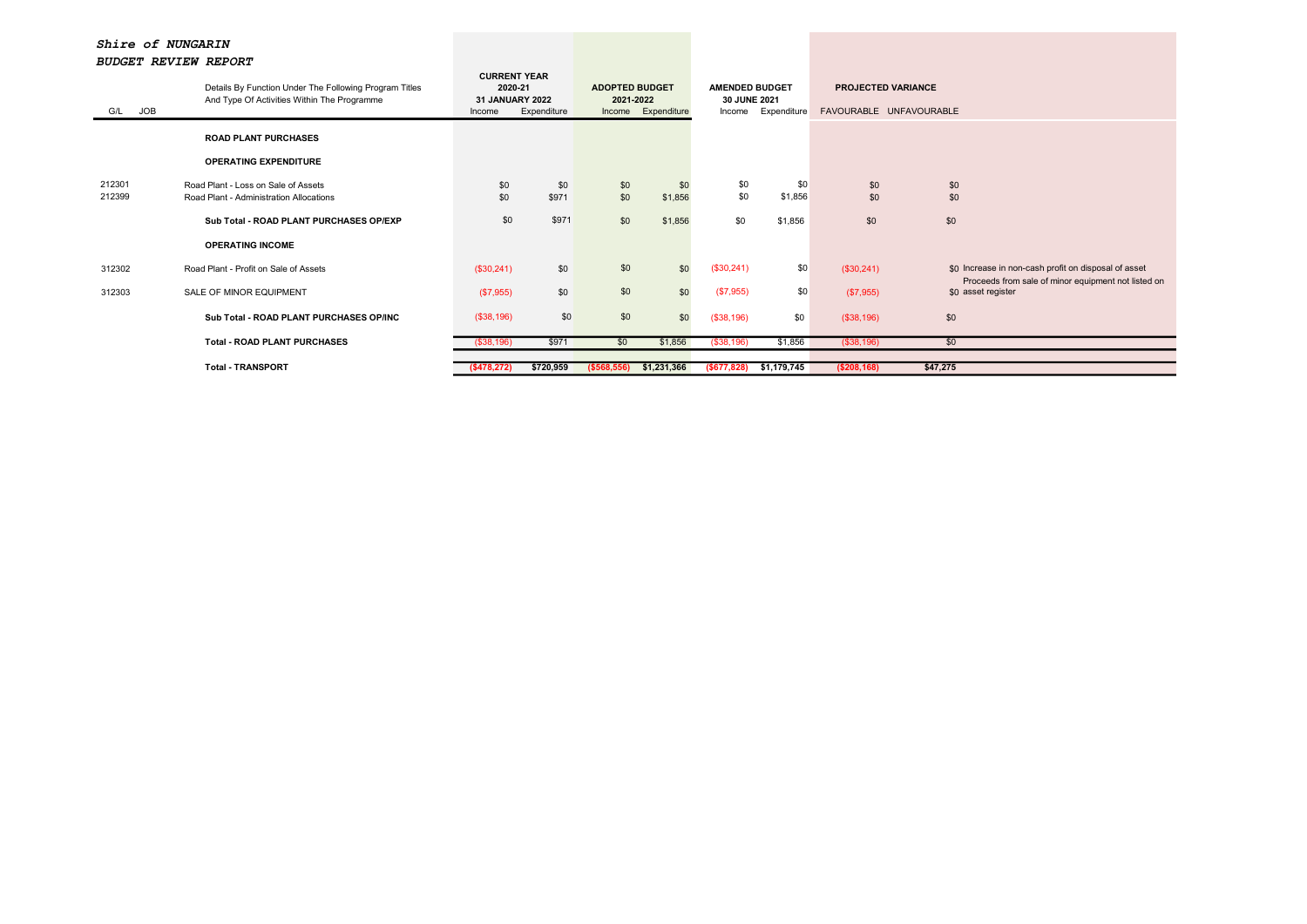| <b>JOB</b><br>G/L | Details By Function Under The Following Program Titles<br>And Type Of Activities Within The Programme | <b>CURRENT YEAR</b><br>2020-21<br>31 JANUARY 2022<br>Expenditure<br>Income |          | <b>ADOPTED BUDGET</b><br>2021-2022<br>Income Expenditure |          | <b>AMENDED BUDGET</b><br>30 JUNE 2021<br>Expenditure<br>Income |          | <b>PROJECTED VARIANCE</b><br>FAVOURABLE UNFAVOURABLE |     |                                                    |
|-------------------|-------------------------------------------------------------------------------------------------------|----------------------------------------------------------------------------|----------|----------------------------------------------------------|----------|----------------------------------------------------------------|----------|------------------------------------------------------|-----|----------------------------------------------------|
|                   | <b>RURAL SERVICES</b>                                                                                 |                                                                            |          |                                                          |          |                                                                |          |                                                      |     |                                                    |
|                   | <b>OPERATING EXPENDITURE</b>                                                                          |                                                                            |          |                                                          |          |                                                                |          |                                                      |     |                                                    |
| 213101 EO15       | Rural Srvcs - Noxious Weeds/Pest Plants                                                               | \$0                                                                        | \$21,588 | \$0                                                      | \$51,707 | \$0                                                            | \$51,707 | \$0                                                  | \$0 | Decrease in water expenses and contractor expenses |
| 213102            | Rural Srvcs - Standpipe Maintenance                                                                   | \$0                                                                        | \$3,910  | \$0                                                      | \$13,500 | \$0                                                            | \$4,885  | (\$8,615)                                            |     | \$0 for backflow testing                           |
| 213103            | Rural Srvcs - Administration Allocations                                                              | \$0                                                                        | \$971    | \$0                                                      | \$1,856  | \$0                                                            | \$1,856  | \$0                                                  | \$0 |                                                    |
| 213104            | LAG Coordinator Superannuation                                                                        | \$0                                                                        | \$572    | \$0                                                      | \$2,139  | \$0                                                            | \$2,139  | \$0                                                  | \$0 |                                                    |
|                   | Sub Total - RURAL SERVICES OP/EXP                                                                     | \$0                                                                        | \$27,040 | \$0                                                      | \$69,202 | \$0                                                            | \$60,587 | (\$8,615)                                            | \$0 |                                                    |
|                   | <b>OPERATING INCOME</b>                                                                               |                                                                            |          |                                                          |          |                                                                |          |                                                      |     |                                                    |
| 313103            | Rural Services - Government Grants LAG                                                                | (\$22,000)                                                                 | \$0      | (S51,707)                                                | \$0      | (S51,707)                                                      | \$0      | \$0                                                  | \$0 |                                                    |
| 313102            | Skeleton Weed Vehicle Lease Income                                                                    | (\$8,000)                                                                  | \$0      | (\$14,000)                                               | \$0      | (\$14,000)                                                     | \$0      | \$0                                                  | \$0 |                                                    |
|                   | Sub Total - RURAL SERVICES OP/INC                                                                     | (\$30,000)                                                                 | \$0      | (\$65,707)                                               | \$0      | (\$65,707)                                                     | \$0      | \$0                                                  | \$0 |                                                    |
|                   | <b>Total - RURAL SERVICES</b>                                                                         | (\$30,000)                                                                 | \$27,040 | (\$65,707)                                               | \$69,202 | (\$65,707)                                                     | \$60,587 | (S8, 615)                                            | \$0 |                                                    |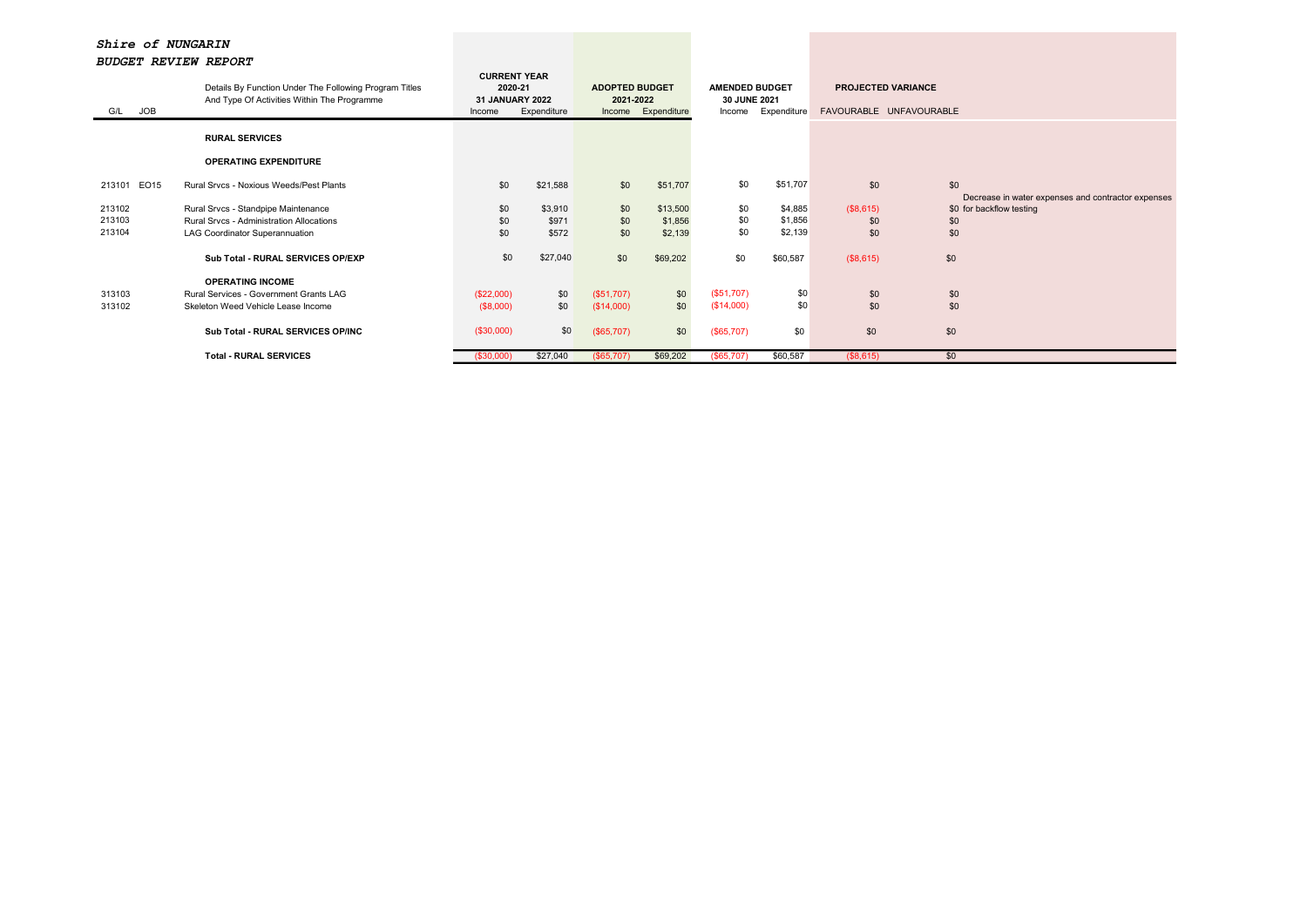| <b>JOB</b><br>G/L     | Details By Function Under The Following Program Titles<br>And Type Of Activities Within The Programme | <b>CURRENT YEAR</b><br>2020-21<br>31 JANUARY 2022<br>Income | Expenditure | <b>ADOPTED BUDGET</b><br>2021-2022<br>Income | Expenditure | <b>AMENDED BUDGET</b><br>30 JUNE 2021 | Income Expenditure | <b>PROJECTED VARIANCE</b><br>FAVOURABLE UNFAVOURABLE |                                                                                                                                            |
|-----------------------|-------------------------------------------------------------------------------------------------------|-------------------------------------------------------------|-------------|----------------------------------------------|-------------|---------------------------------------|--------------------|------------------------------------------------------|--------------------------------------------------------------------------------------------------------------------------------------------|
|                       | <b>TOURISM AND AREA PROMOTION</b>                                                                     |                                                             |             |                                              |             |                                       |                    |                                                      |                                                                                                                                            |
|                       | <b>OPERATING EXPENDITURE</b>                                                                          |                                                             |             |                                              |             |                                       |                    |                                                      |                                                                                                                                            |
| <b>EO17</b><br>213201 | Tourism - Information bays                                                                            | \$0                                                         | \$3,532     | \$0                                          | \$2,000     | \$0                                   | \$4,850            | \$0                                                  | \$2,850 Increase in contractor expenses to replace park bench                                                                              |
|                       |                                                                                                       |                                                             |             |                                              |             |                                       |                    |                                                      | Decrease in Newtravel membership expenses,<br>glamping expenses and Pioneer pathways<br>contribution. Increase in contribution for Tourism |
| 213202                | Tourism - Area Promotion                                                                              | \$0                                                         | \$16,640    | \$0                                          | \$17,000    | \$0                                   | \$17,140           | \$0                                                  | \$140 Officer                                                                                                                              |
| 213203 EO18           | Tourism - Picnic/Camping Area                                                                         | \$0                                                         | \$1,871     | \$0                                          | \$9,500     | \$0                                   | \$9,500            | \$0                                                  | \$0                                                                                                                                        |
| 213205                | Tourism - Depreciation                                                                                | \$0                                                         | \$734       | \$0                                          | \$1,585     | \$0                                   | \$1,585            | \$0                                                  | \$0                                                                                                                                        |
| 213206                | Tourism - Tourism Brochures                                                                           | \$0                                                         | \$592       | \$0                                          | \$2,000     | \$0                                   | \$1,000            | (\$1,000)                                            | \$0                                                                                                                                        |
|                       |                                                                                                       |                                                             |             |                                              |             |                                       |                    |                                                      | Increase in general materials expenses. Increase in                                                                                        |
|                       |                                                                                                       |                                                             |             |                                              |             |                                       |                    |                                                      | contractor expenses for redevelopment of caravan                                                                                           |
| 213208                | CARAVAN PARK OPERATIONS & MAINTENANCE                                                                 | \$0                                                         | \$16,260    | \$0                                          | \$16,000    | \$0                                   | \$32.650           | \$0                                                  | \$16,650 park                                                                                                                              |
| 213299                | Tourism - Administration Allocations                                                                  | \$0                                                         | \$4,854     | \$0                                          | \$9,281     | \$0                                   | \$9,281            | \$0                                                  | \$0                                                                                                                                        |
|                       | Sub Total - TOURISM & AREA PROMOTION OP/EXP                                                           | \$0                                                         | \$44,483    | \$0                                          | \$57,366    | \$0                                   | \$76,006           | (S1,000)                                             | \$19,640                                                                                                                                   |
|                       | <b>OPERATING INCOME</b>                                                                               |                                                             |             |                                              |             |                                       |                    |                                                      |                                                                                                                                            |
| 313201                | Tourism - Government Grants                                                                           | \$0                                                         | \$0         | \$0                                          | \$0         | \$0                                   | \$0                | \$0                                                  | \$0                                                                                                                                        |
| 313202                | Tourism - Caravan Park Income                                                                         | (\$14,315)                                                  | \$0         | (\$18,000)                                   | \$0         | (\$18,000)                            | \$0                | \$0                                                  | \$0                                                                                                                                        |
| 313203                | AREA PROMOTION - OTHER REVENUE                                                                        | (\$1,806)                                                   | \$0         | \$0                                          | \$0         | (\$1,806)                             | \$0                | (\$1,806)                                            | \$0 Increase in income from event entertainment                                                                                            |
| 313204                | AREA PROMOTION - REIMBURSEMENTS                                                                       | (\$2,455)                                                   | \$0         | \$0                                          | \$0         | (S2, 455)                             | \$0                | (\$2,455)                                            | \$0 Insurance claim reimbursement for park bench                                                                                           |
|                       | Sub Total - TOURISM & AREA PROMOTION OP/INC                                                           | (\$18,576)                                                  | \$0         | (\$18,000)                                   | \$0         | (\$22,261)                            | \$0                | (\$4,261)                                            | \$0                                                                                                                                        |
|                       | <b>Total - TOURISM &amp; AREA PROMOTION</b>                                                           | (\$18,576)                                                  | \$44,483    | (\$18,000)                                   | \$57,366    | (\$22,261)                            | \$76,006           | (\$5,261)                                            | \$19,640                                                                                                                                   |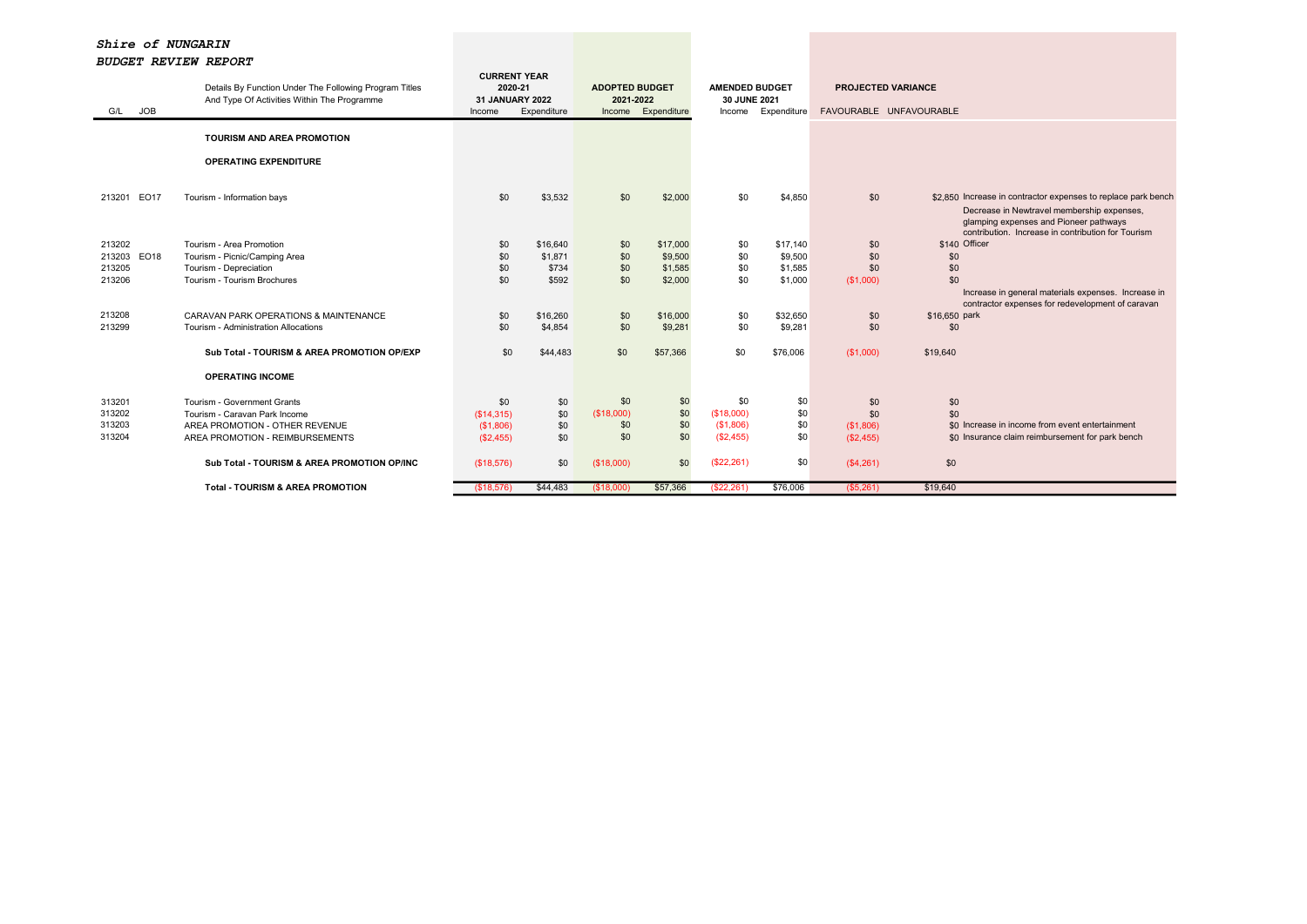| JOB<br>G/L       | Details By Function Under The Following Program Titles<br>And Type Of Activities Within The Programme | <b>CURRENT YEAR</b><br>2020-21<br>31 JANUARY 2022<br>Income | Expenditure    |            | <b>ADOPTED BUDGET</b><br>2021-2022<br>Income Expenditure |              | <b>AMENDED BUDGET</b><br>30 JUNE 2021<br>Income Expenditure | <b>PROJECTED VARIANCE</b><br>FAVOURABLE UNFAVOURABLE |                                       |  |
|------------------|-------------------------------------------------------------------------------------------------------|-------------------------------------------------------------|----------------|------------|----------------------------------------------------------|--------------|-------------------------------------------------------------|------------------------------------------------------|---------------------------------------|--|
|                  | <b>BUILDING CONTROL</b>                                                                               |                                                             |                |            |                                                          |              |                                                             |                                                      |                                       |  |
|                  | <b>OPERATING EXPENDITURE</b>                                                                          |                                                             |                |            |                                                          |              |                                                             |                                                      |                                       |  |
| 213301<br>213399 | <b>Building - Control Expenses</b><br>Building - Allocation of Admin Overheads                        | \$0<br>\$0                                                  | \$0<br>\$1,941 | \$0<br>\$0 | \$2,000<br>\$3,712                                       | \$0<br>\$0   | \$2,000<br>\$3,712                                          | \$0<br>\$0                                           | \$0<br>\$0                            |  |
|                  | Sub Total - BUILDING CONTROL OP/EXP                                                                   | \$0                                                         | \$1,941        | \$0        | \$5,712                                                  | \$0          | \$5,712                                                     | \$0                                                  | \$0                                   |  |
|                  | <b>BUILDING CONTROL OP/INC</b>                                                                        |                                                             |                |            |                                                          |              |                                                             |                                                      |                                       |  |
| 313301           | Building - Charges Building Permits                                                                   | (\$215)                                                     | \$0            | \$0        | \$0                                                      | (\$215)      | \$0                                                         | (\$215)                                              | \$0 Increase in building licence fees |  |
|                  | Sub Total - BUILDING CONTROL OP/INC                                                                   | (\$215)                                                     | \$0            | \$0        | \$0                                                      | (\$215)      | \$0                                                         | (\$215)                                              | \$0                                   |  |
|                  | <b>Total - BUILDING CONTROL</b>                                                                       | (\$215)                                                     | \$1,941        | \$0        | \$5,712                                                  | (\$215)      | \$5,712                                                     | (\$215)                                              | \$0                                   |  |
|                  | <b>Total - ECONOMIC SERVICES</b>                                                                      | ( \$48,791)                                                 | \$73,465       | (\$83,707) | \$132,280                                                | ( \$88, 183) | \$142,305                                                   | ( \$14,091)                                          | \$19,640                              |  |
|                  |                                                                                                       |                                                             |                |            |                                                          |              |                                                             |                                                      |                                       |  |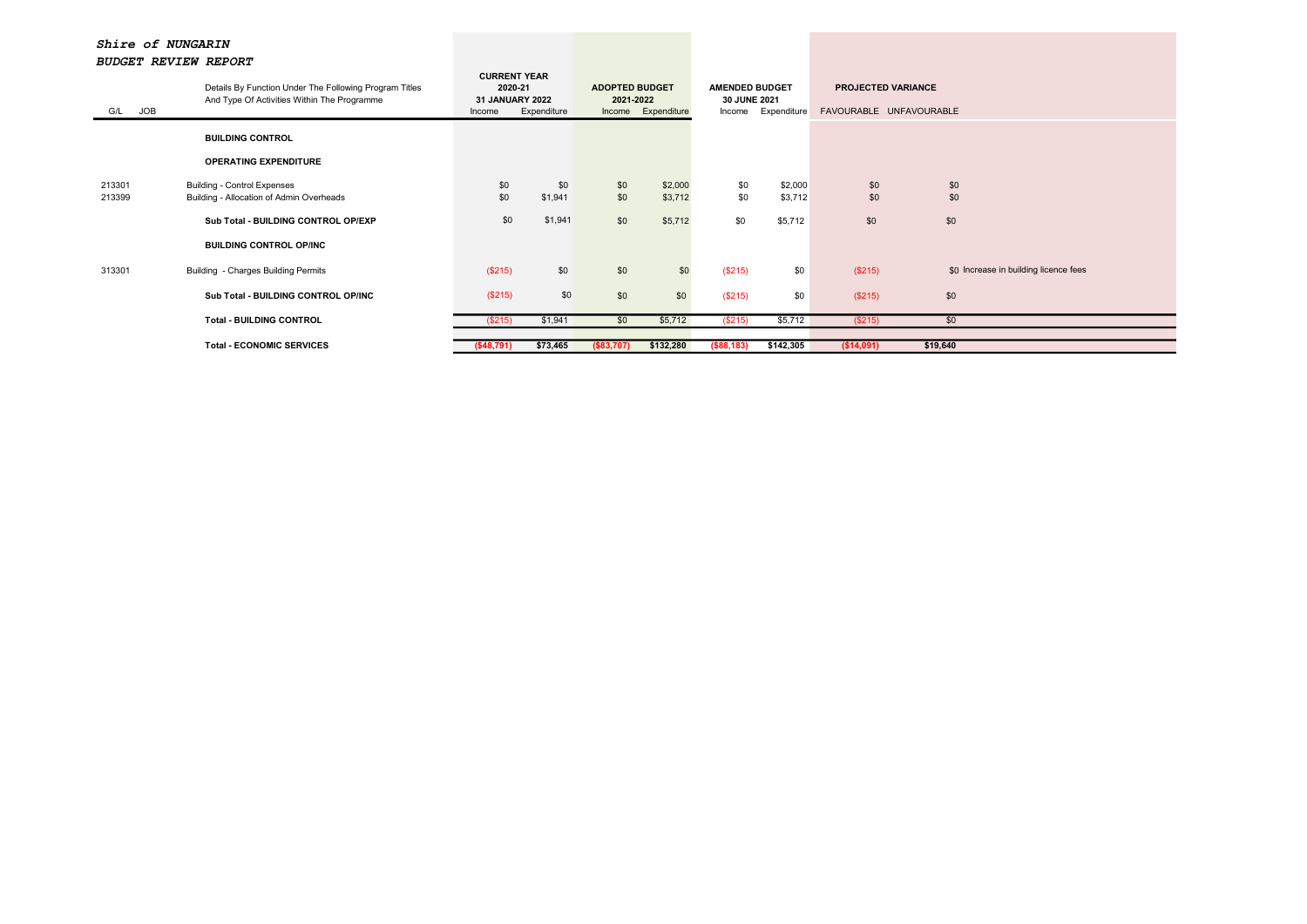| <b>JOB</b><br>G/L | bobgs: Nsvish Refond<br>Details By Function Under The Following Program Titles<br>And Type Of Activities Within The Programme | <b>CURRENT YEAR</b><br>2020-21<br><b>31 JANUARY 2022</b><br>Expenditure<br>Income |                  | <b>ADOPTED BUDGET</b><br>2021-2022<br>Income Expenditure |                    | <b>AMENDED BUDGET</b><br>30 JUNE 2021<br>Expenditure<br>Income |                    | <b>PROJECTED VARIANCE</b><br>FAVOURABLE UNFAVOURABLE |            |  |  |
|-------------------|-------------------------------------------------------------------------------------------------------------------------------|-----------------------------------------------------------------------------------|------------------|----------------------------------------------------------|--------------------|----------------------------------------------------------------|--------------------|------------------------------------------------------|------------|--|--|
|                   | <b>PRIVATE WORKS</b>                                                                                                          |                                                                                   |                  |                                                          |                    |                                                                |                    |                                                      |            |  |  |
|                   | <b>OPERATING EXPENDITURE</b>                                                                                                  |                                                                                   |                  |                                                          |                    |                                                                |                    |                                                      |            |  |  |
| 214101<br>214199  | Private Works - Expenses<br>Private Works - Administration Allocations                                                        | \$0<br>\$0                                                                        | \$415<br>\$3,883 | \$0<br>\$0                                               | \$1,090<br>\$7,425 | \$0<br>\$0                                                     | \$1,090<br>\$7,425 | \$0<br>\$0                                           | \$0<br>\$0 |  |  |
|                   | Sub Total - PRIVATE WORKS OP/EXP                                                                                              | \$0                                                                               | \$4,298          | \$0                                                      | \$8,515            | \$0                                                            | \$8,515            | \$0                                                  | \$0        |  |  |
|                   | <b>OPERATING INCOME</b>                                                                                                       |                                                                                   |                  |                                                          |                    |                                                                |                    |                                                      |            |  |  |
| 314101            | Private Works - Fees & Charges                                                                                                | (\$661)                                                                           | \$0              | (\$1,090)                                                | \$0                | (\$1,090)                                                      | \$0                | \$0                                                  | \$0        |  |  |
|                   | Sub Total - PRIVATE WORKS OP/INC                                                                                              | (\$661)                                                                           | \$0              | (\$1,090)                                                | \$0                | (\$1,090)                                                      | \$0                | \$0                                                  | \$0        |  |  |
|                   | <b>Total - PRIVATE WORKS</b>                                                                                                  | (\$661)                                                                           | \$4,298          | (\$1,090)                                                | \$8,515            | (\$1,090)                                                      | \$8,515            | \$0                                                  | \$0        |  |  |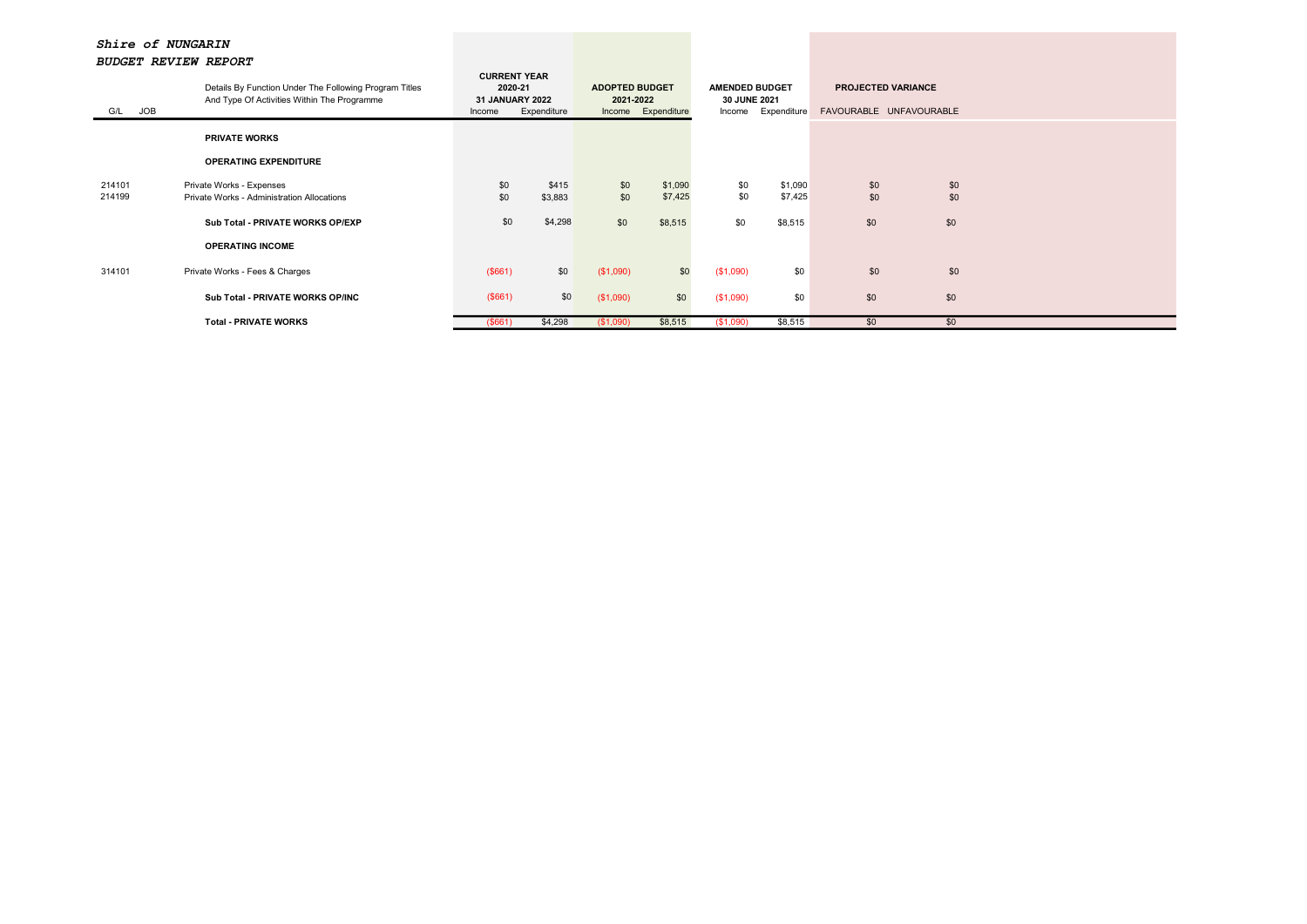| Details By Function Under The Following Program Titles |                                                                             | <b>CURRENT YEAR</b><br>2020-21 |                      | <b>ADOPTED BUDGET</b> |                      | <b>AMENDED BUDGET</b> |                      | <b>PROJECTED VARIANCE</b> |                                                                                                     |  |
|--------------------------------------------------------|-----------------------------------------------------------------------------|--------------------------------|----------------------|-----------------------|----------------------|-----------------------|----------------------|---------------------------|-----------------------------------------------------------------------------------------------------|--|
|                                                        | And Type Of Activities Within The Programme                                 | 31 JANUARY 2022                |                      | 2021-2022             |                      | 30 JUNE 2021          |                      |                           |                                                                                                     |  |
| <b>JOB</b><br>G/L                                      |                                                                             | Income                         | Expenditure          |                       | Income Expenditure   | Income                | Expenditure          | FAVOURABLE UNFAVOURABLE   |                                                                                                     |  |
|                                                        | <b>PUBLIC WORKS OVERHEADS</b>                                               |                                |                      |                       |                      |                       |                      |                           |                                                                                                     |  |
|                                                        | <b>OPERATING EXPENDITURE</b>                                                |                                |                      |                       |                      |                       |                      |                           |                                                                                                     |  |
| 214201                                                 | Public Works - Works Supervisor Salaries                                    | \$0                            | \$46,496             | \$0                   | \$95,676             | \$0                   | \$95,676             | \$0                       | \$0                                                                                                 |  |
| 214203                                                 | Public Works - Enginerering Office/Other Exp                                | \$0                            | \$5,702              | \$0                   | \$19,200             | \$0                   | \$14,200             | (\$5,000)                 | \$0 Decrease in contractor costs                                                                    |  |
| 214204                                                 |                                                                             |                                |                      | \$0                   |                      |                       |                      |                           | Decrease in superannuation expenses due to staff<br>\$0 vacancies                                   |  |
| 214205                                                 | Public Works - Superannuation of Workmen<br>Public Works - Sick/Holiday Pay | \$0<br>\$0                     | \$24,466<br>\$43,498 | \$0                   | \$58,547<br>\$45,578 | \$0<br>\$0            | \$45,547<br>\$45,578 | (\$13,000)<br>\$0         | \$0                                                                                                 |  |
|                                                        |                                                                             |                                |                      |                       |                      |                       |                      |                           |                                                                                                     |  |
|                                                        |                                                                             |                                |                      |                       |                      |                       |                      |                           | Additional premiums for salary continuance insurance                                                |  |
| 214206                                                 | Public Works - Insurance on Works                                           | \$0                            | \$28,687             | \$0                   | \$26,672             | \$0                   | \$28,687             | \$0                       | \$2.015 and workers compensation adjustment for 2020/21                                             |  |
| 214207                                                 | Public Works - Protective Clothing                                          | \$0                            | \$1,942              | \$0                   | \$4,700              | \$0                   | \$4,700              | \$0                       | \$0                                                                                                 |  |
| 214208                                                 | Public Works - Long Service Leave                                           | \$0                            | \$0                  | \$0                   | \$10,136             | \$0                   | \$10,136             | \$0                       | \$0                                                                                                 |  |
| 214209                                                 | Public Works - Staff Training                                               | \$0                            | \$9.055              | \$0                   | \$15,110             | \$0                   | \$15,110             | \$0                       | \$0                                                                                                 |  |
| 214210                                                 | Public Works - Allowances                                                   | \$0                            | \$3,468              | \$0                   | \$27,434             | \$0                   | \$27,434             | \$0                       | \$0                                                                                                 |  |
| 214211                                                 | Public Works - Safety Management                                            | \$0                            | \$0                  | \$0                   | \$1,500              | \$0                   | \$1,500              | \$0                       | \$0                                                                                                 |  |
| 214212                                                 | Public Works - Minor Equipment Maintenance                                  | \$0                            | \$3,733              | \$0                   | \$5,500              | \$0                   | \$5,500              | \$0                       | \$0                                                                                                 |  |
| 214214                                                 | Public Works - Building Maintenance Lot 73 First Avenue                     | \$0                            | \$3,539              | \$0                   | \$6,034              | \$0                   | \$6,871              | \$0                       | Increase in electricity expenses, air conditioning<br>\$837 service expenses and insurance premiums |  |
| 214298                                                 | Public Works - Administration Allocations                                   | \$0                            | \$0                  | \$0                   | \$0                  | \$0                   | \$0                  | \$0                       | \$0                                                                                                 |  |
| 214299                                                 | Less: Allocation of Public Works Overheads                                  | \$0                            | (\$204,506)          | \$0                   | (\$316,087)          | \$0                   | (\$300,939)          | \$0                       | \$15.148 Decrease in Public Works Overheads allocated                                               |  |
|                                                        |                                                                             |                                |                      |                       |                      |                       |                      |                           |                                                                                                     |  |
|                                                        | Sub Total - PUBLIC WORKS O/HEADS OP/EXP                                     | \$0                            | (\$33,920)           | \$0                   | \$0                  | \$0                   | \$0                  | (\$18,000)                | \$18,000                                                                                            |  |
|                                                        | <b>OPERATING INCOME</b>                                                     |                                |                      |                       |                      |                       |                      |                           |                                                                                                     |  |
| 314203                                                 | Public Works - Staff Housing Rent 73 First Avenue                           | \$0                            | \$0                  | (\$3,120)             | \$0                  | \$0                   | \$0                  | \$0                       | \$3,120<br>Additional reimbursement for long service leave                                          |  |
| 314204                                                 | Public Works - Reimbursements & Contributions                               | (\$16,053)                     | \$0                  | (S2, 128)             | \$0                  | (S16,053)             | \$0                  | (\$13,925)                | \$0 entitlement                                                                                     |  |
|                                                        | Sub Total - PUBLIC WORKS O/HEADS OP/INC                                     | (\$16,053)                     | \$0                  | (\$5,248)             | \$0                  | (\$16,053)            | \$0                  | (\$13,925)                | \$3,120                                                                                             |  |
|                                                        |                                                                             |                                |                      |                       |                      |                       |                      |                           |                                                                                                     |  |
|                                                        | <b>Total - PUBLIC WORKS OVERHEADS</b>                                       | (\$16,053)                     | (S33,920)            | (S5, 248)             | \$0                  | (\$16,053)            | \$0                  | $($ \$31,925)             | \$21,120                                                                                            |  |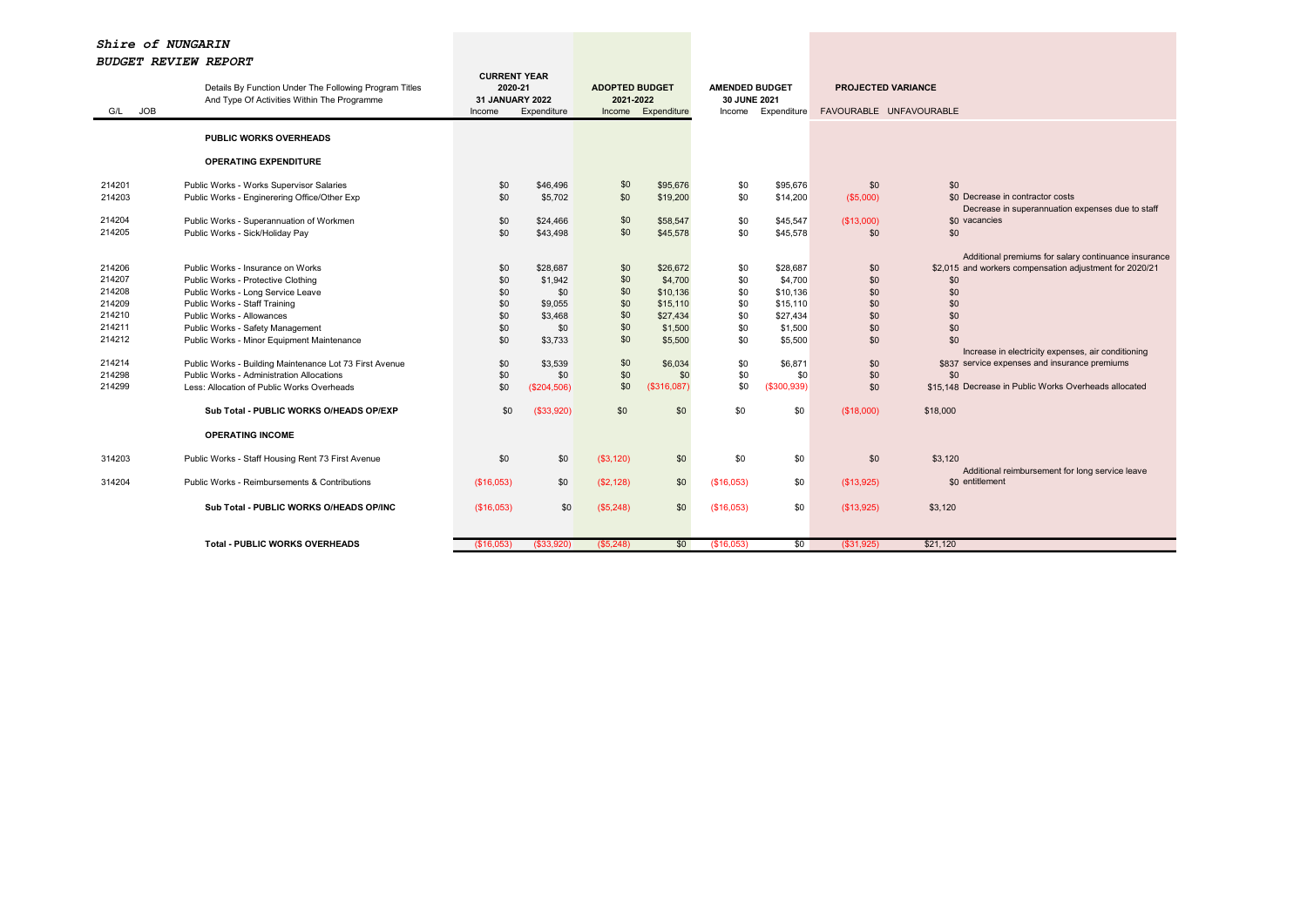| JOB<br>G/L                                                                                       | Details By Function Under The Following Program Titles<br>And Type Of Activities Within The Programme                                                                                                                                                                                                                                                                                                                                          |                                                                    | <b>CURRENT YEAR</b><br>2020-21<br>31 JANUARY 2022<br>Expenditure<br>Income                                               |                                                                    | <b>ADOPTED BUDGET</b><br>2021-2022<br>Expenditure<br>Income                                                              |                                                                    | <b>AMENDED BUDGET</b><br>30 JUNE 2021<br>Expenditure                                                                     | <b>PROJECTED VARIANCE</b><br>FAVOURABLE UNFAVOURABLE                            |                                                                                                                                                                                                                                                                                                                                                                      |  |
|--------------------------------------------------------------------------------------------------|------------------------------------------------------------------------------------------------------------------------------------------------------------------------------------------------------------------------------------------------------------------------------------------------------------------------------------------------------------------------------------------------------------------------------------------------|--------------------------------------------------------------------|--------------------------------------------------------------------------------------------------------------------------|--------------------------------------------------------------------|--------------------------------------------------------------------------------------------------------------------------|--------------------------------------------------------------------|--------------------------------------------------------------------------------------------------------------------------|---------------------------------------------------------------------------------|----------------------------------------------------------------------------------------------------------------------------------------------------------------------------------------------------------------------------------------------------------------------------------------------------------------------------------------------------------------------|--|
|                                                                                                  | <b>PLANT OPERATIONS COSTS</b>                                                                                                                                                                                                                                                                                                                                                                                                                  |                                                                    |                                                                                                                          |                                                                    |                                                                                                                          |                                                                    |                                                                                                                          |                                                                                 |                                                                                                                                                                                                                                                                                                                                                                      |  |
|                                                                                                  | <b>OPERATING EXPENDITURE</b>                                                                                                                                                                                                                                                                                                                                                                                                                   |                                                                    |                                                                                                                          |                                                                    |                                                                                                                          |                                                                    |                                                                                                                          |                                                                                 |                                                                                                                                                                                                                                                                                                                                                                      |  |
| 214301<br>214302<br>214303<br>214304<br>214305<br>214306<br>214320<br>214395<br>214397<br>214399 | Plant Operation - Plant Repairs Internal<br>Plant Operation - Parts & Repairs External<br>Plant Operation - Tyres & Tubes<br>Plant Operation - Insurances & Licences<br>Plant Operation - Fuels & Oils<br>Purchase of Expendable Tools & Minor Equipment<br>Plant Operation - Depreciation<br>Plant Operation - Administration Allocations<br>Plant Operation - Less Depreciation Allocated<br>Plant Operation - Less Allocated to Works/SRVCS | \$0<br>\$0<br>\$0<br>\$0<br>\$0<br>\$0<br>\$0<br>\$0<br>\$0<br>\$0 | \$20,833<br>\$9,516<br>\$9,018<br>\$22,397<br>\$28,003<br>\$4.553<br>\$39,511<br>\$12,620<br>( \$36, 386)<br>(\$114,163) | \$0<br>\$0<br>\$0<br>\$0<br>\$0<br>\$0<br>\$0<br>\$0<br>\$0<br>\$0 | \$30,000<br>\$31,500<br>\$12,000<br>\$19,581<br>\$55,000<br>\$4,000<br>\$59,450<br>\$24,131<br>(\$59,450)<br>(\$176,212) | \$0<br>\$0<br>\$0<br>\$0<br>\$0<br>\$0<br>\$0<br>\$0<br>\$0<br>\$0 | \$30,000<br>\$31,500<br>\$16,000<br>\$22,397<br>\$65,870<br>\$5,000<br>\$67,735<br>\$24,131<br>(S67, 735)<br>(S194, 898) | \$0<br>\$0<br>\$0<br>\$0<br>\$0<br>\$0<br>\$0<br>\$0<br>(S8, 285)<br>(\$18,686) | \$0<br>\$0<br>\$4,000 Increase in tyre costs<br>\$2.816 Increase in insurance premiums on plant<br>\$10.870 Increase in fuel expenses<br>\$1,000 Increase in minor tools expenses<br>\$8.285 Increase in non-cash depreciation expense<br>\$0<br>\$0 Increase in non-cash depreciation allocation expense<br>\$0 Increase in plant operation costs allocated to jobs |  |
|                                                                                                  | Sub Total - PLANT OPERATIONS COSTS OP/EXP                                                                                                                                                                                                                                                                                                                                                                                                      | \$0                                                                | (S4,097)                                                                                                                 | \$0                                                                | \$0                                                                                                                      | \$0                                                                | \$0                                                                                                                      | (\$26,971)                                                                      | \$26,971                                                                                                                                                                                                                                                                                                                                                             |  |
|                                                                                                  | <b>OPERATING INCOME</b>                                                                                                                                                                                                                                                                                                                                                                                                                        |                                                                    |                                                                                                                          |                                                                    |                                                                                                                          |                                                                    |                                                                                                                          |                                                                                 |                                                                                                                                                                                                                                                                                                                                                                      |  |
| 314301<br>314302                                                                                 | Plant Operation - Fuel Tax BAS<br>Plant Operation - Reimbursements                                                                                                                                                                                                                                                                                                                                                                             | (S4, 535)<br>(S3,251)                                              | \$0<br>\$0                                                                                                               | (\$12,700)<br>(\$300)                                              | \$0<br>\$0                                                                                                               | (S9,000)<br>(\$3,251)                                              | \$0<br>\$0                                                                                                               | \$0<br>(\$2,951)                                                                | \$3.700 Decrease in fuel rebate<br>\$0 Increase in insurance claims reimbursements                                                                                                                                                                                                                                                                                   |  |
|                                                                                                  | Sub Total - PLANT OPERATIONS COSTS OP/INC                                                                                                                                                                                                                                                                                                                                                                                                      | (\$7,786)                                                          | \$0                                                                                                                      | (\$13,000)                                                         | \$0                                                                                                                      | (\$12,251)                                                         | \$0                                                                                                                      | (S2,951)                                                                        | \$3,700                                                                                                                                                                                                                                                                                                                                                              |  |
|                                                                                                  | <b>Total - PLANT OPERATIONS COSTS</b>                                                                                                                                                                                                                                                                                                                                                                                                          | (S7,786)                                                           | (\$4,097)                                                                                                                | (\$13,000)                                                         | \$0                                                                                                                      | (\$12,251)                                                         | \$0                                                                                                                      | (\$29,922)                                                                      | \$30.671                                                                                                                                                                                                                                                                                                                                                             |  |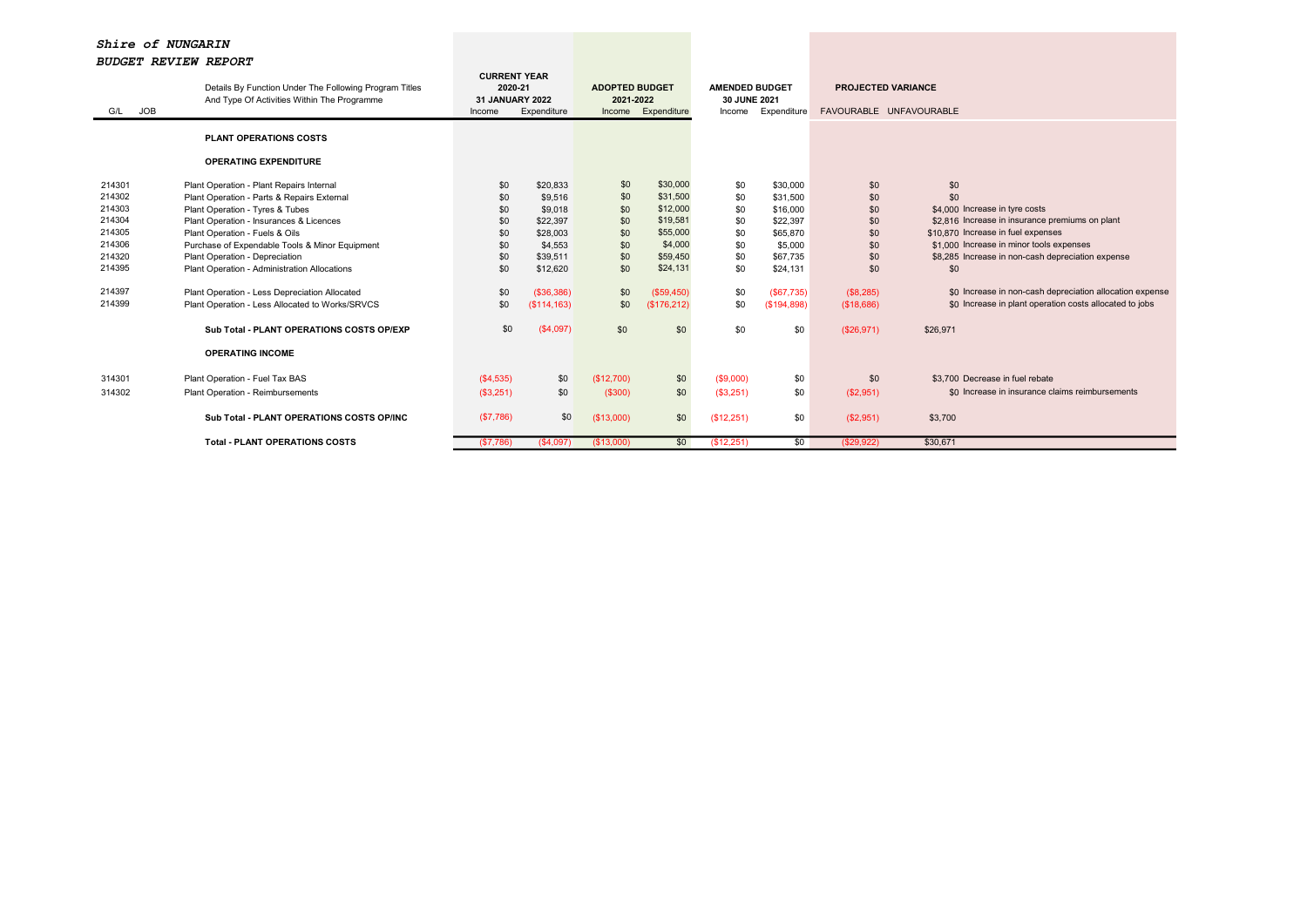| G/L JOB | Details By Function Under The Following Program Titles<br>And Type Of Activities Within The Programme | <b>CURRENT YEAR</b><br>2020-21<br><b>31 JANUARY 2022</b><br>Income | Expenditure  | <b>ADOPTED BUDGET</b><br>2021-2022<br>Income | Expenditure | <b>AMENDED BUDGET</b><br>30 JUNE 2021<br>Income | Expenditure | <b>PROJECTED VARIANCE</b><br>FAVOURABLE UNFAVOURABLE |          |  |
|---------|-------------------------------------------------------------------------------------------------------|--------------------------------------------------------------------|--------------|----------------------------------------------|-------------|-------------------------------------------------|-------------|------------------------------------------------------|----------|--|
|         | <b>SALARIES AND WAGES</b>                                                                             |                                                                    |              |                                              |             |                                                 |             |                                                      |          |  |
|         | <b>OPERATING EXPENDITURE</b>                                                                          |                                                                    |              |                                              |             |                                                 |             |                                                      |          |  |
| 214401  | Gross Salaries & Wages                                                                                | \$0                                                                | \$425,174    | \$0                                          | \$814,601   | \$0                                             | \$814.601   | \$0                                                  | \$0      |  |
| 214402  | Less Salaries & Wages Allocated                                                                       | \$0                                                                | (\$425, 174) | \$0                                          | (\$814,601) | \$0                                             | (\$814,601) | \$0                                                  | \$0      |  |
| 214403  | Unallocated Salaries & Wages                                                                          | \$0                                                                | \$0          | \$0                                          | \$0         | \$0                                             | \$0         | \$0                                                  | \$0      |  |
| 214405  | <b>Workers Compensation</b>                                                                           | \$0                                                                | \$0          | \$0                                          | \$0         |                                                 |             |                                                      |          |  |
|         | Sub Total - SALARIES AND WAGES OP/EXP                                                                 | \$0                                                                | \$0          | \$0                                          | \$0         | \$0                                             | \$0         | \$0                                                  | \$0      |  |
|         | <b>OPERATING INCOME</b>                                                                               |                                                                    |              |                                              |             |                                                 |             |                                                      |          |  |
| 314401  | Reimbursements - Workers Compensation                                                                 | \$0                                                                | \$0          | \$0                                          | \$0         | \$0                                             | \$0         | \$0                                                  | \$0      |  |
|         | Sub Total - SALARIES AND WAGES OP/INC                                                                 | \$0                                                                | \$0          | \$0                                          | \$0         | \$0                                             | \$0         | \$0                                                  | \$0      |  |
|         |                                                                                                       |                                                                    |              |                                              |             |                                                 |             |                                                      |          |  |
|         | <b>Total - SALARIES AND WAGES</b>                                                                     | \$0                                                                | \$0          | \$0                                          | \$0         | \$0                                             | \$0         | \$0                                                  | \$0      |  |
|         | <b>UNCLASSIFIED</b>                                                                                   |                                                                    |              |                                              |             |                                                 |             |                                                      |          |  |
|         | <b>OPERATING EXPENDITURE</b>                                                                          |                                                                    |              |                                              |             |                                                 |             |                                                      |          |  |
| 214502  | Unclassified - Licence Fees Dept Transport                                                            | \$0                                                                | \$32,449     | \$0                                          | \$42,000    | \$0                                             | \$42,000    | \$0                                                  | \$0      |  |
| 214508  | Unclassified - Interest on Loan 70                                                                    |                                                                    |              | \$0                                          | \$0         |                                                 |             |                                                      |          |  |
| 214599  | Unclassified - Administration Allocations                                                             | \$0                                                                | \$19,414     | \$0                                          | \$37,125    | \$0                                             | \$37,125    | \$0                                                  | \$0      |  |
|         | Sub Total - UNCLASSIFIED OP/EXP                                                                       | \$0                                                                | \$51,863     | \$0                                          | \$79,125    | \$0                                             | \$79,125    | \$0                                                  | \$0      |  |
|         | <b>OPERATING INCOME</b>                                                                               |                                                                    |              |                                              |             |                                                 |             |                                                      |          |  |
| 314503  | Unclassified - Licence Fees Dept of Transport                                                         | (\$33,567)                                                         | \$0          | (\$42,000)                                   | \$0         | (\$42,000)                                      | \$0         | \$0                                                  | \$0      |  |
| 314506  | Fair Value Income for Local Govt House Unit Trust                                                     | \$0                                                                | \$0          | \$0                                          | \$0         |                                                 |             |                                                      |          |  |
|         |                                                                                                       |                                                                    |              |                                              |             |                                                 |             |                                                      |          |  |
|         | Sub Total - UNCLASSIFIED OP/INC                                                                       | (\$33,567)                                                         | \$0          | (\$42,000)                                   | \$0         | (\$42,000)                                      | \$0         | \$0                                                  | \$0      |  |
|         | <b>Total - UNCLASSIFIED</b>                                                                           | $($ \$33,567)                                                      | \$51,863     | (\$42,000)                                   | \$79,125    | ( \$42,000)                                     | \$79,125    | \$0                                                  | \$0      |  |
|         |                                                                                                       |                                                                    |              |                                              |             |                                                 |             |                                                      |          |  |
|         | <b>Total - OTHER PROPERTY AND SERVICES</b>                                                            | ( \$58,067)                                                        | \$18,144     | ( \$61, 338)                                 | \$87,640    | ( \$71, 394)                                    | \$87,640    | ( \$61, 847)                                         | \$51,791 |  |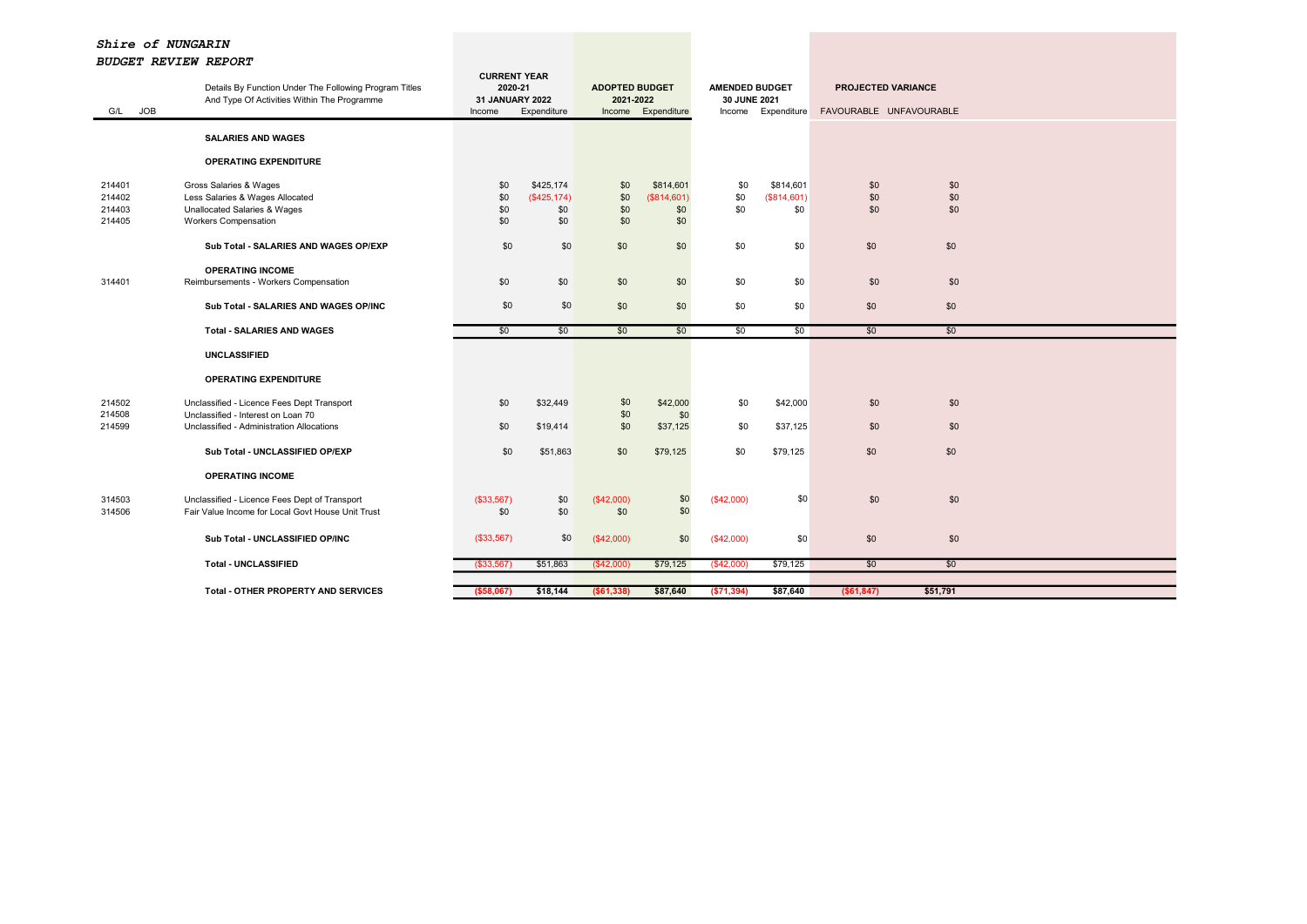| <b>JOB</b><br>G/L | Details By Function Under The Following Program Titles<br>And Type Of Activities Within The Programme | 2020-21<br>31 JANUARY 2022<br>Income | <b>CURRENT YEAR</b><br>Expenditure | <b>ADOPTED BUDGET</b><br>2021-2022<br>Income | Expenditure | <b>AMENDED BUDGET</b><br>30 JUNE 2021 | Income Expenditure | <b>PROJECTED VARIANCE</b><br>FAVOURABLE UNFAVOURABLE |            |                                                     |
|-------------------|-------------------------------------------------------------------------------------------------------|--------------------------------------|------------------------------------|----------------------------------------------|-------------|---------------------------------------|--------------------|------------------------------------------------------|------------|-----------------------------------------------------|
|                   | <b>TRANSFERS TO/FROM RESERVES</b>                                                                     |                                      |                                    |                                              |             |                                       |                    |                                                      |            |                                                     |
|                   | <b>EXPENDITURE</b>                                                                                    |                                      |                                    |                                              |             |                                       |                    |                                                      |            |                                                     |
| 403201            | Transfer to Reserve - Reserve Interest                                                                | \$0                                  | \$0                                | \$0                                          | \$0         |                                       |                    |                                                      |            |                                                     |
| 404215            | Transfer to Office Building Reserve                                                                   | \$0                                  | \$0                                | \$0                                          | \$5,000     | \$0                                   | \$5,000            | \$0                                                  | \$0        |                                                     |
| 404218            | Transfer to Computer Hardware/Software Reserve                                                        | \$0                                  | \$0                                | \$0                                          | \$5,000     | \$0                                   | \$5,000            | \$0                                                  | \$0        |                                                     |
| 404220            | Transfer to Leave Reserve                                                                             | \$0                                  | \$0                                | \$0                                          | \$0         |                                       |                    |                                                      |            |                                                     |
| 410110            | Transfer to Refuse Site Rehabilitation Reserve                                                        | \$0                                  | \$0                                | \$0                                          | \$5,000     | \$0                                   | \$5,000            | \$0                                                  | \$0        |                                                     |
| 410504            | Transfer to Community Bus Reserve                                                                     | \$0                                  | \$0                                | \$0                                          | \$0         |                                       |                    |                                                      |            |                                                     |
| 411203            | Transfer to Swimming Pool Reserve                                                                     | \$0                                  | \$0                                | \$0                                          | \$5,000     | \$0                                   | \$5,000            | \$0                                                  | \$0        |                                                     |
| 412310            | Transfer to Plant Reserve                                                                             | \$0                                  | \$0                                | \$0                                          | \$76,500    | \$0                                   | \$76,500           | \$0                                                  | \$0        |                                                     |
|                   |                                                                                                       |                                      |                                    |                                              |             |                                       |                    |                                                      |            | Increase Reserve Transfer by CEACA contribution not |
| 414510            | Transfer to Building Reserve                                                                          | \$0                                  | \$0                                | \$0                                          | \$5,000     | \$0                                   | \$25,000           | \$0                                                  |            | \$20,000 being made.                                |
|                   | Sub Total - TRANSFER TO OTHER COUNCIL FUNDS                                                           | \$0                                  | \$0                                | \$0                                          | \$101.500   | \$0                                   | \$121,500          | \$0                                                  | \$20,000   |                                                     |
|                   | <b>INCOME</b>                                                                                         |                                      |                                    |                                              |             |                                       |                    |                                                      |            |                                                     |
| 504205            | Transfer from Leave Reserve                                                                           | \$0                                  | \$0                                | \$0                                          | \$0         | \$0                                   | \$0                | \$0                                                  | \$0        |                                                     |
| 504206            | Transfer from Computer Hardware/Software Reserve                                                      | \$0                                  | \$0                                | \$0                                          | \$0         | \$0                                   | \$0                | \$0                                                  | \$0        |                                                     |
| 510502            | Transfer from Community Bus Reserve                                                                   | \$0                                  | \$0                                | \$0                                          | \$0         | \$0                                   | \$0                | \$0                                                  | \$0        |                                                     |
| 511201            | Transfer from Swimming Pool Reserve                                                                   | \$0                                  | \$0                                | \$0                                          | \$0         | \$0                                   | \$0                | \$0                                                  | \$0        |                                                     |
|                   |                                                                                                       |                                      |                                    |                                              |             |                                       |                    |                                                      |            | Reserve transfer reduced to reflect change of       |
| 512303            | Transfer from Plant Reserve                                                                           | \$0                                  | \$0                                | (\$217,600)                                  | \$0         | (\$64,189)                            | \$0                | \$0                                                  |            | \$153.411 purchase from Loader to Skid Steer Loader |
|                   | Sub Total - TRANSFER FROM RESERVE FUNDS                                                               | \$0                                  | \$0                                | (\$217,600)                                  | \$0         | (\$64,189)                            | \$0                | \$0                                                  | \$153,411  |                                                     |
|                   |                                                                                                       |                                      |                                    |                                              |             |                                       |                    |                                                      |            |                                                     |
|                   | <b>Total - FUND TRANSFER</b>                                                                          | \$0                                  | \$0                                | (\$217,600)                                  | \$101,500   | ( \$64, 189)                          | \$121,500          | \$0                                                  | \$173,411  |                                                     |
|                   |                                                                                                       |                                      |                                    |                                              |             |                                       |                    |                                                      |            |                                                     |
|                   | 000000 (Surplus) / Deficit - Carried Forward<br>000000 adjust to rates levied                         | (\$1,222,500)                        |                                    | \$0 (\$1,212,000)<br>\$0                     | \$0         | (\$1,222,500)<br>\$0                  | \$0                | (\$10,500)<br>\$0                                    | \$0<br>\$0 |                                                     |
|                   |                                                                                                       |                                      |                                    |                                              |             |                                       |                    |                                                      |            |                                                     |
|                   | Sub Total - SURPLUS C/FWD                                                                             | (\$1,222,500)                        | \$0                                | (\$1,212,000)                                | \$0         | (\$1,222,500)                         | \$0                | (\$10,500)                                           | \$0        |                                                     |
|                   |                                                                                                       |                                      |                                    |                                              |             |                                       |                    |                                                      |            |                                                     |
|                   | <b>Total - SURPLUS</b>                                                                                | (\$1,222,500)                        |                                    | $$0$ (\$1,212,000)                           |             | $$0$ (\$1,222,500)                    | 50                 | (\$10,500)                                           | \$0        |                                                     |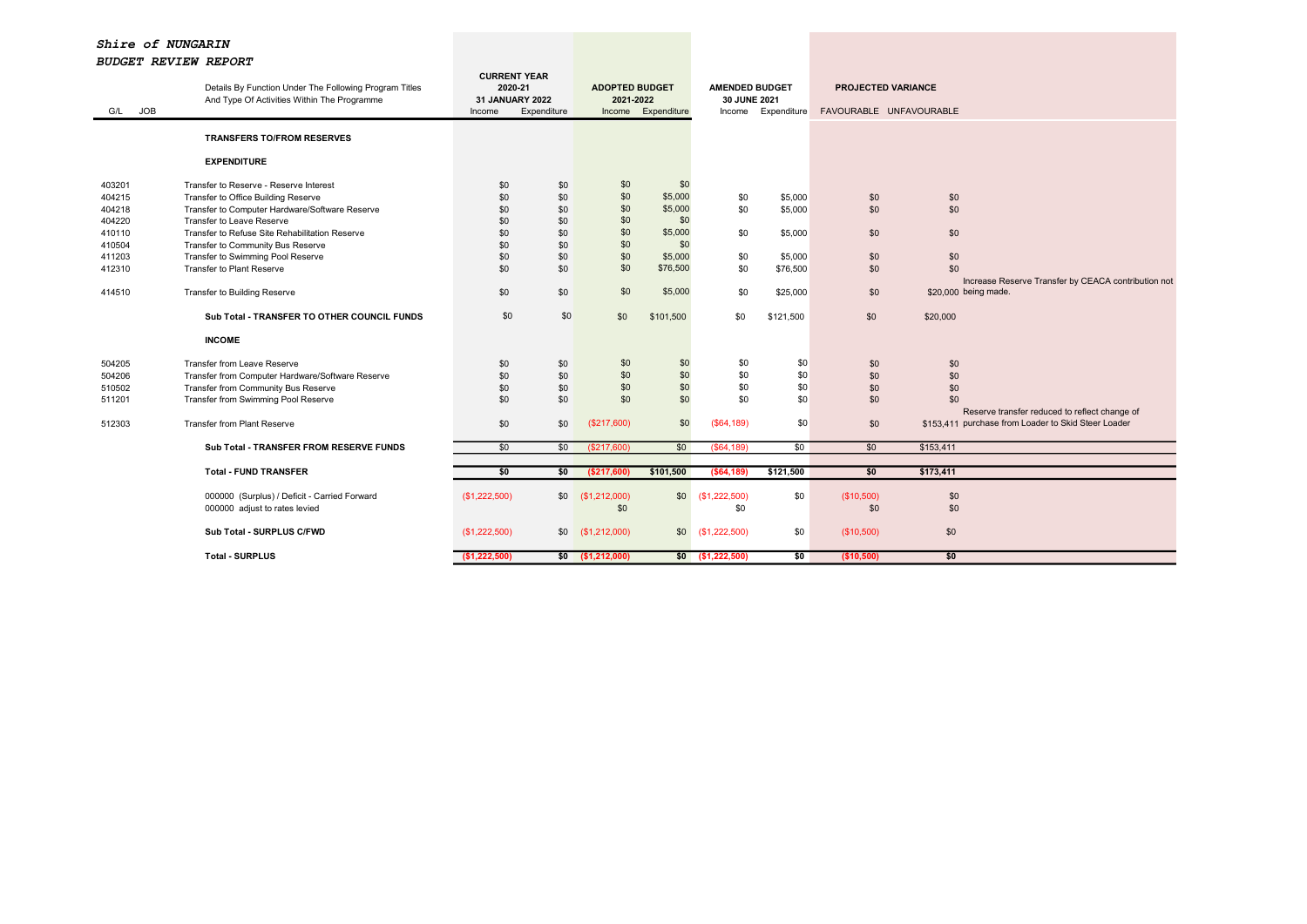| JOB<br>G/L                                                         | Details By Function Under The Following Program Titles<br>And Type Of Activities Within The Programme                                                                                                                                                                         | <b>CURRENT YEAR</b><br>2020-21<br><b>31 JANUARY 2022</b><br>Income | Expenditure                                                   | <b>ADOPTED BUDGET</b><br>2021-2022            | Income Expenditure                                              | <b>AMENDED BUDGET</b><br>30 JUNE 2021<br>Income Expenditure |                                                          | <b>PROJECTED VARIANCE</b><br>FAVOURABLE UNFAVOURABLE |                                        |  |  |
|--------------------------------------------------------------------|-------------------------------------------------------------------------------------------------------------------------------------------------------------------------------------------------------------------------------------------------------------------------------|--------------------------------------------------------------------|---------------------------------------------------------------|-----------------------------------------------|-----------------------------------------------------------------|-------------------------------------------------------------|----------------------------------------------------------|------------------------------------------------------|----------------------------------------|--|--|
|                                                                    | <b>LIABILITY LOANS</b><br><b>EXPENDITURE</b>                                                                                                                                                                                                                                  |                                                                    |                                                               |                                               |                                                                 |                                                             |                                                          |                                                      |                                        |  |  |
| 404213<br>411310<br>411308<br>411606<br>411333<br>412201<br>414503 | Loan Principal Repayments - Loan 63<br>Loan Principal Repayments - Loan 65<br>Loan Principal Repayments - Loan 66<br>Loan Principal Repayments - Loan 67<br>Loan Principal Repayments - Loan 69<br>Loan Principal Repayments - Loan 68<br>Loan Principal Repayments - Loan 70 | \$0<br>\$0<br>\$0<br>\$0<br>\$0<br>\$0<br>\$0                      | \$4,656<br>\$9,001<br>\$0<br>\$1,125<br>\$0<br>\$6,236<br>\$0 | \$0<br>\$0<br>\$0<br>\$0<br>\$0<br>\$0<br>\$0 | \$9,461<br>\$18,334<br>\$0<br>\$2,275<br>\$0<br>\$12,591<br>\$0 | \$0<br>\$0<br>\$0<br>\$0<br>\$0<br>\$0                      | \$9,461<br>\$18,334<br>\$0<br>\$2,275<br>\$0<br>\$12,591 | \$0<br>\$0<br>\$0<br>\$0<br>\$0<br>\$0               | \$0<br>\$0<br>\$0<br>\$0<br>\$0<br>\$0 |  |  |
|                                                                    | Sub Total - LOAN REPAYMENTS<br><b>INCOME</b>                                                                                                                                                                                                                                  | \$0                                                                | \$21,017                                                      | \$0                                           | \$42,661                                                        | \$0                                                         | \$42,661                                                 | \$0                                                  | \$0                                    |  |  |
| 511602                                                             | Self Supporting Loans - Loan 67 Reimbursement                                                                                                                                                                                                                                 | (\$1,125)                                                          | \$0                                                           | (\$2,275)                                     | \$0                                                             | (\$2,275)                                                   | \$0                                                      | \$0                                                  | \$0                                    |  |  |
|                                                                    | Sub Total - LOANS RAISED                                                                                                                                                                                                                                                      | (\$1,125)                                                          | \$0                                                           | (\$2,275)                                     | \$0                                                             | (\$2,275)                                                   | \$0                                                      | \$0                                                  | \$0                                    |  |  |
|                                                                    | <b>Total - NON CURRENT LIABILITIES</b>                                                                                                                                                                                                                                        | (\$1,125)                                                          | \$21,017                                                      | (\$2,275)                                     | \$42,661                                                        | (S2, 275)                                                   | \$42,661                                                 | \$0                                                  | \$0                                    |  |  |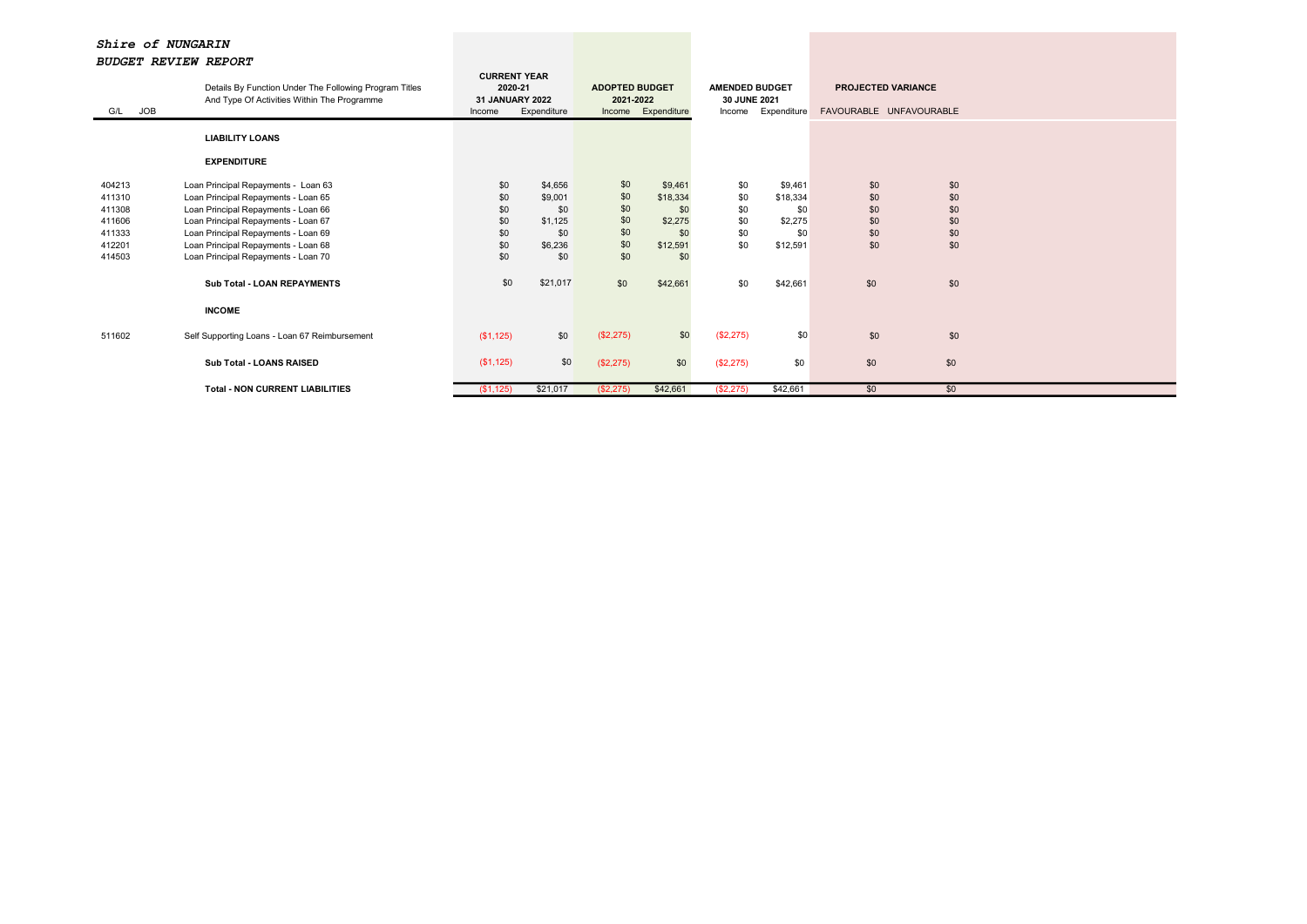| G/L | JOB | Details By Function Under The Following Program Titles<br>And Type Of Activities Within The Programme | <b>CURRENT YEAR</b><br>2020-21<br><b>31 JANUARY 2022</b><br>Income | Expenditure | <b>ADOPTED BUDGET</b><br>2021-2022 | Income Expenditure | <b>AMENDED BUDGET</b><br><b>30 JUNE 2021</b><br>Income | Expenditure   | <b>PROJECTED VARIANCE</b> | FAVOURABLE UNFAVOURABLE                               |
|-----|-----|-------------------------------------------------------------------------------------------------------|--------------------------------------------------------------------|-------------|------------------------------------|--------------------|--------------------------------------------------------|---------------|---------------------------|-------------------------------------------------------|
|     |     | OPERATING ACTIVITIES EXCLUDED FROM BUDGET                                                             |                                                                    |             |                                    |                    |                                                        |               |                           |                                                       |
|     |     | 000000 Depreciation Written Back                                                                      | \$0                                                                | (\$681,349) |                                    | $$0$ (\$1,015,787) | \$0                                                    | (\$1,150,660) | (\$134,873)               | \$0 Increase in non-cash depreciation written back    |
|     |     |                                                                                                       |                                                                    |             |                                    |                    |                                                        |               |                           | Increase in non-cash profit on asset disposal written |
|     |     | 00000 Profit on Sale of Asset Written Back                                                            | \$35,125                                                           | \$0         | \$0                                | \$0                | \$35.125                                               | \$0           | \$0                       | \$35,125 back                                         |
|     |     |                                                                                                       |                                                                    |             |                                    |                    |                                                        |               |                           | Increase in non-cash loss on asset disposal written   |
|     |     | 00000 Loss on Sale of Asset Written Back                                                              | \$0                                                                | (\$1,700)   | \$0                                | \$0                | \$0                                                    | (\$1,700)     | (\$1,700)                 | \$0 back                                              |
|     |     | 000000 Deferred Pensioner Rates                                                                       | \$0                                                                | \$0         | \$0                                | \$0                | \$0                                                    | \$0           | \$0                       | \$0                                                   |
|     |     | 000000 Movement in LSL Reserve (Added Back)                                                           | \$0                                                                | \$0         | \$0                                | \$0                | \$0                                                    | \$0           | \$0                       | \$0                                                   |
|     |     | 000000 Movement in Non-Current Leave Provisions                                                       | \$0                                                                | \$0         |                                    |                    |                                                        |               |                           |                                                       |
|     |     |                                                                                                       |                                                                    |             |                                    |                    |                                                        |               |                           |                                                       |
|     |     | <b>Sub Total - DEPRECIATION WRITTEN BACK</b>                                                          | \$35,125                                                           | (\$725,360) |                                    | $$0$ (\$1,015,787) | \$35.125                                               | (\$1,152,360) | (\$136,573)               | \$35,125                                              |
|     |     |                                                                                                       |                                                                    |             |                                    |                    |                                                        |               |                           |                                                       |
|     |     | <b>Total - OPERATING ACTIVITIES EXCLUDED</b>                                                          | \$35,125                                                           | (\$725,360) | \$0                                | (\$1,015,787)      | \$35,125                                               | (\$1,152,360) | (\$136,573)               | \$35,125                                              |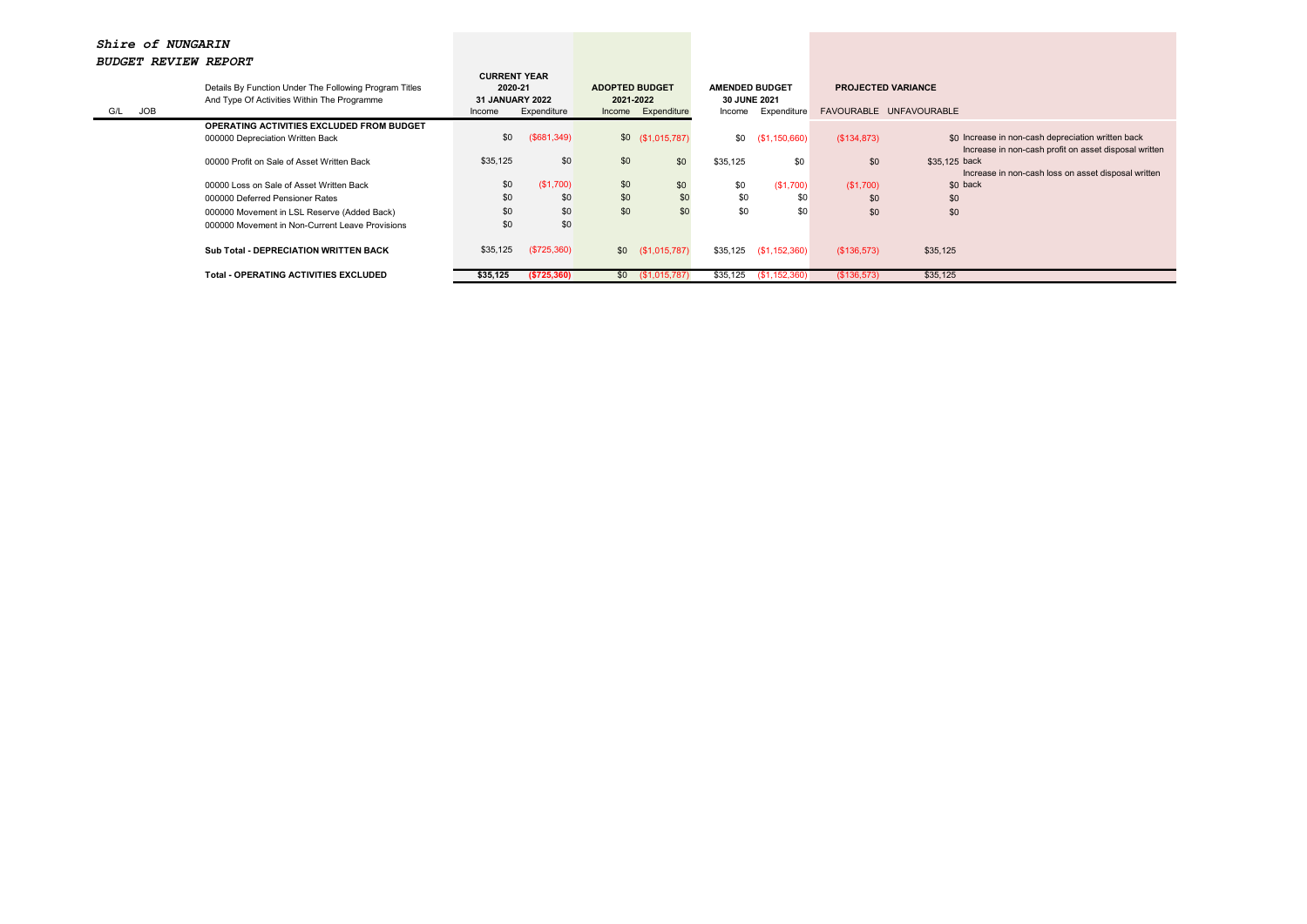| <b>CURRENT YEAR</b><br>Details By Function Under The Following Program Titles<br><b>PROJECTED VARIANCE</b><br>2020-21<br><b>ADOPTED BUDGET</b><br><b>AMENDED BUDGET</b><br>And Type Of Activities Within The Programme<br><b>31 JANUARY 2022</b><br>2021-2022<br><b>30 JUNE 2021</b><br>G/L JOB<br>FAVOURABLE UNFAVOURABLE<br>Income Expenditure<br>Income Expenditure<br>Expenditure<br>Income<br><b>FURNITURE &amp; EQUIPMENT</b><br><b>GOVERNANCE</b><br><b>EXPENDITURE</b><br>\$0<br>\$7,000<br>\$0<br>\$0<br>\$0<br>\$0<br>\$3,323<br>Administration Furniture & Equipment<br>\$7,000<br>404207<br>\$0<br>\$3,323<br>\$0<br>\$0<br>\$0<br>\$0<br>\$7,000<br>\$7,000<br>Sub Total - CAPITAL WORKS<br>\$7,000<br><b>Total - GOVERNANCE</b><br>\$3,323<br>\$7,000<br>\$0<br>\$0<br>\$0<br>\$0<br>\$0 | budgei review refuri |  |  |  |  |  |  |
|--------------------------------------------------------------------------------------------------------------------------------------------------------------------------------------------------------------------------------------------------------------------------------------------------------------------------------------------------------------------------------------------------------------------------------------------------------------------------------------------------------------------------------------------------------------------------------------------------------------------------------------------------------------------------------------------------------------------------------------------------------------------------------------------------------|----------------------|--|--|--|--|--|--|
|                                                                                                                                                                                                                                                                                                                                                                                                                                                                                                                                                                                                                                                                                                                                                                                                        |                      |  |  |  |  |  |  |
|                                                                                                                                                                                                                                                                                                                                                                                                                                                                                                                                                                                                                                                                                                                                                                                                        |                      |  |  |  |  |  |  |
|                                                                                                                                                                                                                                                                                                                                                                                                                                                                                                                                                                                                                                                                                                                                                                                                        |                      |  |  |  |  |  |  |
|                                                                                                                                                                                                                                                                                                                                                                                                                                                                                                                                                                                                                                                                                                                                                                                                        |                      |  |  |  |  |  |  |
|                                                                                                                                                                                                                                                                                                                                                                                                                                                                                                                                                                                                                                                                                                                                                                                                        |                      |  |  |  |  |  |  |
|                                                                                                                                                                                                                                                                                                                                                                                                                                                                                                                                                                                                                                                                                                                                                                                                        |                      |  |  |  |  |  |  |
|                                                                                                                                                                                                                                                                                                                                                                                                                                                                                                                                                                                                                                                                                                                                                                                                        |                      |  |  |  |  |  |  |
| \$3,323<br>\$7,000<br>\$7,000<br><b>Total - FURNITURE AND EQUIPMENT</b><br>\$0<br>\$0<br>\$0<br>\$0<br>\$0                                                                                                                                                                                                                                                                                                                                                                                                                                                                                                                                                                                                                                                                                             |                      |  |  |  |  |  |  |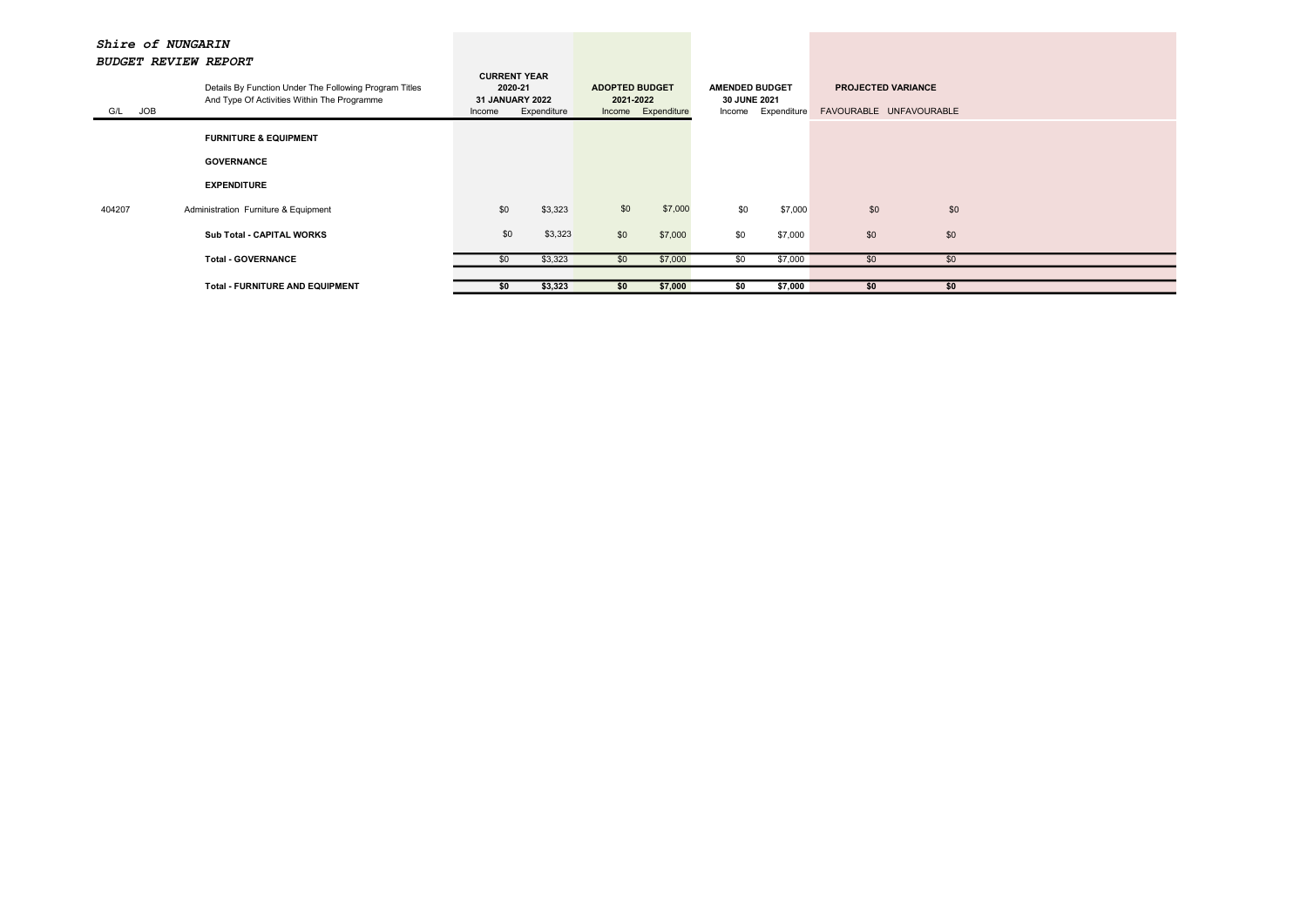| <b>JOB</b><br>G/L | Details By Function Under The Following Program Titles<br>And Type Of Activities Within The Programme<br><b>BUILDINGS</b><br><b>GOVERNANCE</b> | <b>CURRENT YEAR</b><br>2020-21<br>31 JANUARY 2022<br>Income | Expenditure | <b>ADOPTED BUDGET</b><br>2021-2022<br>Income | Expenditure | <b>AMENDED BUDGET</b><br>30 JUNE 2021 | Income Expenditure | <b>PROJECTED VARIANCE</b><br>FAVOURABLE UNFAVOURABLE |                                                                                                       |
|-------------------|------------------------------------------------------------------------------------------------------------------------------------------------|-------------------------------------------------------------|-------------|----------------------------------------------|-------------|---------------------------------------|--------------------|------------------------------------------------------|-------------------------------------------------------------------------------------------------------|
|                   | <b>CAPITAL EXPENDITURE</b>                                                                                                                     |                                                             |             |                                              |             |                                       |                    |                                                      |                                                                                                       |
| 404211            | Lot 186 Danberrin Capital                                                                                                                      | \$0                                                         | \$0         | \$0                                          | \$37,414    | \$0                                   | \$5,414            | (\$32,000)                                           | \$0 Decrease in bathroom renovation                                                                   |
|                   | Sub Total - CAPITAL WORKS                                                                                                                      | \$0                                                         | \$0         | \$0                                          | \$37,414    | \$0                                   | \$5,414            | (\$32,000)                                           | \$0                                                                                                   |
|                   | <b>TOTAL - GOVERNANCE</b>                                                                                                                      | \$0                                                         | \$0         | \$0                                          | \$37,414    | \$0                                   | \$5,414            | ( \$32,000)                                          | \$0                                                                                                   |
|                   | <b>BUILDINGS</b><br>LAW, ORDER & PUBLIC SAFETY                                                                                                 |                                                             |             |                                              |             |                                       |                    |                                                      |                                                                                                       |
| 405103            | <b>Bush Fire Brigade Building</b>                                                                                                              | \$0                                                         | \$86,815    | \$0                                          | \$373,700   | \$0                                   | \$388,304          | \$0                                                  | \$14,604 Increase in Council internal costs for sand pad                                              |
|                   | Sub Total - CAPITAL WORKS                                                                                                                      | \$0                                                         | \$86,815    | \$0                                          | \$373,700   | \$0                                   | \$388,304          | \$0                                                  | \$14,604                                                                                              |
|                   | TOTAL - LAW, ORDER & PUBLIC SAFETY                                                                                                             | \$0                                                         | \$86,815    | \$0                                          | \$373,700   | \$0                                   | \$388,304          | \$0                                                  | \$14,604                                                                                              |
|                   | <b>BUILDINGS</b>                                                                                                                               |                                                             |             |                                              |             |                                       |                    |                                                      |                                                                                                       |
|                   | <b>HOUSING</b>                                                                                                                                 |                                                             |             |                                              |             |                                       |                    |                                                      |                                                                                                       |
|                   | <b>CAPITAL EXPENDITURE</b>                                                                                                                     |                                                             |             |                                              |             |                                       |                    |                                                      |                                                                                                       |
| 409303            | Other Housing - Lot 191 Danberrin Capital                                                                                                      | \$0                                                         | \$31,213    | \$0                                          | \$12,000    | \$0                                   | \$55,604           | \$0                                                  | Increase in Council internal costs for renewals to<br>\$43,604 house. Increase in contractor expenses |
| 409308            | Lot 188 Danberrin - Capital Expenditure                                                                                                        | \$0                                                         | \$17,289    | \$0                                          | \$35,000    | \$0                                   | \$30,000           | (\$5,000)                                            | \$0 Savings in contractor expense for kitchen renovation                                              |
|                   | Sub Total - CAPITAL WORKS                                                                                                                      | \$0                                                         | \$48,502    | \$0                                          | \$47,000    | \$0                                   | \$85,604           | (\$5,000)                                            | \$43,604                                                                                              |
|                   | <b>Total - HOUSING</b>                                                                                                                         | \$0                                                         | \$48,502    | \$0                                          | \$47,000    | $\overline{50}$                       | \$85,604           | $($ \$5,000)                                         | \$43,604                                                                                              |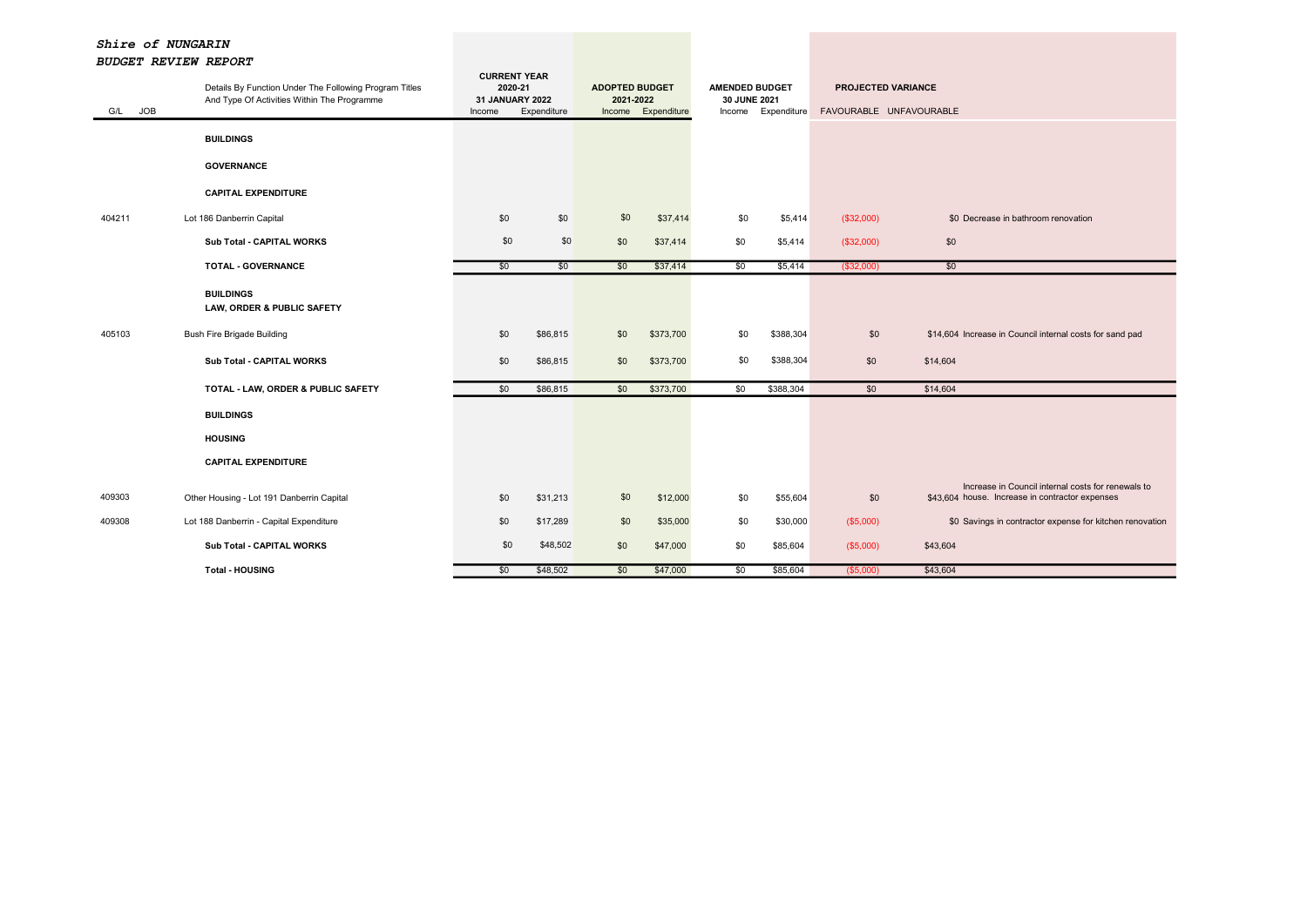| G/L JOB          | Details By Function Under The Following Program Titles<br>And Type Of Activities Within The Programme | <b>CURRENT YEAR</b><br>2020-21<br>31 JANUARY 2022<br>Income | Expenditure    | <b>ADOPTED BUDGET</b><br>2021-2022 | Income Expenditure    | <b>AMENDED BUDGET</b><br>30 JUNE 2021 | Income Expenditure    | <b>PROJECTED VARIANCE</b><br>FAVOURABLE UNFAVOURABLE |                                                     |
|------------------|-------------------------------------------------------------------------------------------------------|-------------------------------------------------------------|----------------|------------------------------------|-----------------------|---------------------------------------|-----------------------|------------------------------------------------------|-----------------------------------------------------|
|                  | <b>COMMUNITY AMENITIES</b>                                                                            |                                                             |                |                                    |                       |                                       |                       |                                                      |                                                     |
|                  | <b>CAPITAL EXPENDITURE</b>                                                                            |                                                             |                |                                    |                       |                                       |                       |                                                      |                                                     |
| 410510           | Post Office Capital Expenditure (CRC)                                                                 | \$0                                                         | \$800          | \$0                                | \$180,635             | \$0                                   | \$180,635             | \$0                                                  | \$0                                                 |
|                  | <b>Sub Total - CAPITAL WORKS</b>                                                                      | \$0                                                         | \$800          | \$0                                | \$180,635             | \$0                                   | \$180,635             | \$0                                                  | \$0                                                 |
|                  | <b>Total - COMMUNITY AMENITIES</b>                                                                    | \$0                                                         | \$800          | \$0                                | \$180,635             | \$0                                   | \$180,635             | \$0                                                  | \$0                                                 |
|                  | <b>BUILDINGS</b><br><b>RECREATION AND CULTURE</b>                                                     |                                                             |                |                                    |                       |                                       |                       |                                                      |                                                     |
|                  | <b>CAPITAL EXPENDITURE</b>                                                                            |                                                             |                |                                    |                       |                                       |                       |                                                      |                                                     |
|                  |                                                                                                       |                                                             |                |                                    |                       |                                       |                       |                                                      | Decrease in contractor expense for air conditioning |
| 411302           | Community Recreation Centre Capital Expenditure                                                       | \$0                                                         | \$27,959       | \$0                                | \$195,000<br>\$58,000 | \$0                                   | \$185,000<br>\$58,000 | (\$10,000)                                           | \$0 installation                                    |
| 411601<br>411603 | Other Culture - Museum Building Renewal/Upgrade<br>Other Culture - McCorry's Hotel Upgrade            | \$0<br>\$0                                                  | \$8,000<br>\$0 | \$0<br>\$0                         | \$70,000              | \$0<br>\$0                            | \$0                   | \$0<br>(\$70,000)                                    | \$0<br>\$0 Roff replacement deferred to 2022-2023   |
|                  |                                                                                                       |                                                             |                |                                    |                       |                                       |                       |                                                      |                                                     |
|                  | <b>Sub Total - CAPITAL WORKS</b>                                                                      | \$0                                                         | \$35,959       | \$0                                | \$323,000             | \$0                                   | \$243,000             | (\$80,000)                                           | \$0                                                 |
|                  | <b>Total - RECREATION AND CULTURE</b>                                                                 | \$0                                                         | \$35,959       | \$0                                | \$323,000             | $\overline{50}$                       | \$243,000             | (\$80,000)                                           | \$0                                                 |
|                  | <b>Total - BUILDINGS</b>                                                                              | \$0                                                         | \$172,076      | \$0                                | \$961,749             | \$0                                   | \$902,957             | (\$117,000)                                          | \$58,208                                            |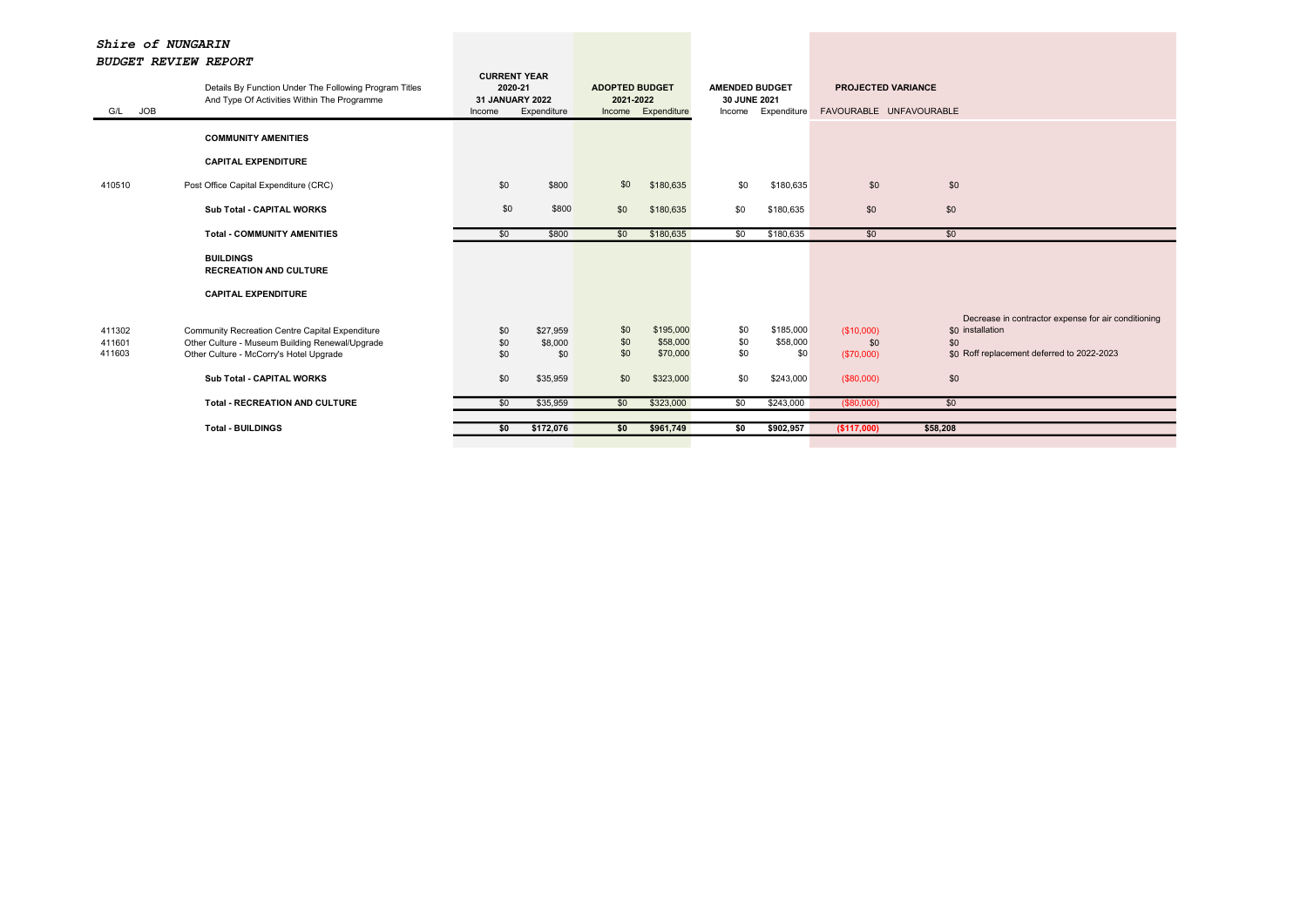| bobbal wavlam wafuni |                                                        |        |                                |                       |                    |                       |             |                           |                                                                                                                                             |
|----------------------|--------------------------------------------------------|--------|--------------------------------|-----------------------|--------------------|-----------------------|-------------|---------------------------|---------------------------------------------------------------------------------------------------------------------------------------------|
|                      | Details By Function Under The Following Program Titles |        | <b>CURRENT YEAR</b><br>2020-21 | <b>ADOPTED BUDGET</b> |                    | <b>AMENDED BUDGET</b> |             | <b>PROJECTED VARIANCE</b> |                                                                                                                                             |
|                      |                                                        |        |                                |                       |                    |                       |             |                           |                                                                                                                                             |
|                      | And Type Of Activities Within The Programme            |        | 31 JANUARY 2022                | 2021-2022             |                    | 30 JUNE 2021          |             |                           |                                                                                                                                             |
| JOB<br>G/L           |                                                        | Income | Expenditure                    |                       | Income Expenditure | Income                | Expenditure | FAVOURABLE UNFAVOURABLE   |                                                                                                                                             |
|                      | <b>PLANT AND EQUIPMENT</b><br><b>TRANSPORT</b>         |        |                                |                       |                    |                       |             |                           |                                                                                                                                             |
|                      | <b>CAPITAL EXPENDITURE</b>                             |        |                                |                       |                    |                       |             |                           |                                                                                                                                             |
| 412301               | Manager Works & Services Vehicle                       | \$0    | \$0                            | \$0                   | \$57,000           | \$0                   | \$57,000    | \$0                       | \$0                                                                                                                                         |
| 412325               | Skid Steer Loader & Attachments                        | \$0    | \$85,640                       | \$0                   | \$84,800           | \$0                   | \$85,640    | \$0                       | \$840<br>Increase in purchase cost<br>Loader purchase replaced with Mini Excavator.<br>Reduce transfer from Reserve to reflect reduction in |
| 412326               | Wheeled Loader                                         | \$0    | \$62,589                       | \$0                   | \$216,000          | \$0                   | \$62,589    | (\$153,411)               | \$0 purchase price                                                                                                                          |
|                      | Sub Total - CAPITAL WORKS                              | \$0    | \$148,229                      | \$0                   | \$357,800          | \$0                   | \$205,229   | (\$153,411)               | \$840                                                                                                                                       |
|                      | <b>Total - TRANSPORT</b>                               | \$0    | \$148,229                      | \$0                   | \$357,800          | \$0                   | \$205,229   | (\$153,411)               | \$840                                                                                                                                       |
|                      |                                                        |        |                                |                       |                    |                       |             |                           |                                                                                                                                             |
|                      | <b>Total - PLANT AND EQUIPMENT</b>                     | \$0    | \$148,229                      | \$0                   | \$357,800          | \$0                   | \$205,229   | ( \$153,411)              | \$840                                                                                                                                       |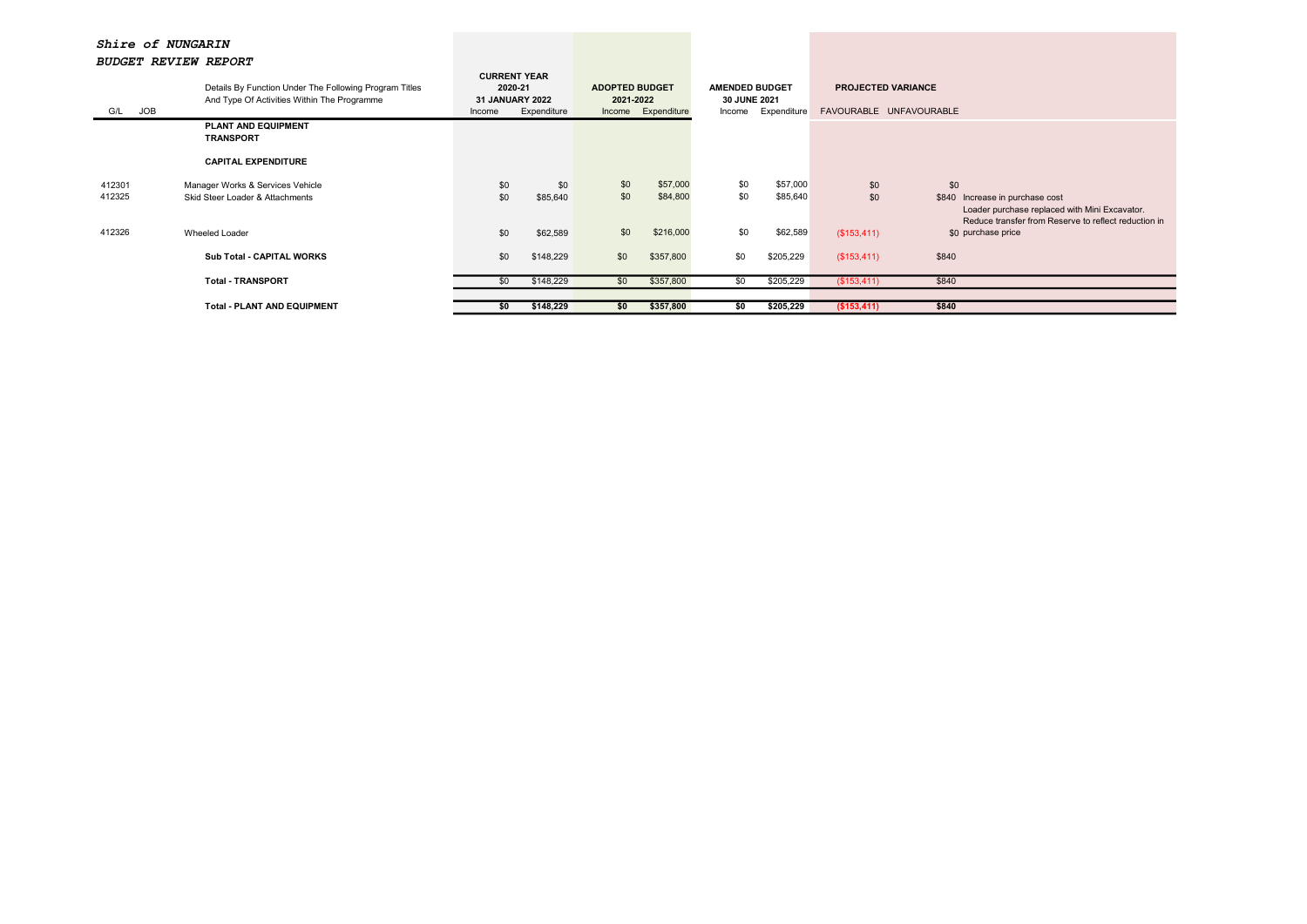| G/L    | <b>JOB</b> | Details By Function Under The Following Program Titles<br>And Type Of Activities Within The Programme | <b>CURRENT YEAR</b><br>2020-21<br><b>31 JANUARY 2022</b><br>Income | Expenditure | <b>ADOPTED BUDGET</b><br>2021-2022 | Income Expenditure | <b>AMENDED BUDGET</b><br>30 JUNE 2021<br>Income | Expenditure | <b>PROJECTED VARIANCE</b><br>FAVOURABLE UNFAVOURABLE |                    |                                                   |
|--------|------------|-------------------------------------------------------------------------------------------------------|--------------------------------------------------------------------|-------------|------------------------------------|--------------------|-------------------------------------------------|-------------|------------------------------------------------------|--------------------|---------------------------------------------------|
|        |            | <b>ROAD INFRASTRUCTURE</b>                                                                            |                                                                    |             |                                    |                    |                                                 |             |                                                      |                    |                                                   |
|        |            | <b>ROAD CONSTRUCTION</b>                                                                              |                                                                    |             |                                    |                    |                                                 |             |                                                      |                    |                                                   |
|        |            | <b>Road Construction - Council</b>                                                                    |                                                                    |             |                                    |                    |                                                 |             |                                                      |                    |                                                   |
| 412101 | RCC044     | Waterhouse Terrace Construction                                                                       | \$0                                                                | \$0         | \$0                                | \$77,816           | \$0                                             | \$77,816    | \$0                                                  | \$0                |                                                   |
| 412102 | RRG01      | Road Construction - Regional Road Group                                                               | \$0                                                                | \$0         | \$0                                | \$0                |                                                 |             |                                                      |                    |                                                   |
| 412102 | RRRG02     | RRG - Danberrin Road                                                                                  | \$0                                                                | \$3,200     | \$0                                | \$282,591          | \$0                                             | \$282,591   | \$0                                                  | \$0                |                                                   |
| 412103 | RRTR10     | Road Construction - Roads to Recovery                                                                 | \$0                                                                | \$0         |                                    |                    |                                                 |             |                                                      |                    |                                                   |
|        |            |                                                                                                       |                                                                    |             |                                    |                    |                                                 |             |                                                      |                    | Increase in wages, overheads, plant and materials |
| 412103 | RTR08A     | RRTR - Lake Brown South Road                                                                          | \$0                                                                | \$118,458   | \$0                                | \$93,009           | \$0                                             | \$118,458   | \$0                                                  | \$25,449 expenses. |                                                   |
| 412103 | RRTR39     | RRTR Young Road                                                                                       | \$0                                                                | \$0         | \$0                                | \$62,000           | \$0                                             | \$62,000    | \$0                                                  | \$0                |                                                   |
| 412113 | DRTR39     | RTR Drainage - Young Road                                                                             | \$0                                                                | \$0         | \$0                                | \$19,500           | \$0                                             | \$19,500    | \$0                                                  | \$0                |                                                   |
| 412113 | DRTR32     | RTR Drainage - Caridi Road                                                                            | \$0                                                                | \$0         | \$0                                | \$19,500           | \$0                                             | \$19,500    | \$0                                                  | \$0                |                                                   |
|        |            |                                                                                                       |                                                                    |             |                                    |                    |                                                 |             |                                                      |                    |                                                   |
|        |            | <b>Sub Total - CAPITAL WORKS</b>                                                                      | \$0                                                                | \$121,658   | \$0                                | \$554,416          | \$0                                             | \$691,184   | \$0                                                  | \$136,768          |                                                   |
|        |            |                                                                                                       |                                                                    |             |                                    |                    |                                                 |             |                                                      |                    |                                                   |
|        |            | <b>Total - ROADS</b>                                                                                  | \$0                                                                | \$121,658   | \$0                                | \$554,416          | \$0                                             | \$691,184   | \$0                                                  | \$136,768          |                                                   |
|        |            |                                                                                                       |                                                                    |             |                                    |                    |                                                 |             |                                                      |                    |                                                   |
|        |            | <b>Total - INFRASTRUCTURE ASSETS ROAD RESERVES</b>                                                    | \$0                                                                | \$121,658   | \$0                                | \$554,416          | \$0                                             | \$691,184   | \$0                                                  | \$136,768          |                                                   |